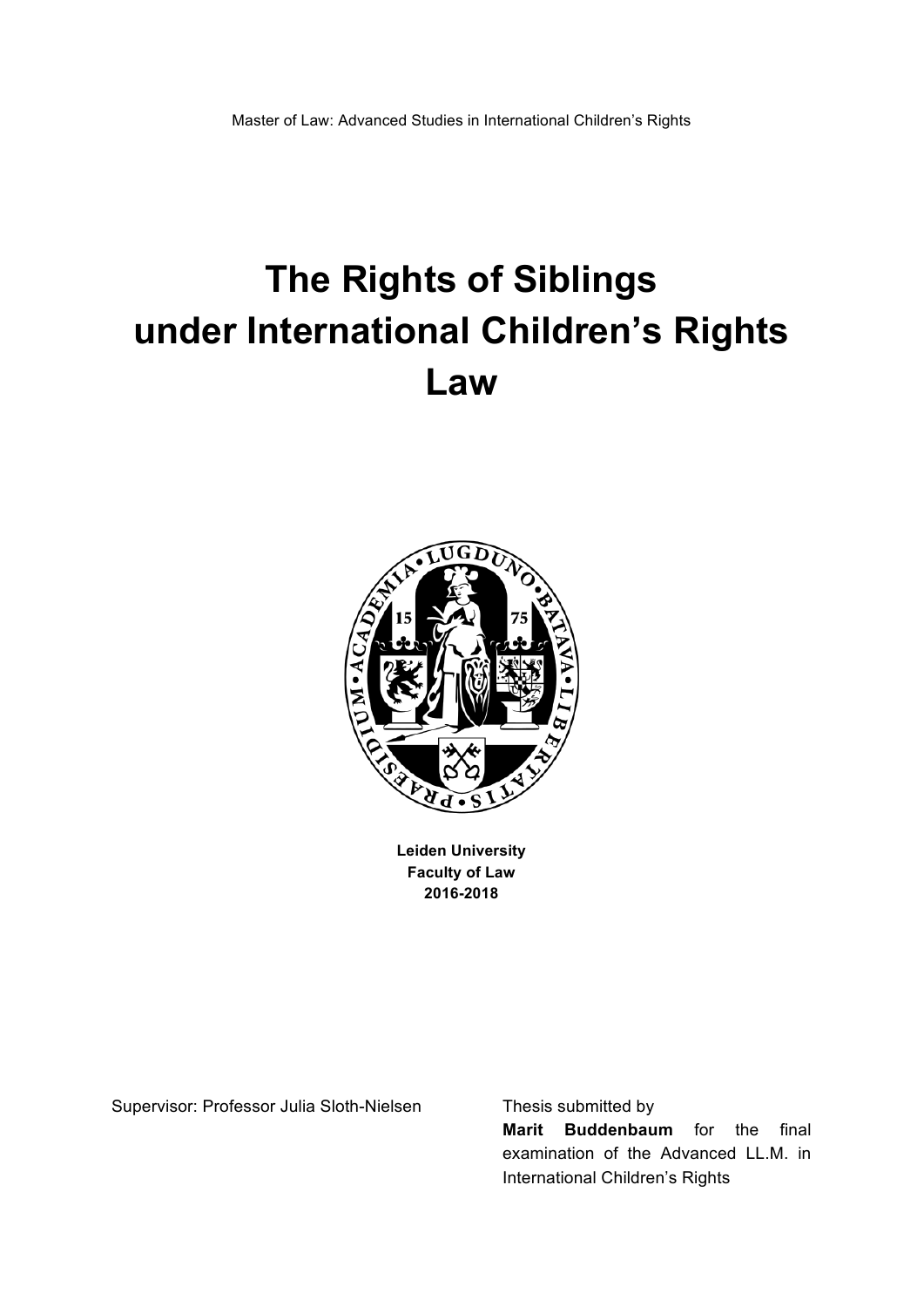

Date: 05-07-2018 Location: Rotterdam, the Netherlands

# **Declaration Statement**

I further hereby certify that this is an original work, that this thesis does not contain any materials from other sources unless these sources have been clearly identified in footnotes, and any and all quotations have been properly marked as such and full attribution made to the author('s) thereof.

I further authorise Leiden University, the Faculty of Law, the LL.M. Adv. Programme in International Children's Rights, its Programme Board and Director, and/or any authorised agents of the Institution, and persons named here in and above, to place my thesis in a library or other repository including but not limited to associated websites, for the use of the visitors to or personnel of said library or other repository. Access shall include but not be limited to hard copy or electronic media.

Name: Marit Buddenbaum

Student ID Number: s1896342

Signature: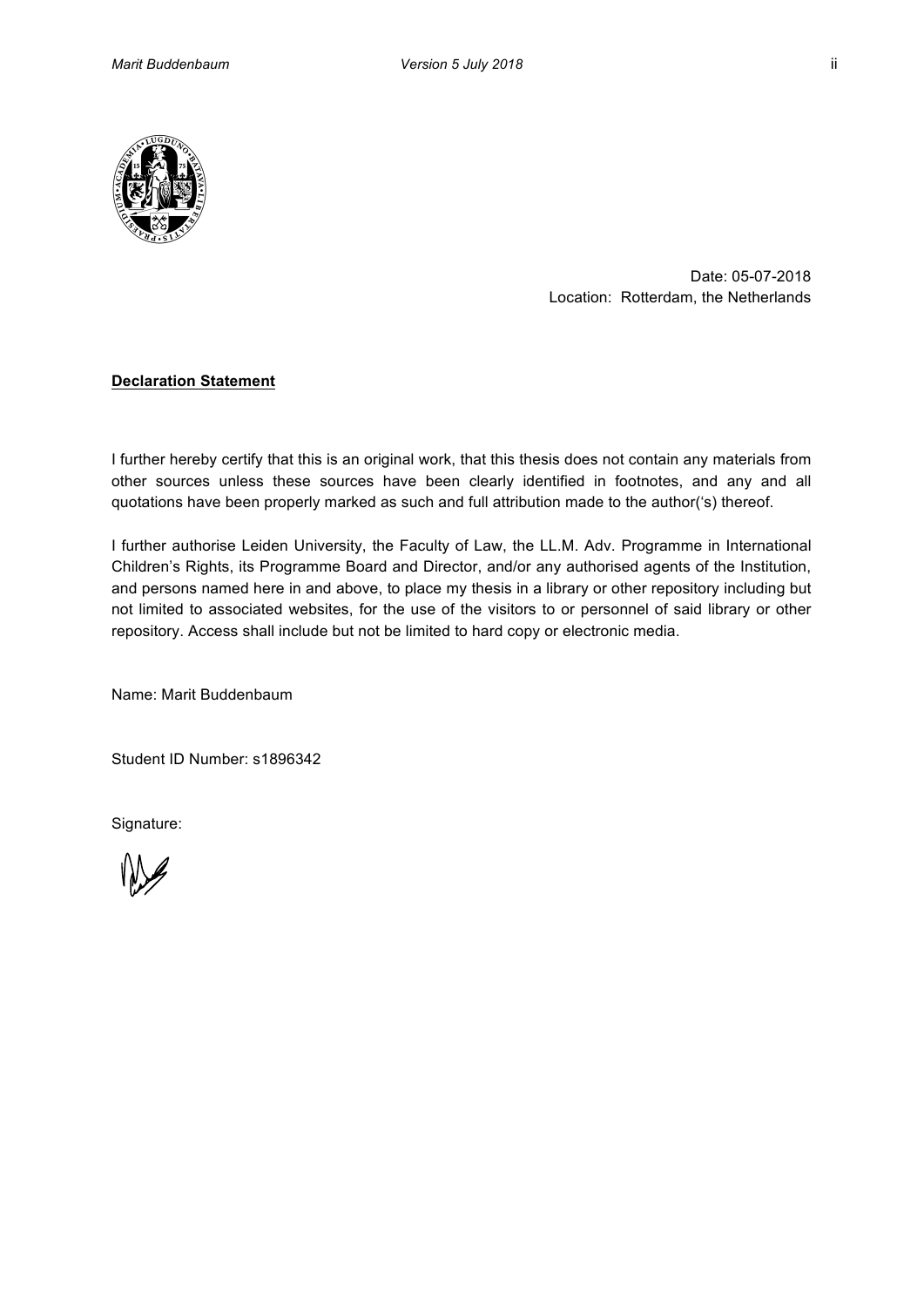# **Table of Contents**

| 2.3. The Increased Value of an Intact Sibling Relationship in Stressful Circumstances 14                                                                                                                                                               |  |
|--------------------------------------------------------------------------------------------------------------------------------------------------------------------------------------------------------------------------------------------------------|--|
| 3. Siblings in Civil Judicial Proceedings: Separation from One Parent17<br>3.2. The Complementary Roles of the Best Interests of the Child and the Right to be Heard 17<br>3.6. Sibling Cases under the 1980 Child Abduction Convention of the HCCH 27 |  |
| 4. Siblings in Civil Judicial Proceedings: Alternative Care (incl. Adoption)29                                                                                                                                                                         |  |
| 4.4. Child-headed households as a solution for non-separation of siblings 35                                                                                                                                                                           |  |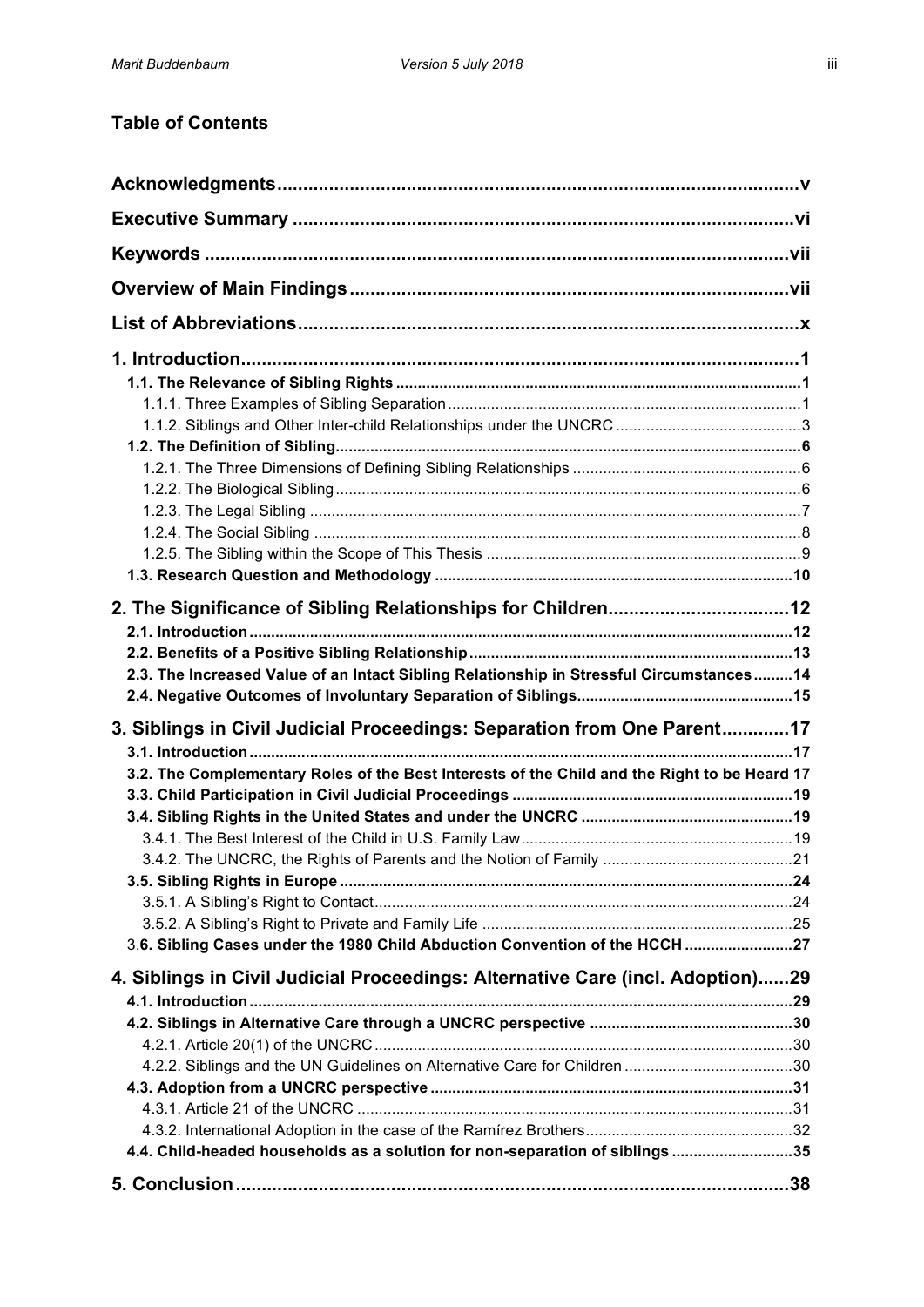| 5.2. Anchoring Sibling Relationships as a Factor in BITC Assessments 39      |  |
|------------------------------------------------------------------------------|--|
|                                                                              |  |
|                                                                              |  |
|                                                                              |  |
| Appendix 1: The Parent-State-Child Triangle and Its Variations with Multiple |  |
|                                                                              |  |
|                                                                              |  |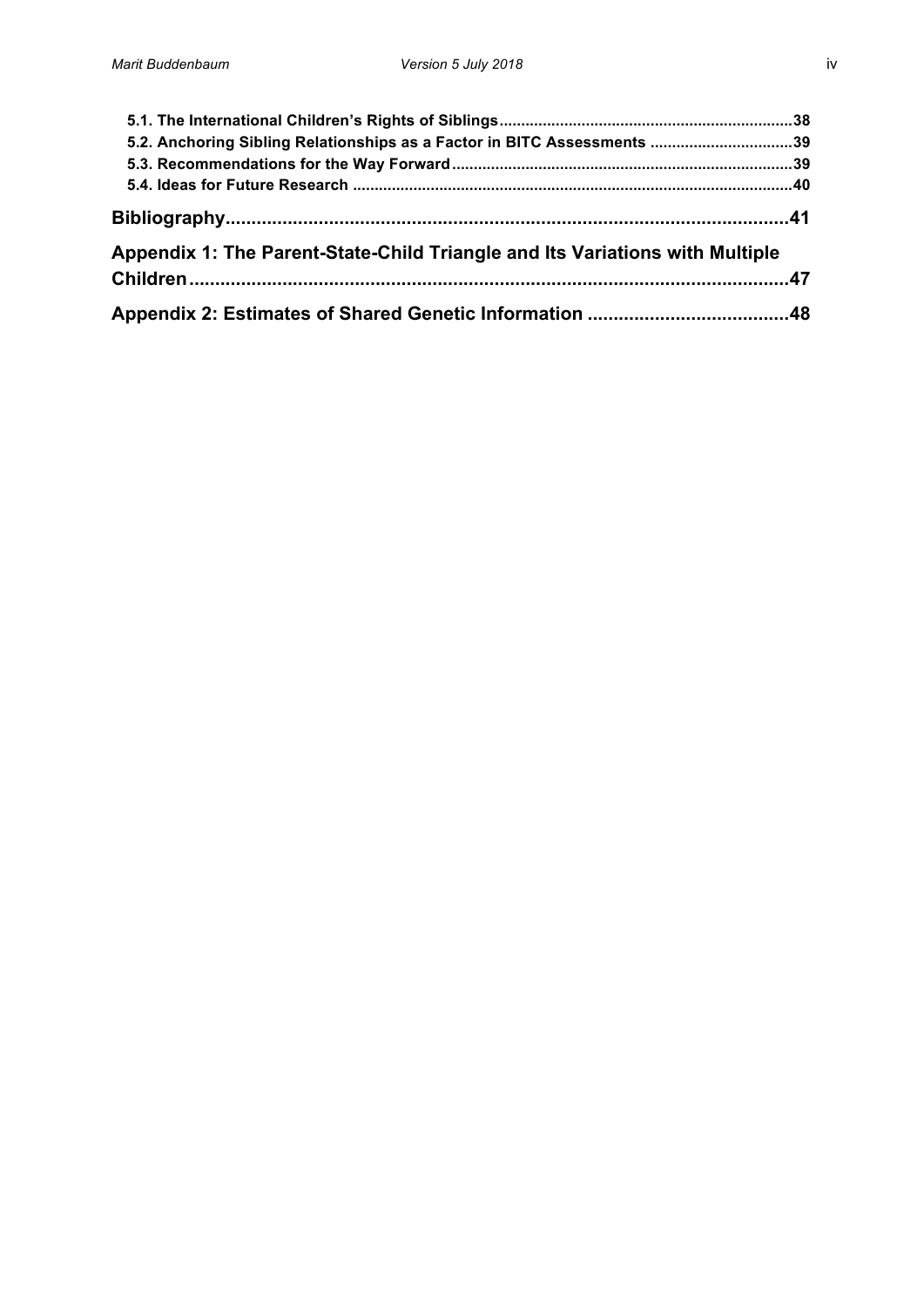# **Acknowledgments**

I would first like to thank my thesis supervisor, Professor Julia Sloth-Nielsen, without whom I could not have completed this thesis. I was very excited when she saw the potential in this topic the first moment I carefully presented it to her, and I would like to thank her deeply for her invaluable comments, edits, advice and trust.

I would also like to thank Professor Frank E. Vandervoort and Professor Jill Elaine Hasday for Skyping with me in the early stages of my research and helping me shape this thesis.

A special word of thanks to my family. To my brother, **Niels**, for making me experience first-hand how important' the sibling bond is, during childhood and beyond. To my parents, **Ed & Lia** and to my husband, Thijs, for their unconditional support and encouragement.

Finally, I would like to thank all my professors and classmates from the Advanced LL.M. in International Children's Rights, for the amazing past two years and everything they have taught me in them.

Marit Buddenbaum, 2018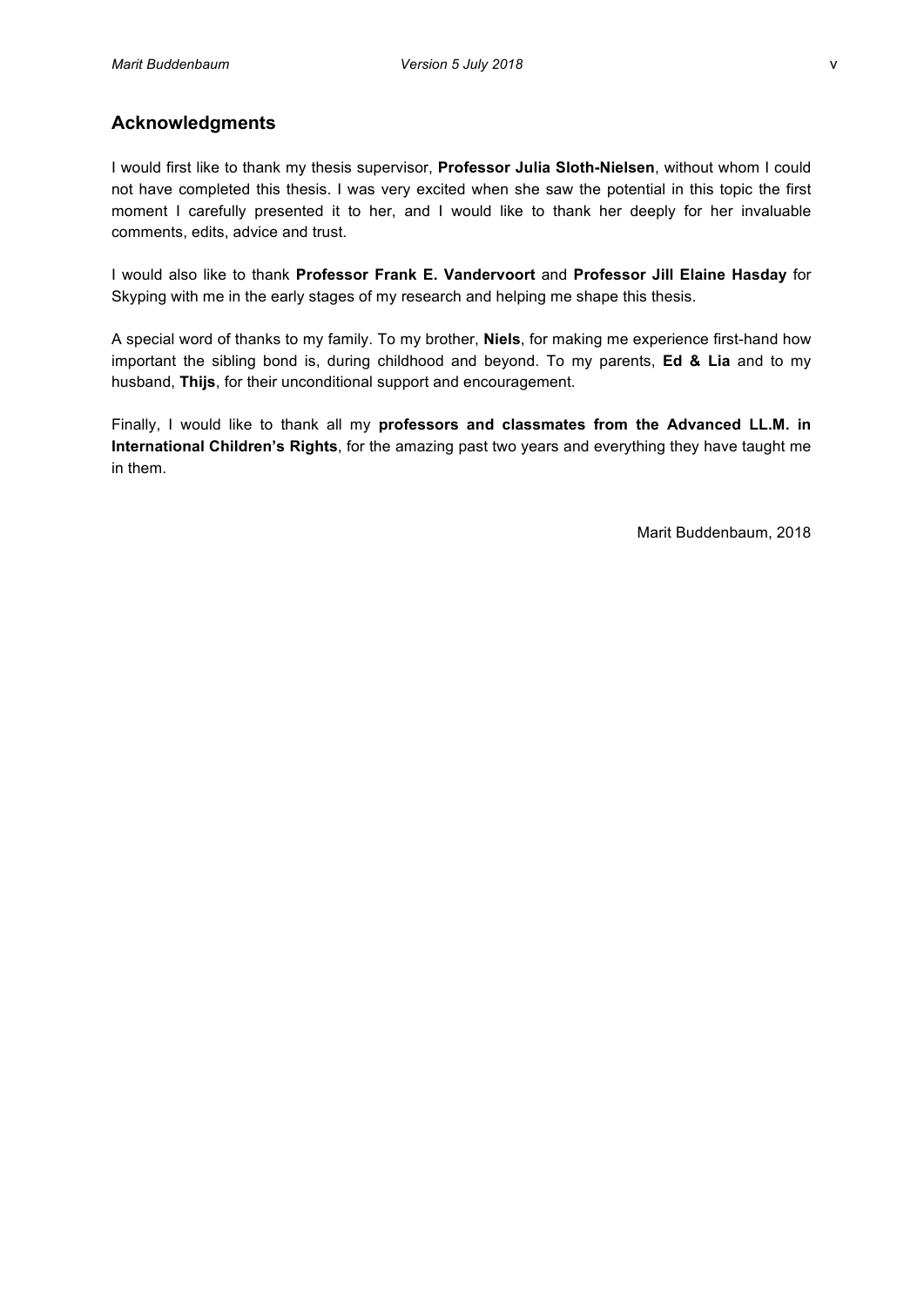## **Executive Summary**

This thesis considers if and to what extent there is an international right for siblings not to be separated or to know (of) each other. The UN Convention on the Rights of the Child (hereinafter **UNCRC**) mentions the roles of parents or caregivers and of States towards children explicitly and elaborately, but the roles and rights of siblings are not explicitly mentioned, nor is any legal position for siblings identified within the UNCRC. Different (civil judicial) cases have indicated that there is a need for siblings to be able to participate in decisions affecting them  $-$  and in order for their participation to be effective, a legal position for siblings might have to be acknowledged. In today's world, with so-called 'modern family' formations and assisted reproductive technological (hereinafter ART) advances, various different types of sibling relationships (biological, legal and social) can be identified, such as half-brothers, step-sisters, adopted siblings and so on. This makes it possibly a challenge to legally define 'sibling' and consequently recognize sibling rights through law. Additionally, the roles siblings (could) play in relation to one another are non-exhaustive. For instance, older siblings could be heads of the household and take a parental role towards their younger siblings. Younger siblings could be especially selected by parents to take on the role of tissue donor to their sick older siblings. Siblings could be each other's best friends. On the other hand, they can be a burden to each other, harm each other and dislike each other (also to extent where separation might be in the best interest of one or all of them). Due to early separation and/or anonymous donations in ART, it is also a possibility that siblings might not know (of) each other.

In' Chapter 1' this thesis will seek a working definition of sibling, by looking more closely at the types of siblings that exist. It will hold that sharing one parent is the minimum requirement of being a sibling, but that other factors of the relationship, such as sharing genetic information or having a shared history together, add relevance to the individual circumstances of the sibling relationship, which might need to be assessed in order to establish the extent to which the relationship requires legal protection.

Chapter 2 will review the importance of the sibling relationship from mainly a developmental psychological perspective. These fields provide an understanding of the positive potential that siblings can' have on each other's development, identity and social skills (such as sharing, coping, empathy and understanding, and negotiation). It will show that there is a justified need to protect the sibling relationship as one crucial to children's well-being, identity and psychological health. Because little is written about the sibling relationship from a children's rights perspective, this thesis will look at existing (case) law that impact(ed) sibling relationships in Chapters 3 and 4.

In Chapter 3, cases in which siblings were separated from each other as a result of divorce, the death of one parent or parental abduction will be analyzed. It is first and foremost found that children individually do not always have their best interests assessed, nor have the possibility to participate in civil judicial decisions affecting them. Consequently, having their sibling relationship assessed and weighed in judicial decisions is an even rarer event. The United States Supreme Court's and European interpretation of the best interest of the child (hereinafter **BITC**) principle will lead to an understanding of the extent in which sibling importance is recognized and protected in these national and regional jurisdictions. At the end of the chapter, three child abduction cases from the Hague Conference will be reviewed to understand importance attached to the sibling bond and siblings' BITC in private international law. Findings in this chapter will also lead to a greater understanding of the meaning of family and parental rights under the UNCRC.

Chapter 4 will argue that siblings in alternative care, as children deprived of both parents and their natural family environment, have an added argument not to be separated from their siblings, because their sibling(s) might be the only constant(s) in their life and identity. Within this chapter, the international, regional and domestic recognition of the importance of siblings will be looked at through the lens of alternative care including (international) adoption. At the end of the chapter, the legal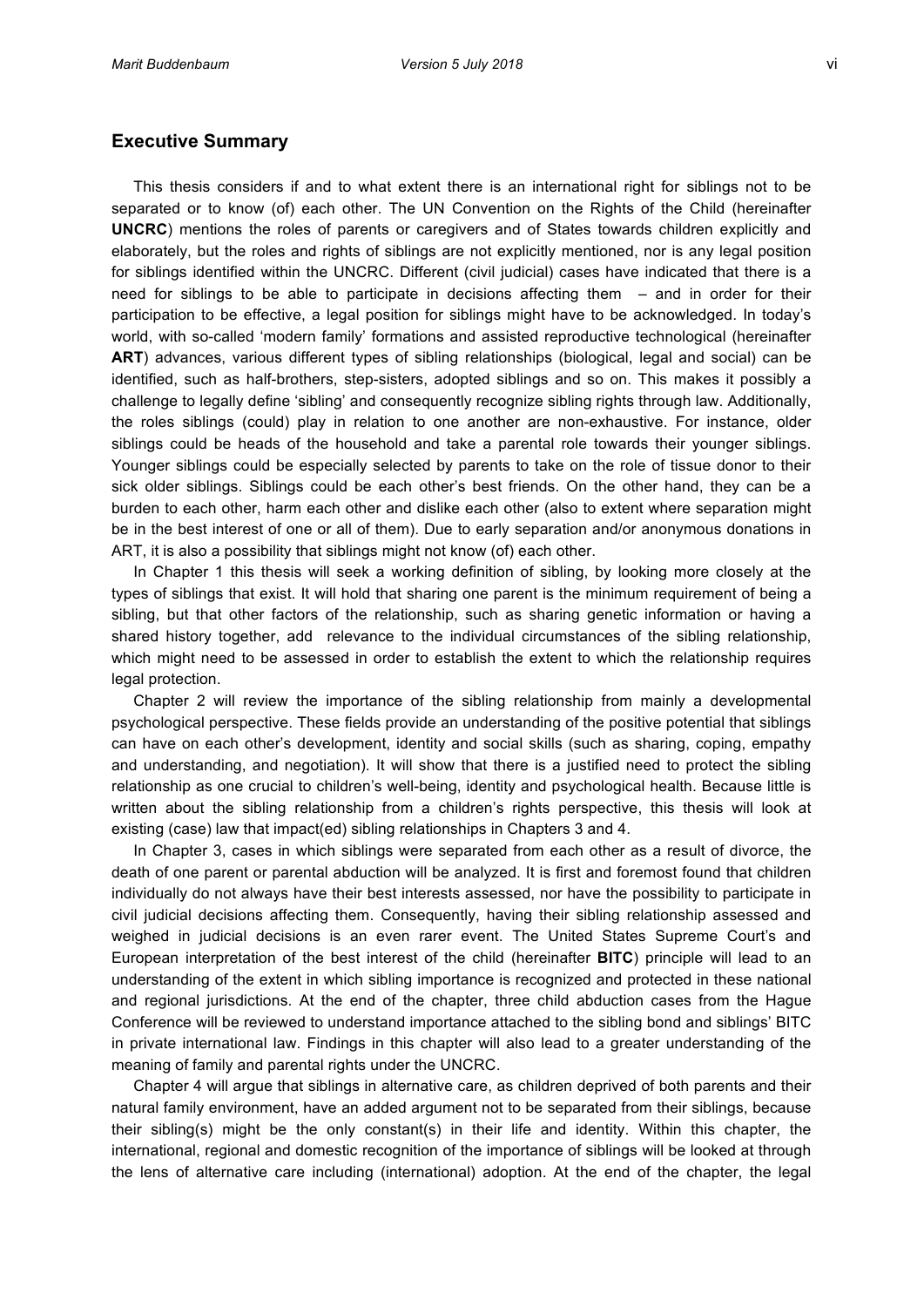recognition of child-headed households (hereinafter **CHH**) as a solution for non-separation of siblings, will be discussed.

In the conclusion, following the findings in all previous chapters, an answer to the question whether there is a legal right for siblings not to be separated and to know (of) each other will be answered with a yes. Even though siblings are not explicitly mentioned in any of the provisions of the UNCRC, the sibling is recognized as part of the family, part of the child's (right to) identity, and a factor within a BITC assessment. This means that neglecting the sibling relationship in civil judicial proceedings will lead to the breaches of the rights under Articles 16, 8 and 3 of the UNCRC respectively. The need for legal recognition of siblings from a UNCRC perspective is submitted, in which the UNCRC Committee is encouraged to act on the recommendations that could mean a step forward in realizing the rights of siblings everywhere in the world. Since the UNCRC has been created (at least to some extent) to ensure that children will no longer be treated as property or as an extension of their parents, but as individuals with their own rights and responsibilities, siblings need to be able to participate in decisions affecting their relationships and have access to justice when adults (attempt to) separate them against their will.

# **Keywords**

Siblings' – Child' – UN Convention on the Rights of the Child – Civil Judicial Proceedings – Sibling Separation''-'' Best Interest of the Child''-' Right to Be Heard''-' (Right to) Identity''- Contact''-Family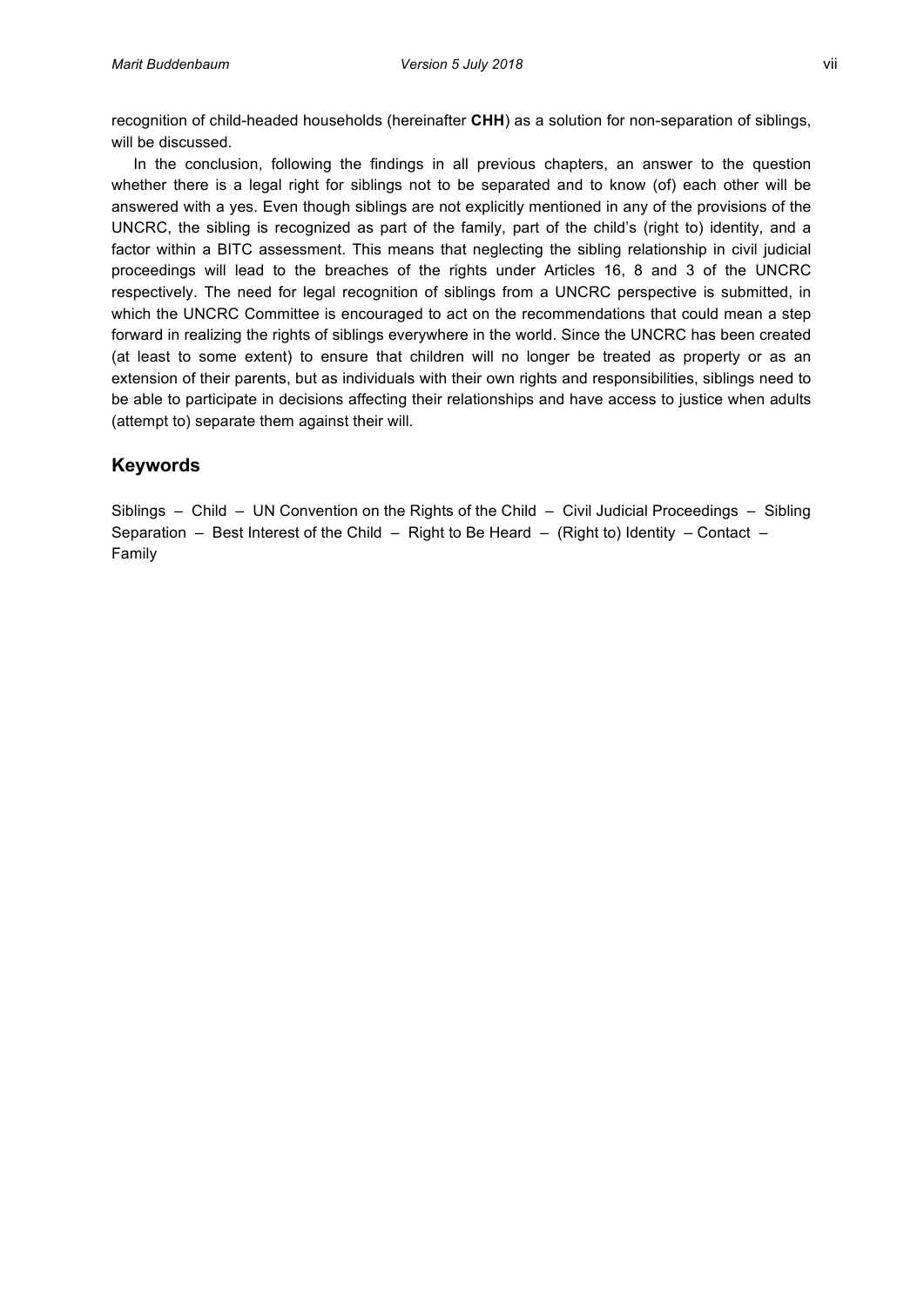# **Overview of Main Findings**

This thesis aims to advocate for the legal recognition and protection of sibling relationships under international children's rights law. It presents a child-centered and rights-based approach to siblings, which is a novel research area. This thesis looks at the UNCRC primarily, and at principles such as the BITC and right to be heard, as well as the more specific rights to identity and family, which are central. This thesis offers three novel findings and contributions.

First, there is a legal basis for siblings within the UNCRC under Articles 3, 8 and 16 on the BITC, right to identity and right to family respectively. Siblings come in many forms, but the importance of the sibling relationship is well-established for many different types of siblings in the field of developmental psychology. Siblings have a positive potential on each other's development, identity and social skills (such as sharing, coping, empathy and understanding, and negotiation). When families find themselves in stressful circumstances, siblings in that family naturally click together and support each other to the extent that their mental health is significantly better than those of siblings who have been separated from each other in similar situations. However, if the siblings are separated as a result of the family circumstances, not only the potential benefits are lost but also additional negative effects of separation occur. Their identity, ability to cope with the situation and sense of selfworth are for instance negatively impacted. As such, there is a justified need to protect the sibling relationship as one crucial to children's well-being, identity and psychological health. Because brothers' and sisters' can shape each other's identity, be beneficial for the (social) development and well-being of the child, and are in general considered an important member of the child's family environment, sibling separation could be a breach of individual children's rights to family and identity, as well as countering individual children's BITC. All types of sibling relationships require protection if this is found to be in the individual children's best interest, as much as their separation would be justified if *that* is in their best interest. Because of the various types of siblings existing, it is important to assess each sibling tie individually. Assessing the importance of a sibling bond for individual children requires hearing the individual children's views or assessing the case from a child-centered approach in cases where the child is unable to participate. This thesis submits that taking into account sibling relationships is vital to all BITC assessments.

Second, even though 'siblings' are not explicitly mentioned anywhere in the UNCRC, the Committee on the Rights of the Child (hereinafter **UNCRC Committee**) does recognize siblings as an important family tie in multiple General Comments (hereinafter GC) and Concluding Observations. Also, the UN Guidelines on Alternative Care recognize the importance of sibling relationships, and advocate for their non-separation over otherwise prioritized forms of family-based care arrangements. As such, the sibling bond is recognized under international children's rights framework, but this is nonbinding and the importance of the sibling relationship is not clearly recognized by States parties.

Third, there is a lack of data regarding siblings. Therefore, this thesis looked at existing (case) law regarding multi-child families, to see whether and how courts – international, regional and domestic – weigh the sibling relationship in their reasoning. Through the analysis of various civil judicial proceedings, it was found that not all courts attach the same importance to the sibling relationship when weighing a case. In fact, oftentimes the sibling bond is not weighed at all, leading to sibling separation as a collateral damage rather than a decision taken in their best interest. This thesis clearly establishes that separation of siblings can occur as a result of various issues, such as (international) parental abduction, divorce, death of one or both parent(s), placement in foster care and separate (international) adoption. In light of the lack of data concerning siblings and their separation, this thesis recommends the UNCRC Committee to deploy its multiple functions to strengthen the legal recognition and protection of siblings in international children's rights law. Herein, it could educate States parties and legal practitioners on *how* they could best assess and weigh the individual sibling relationships in cases involving children. Also, it could request States parties to collect data on siblings and encourage research on the topic of siblings and the law in order to ensure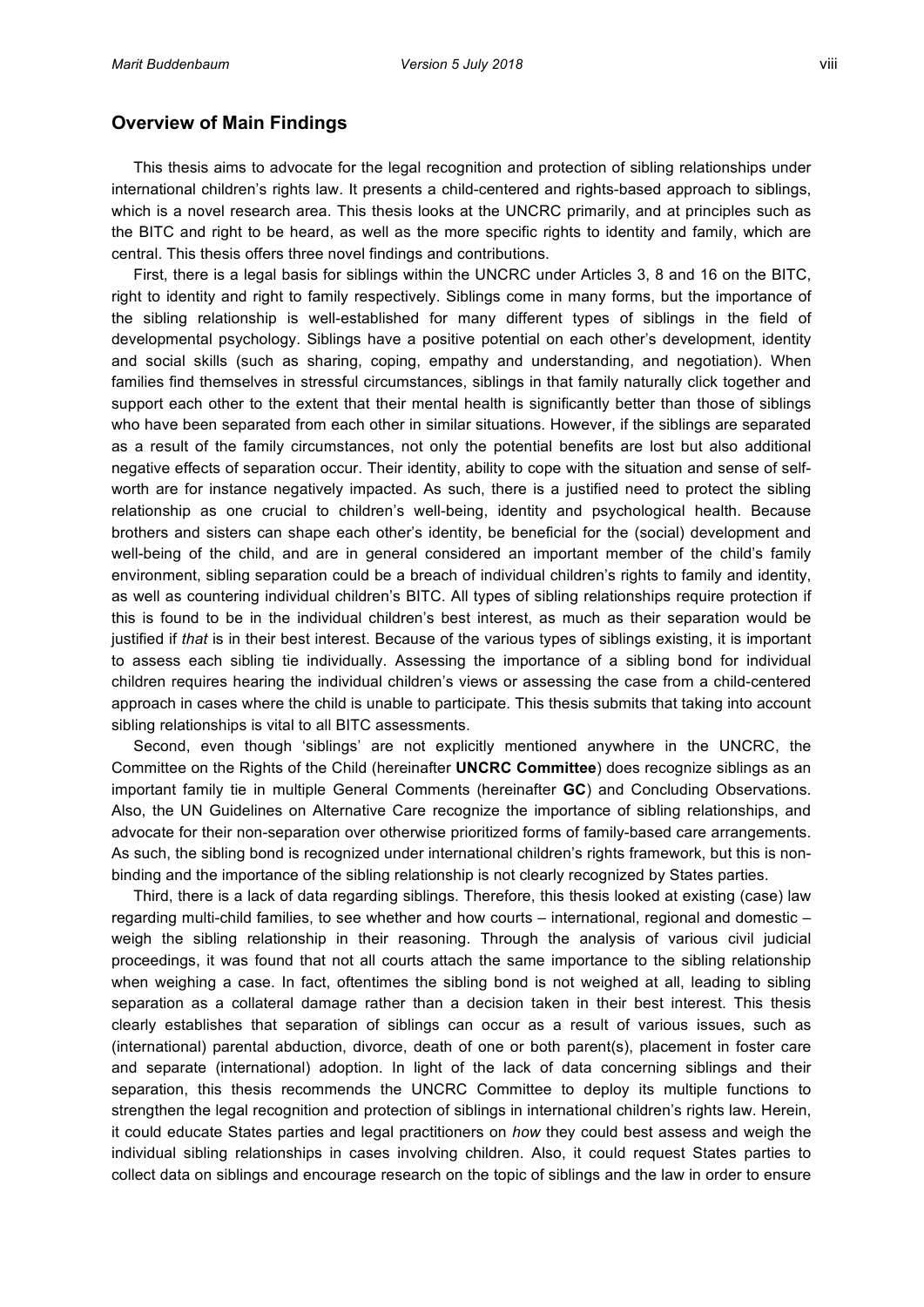their bond is recognized in cases that carry the possibility of affecting their identity, development and future.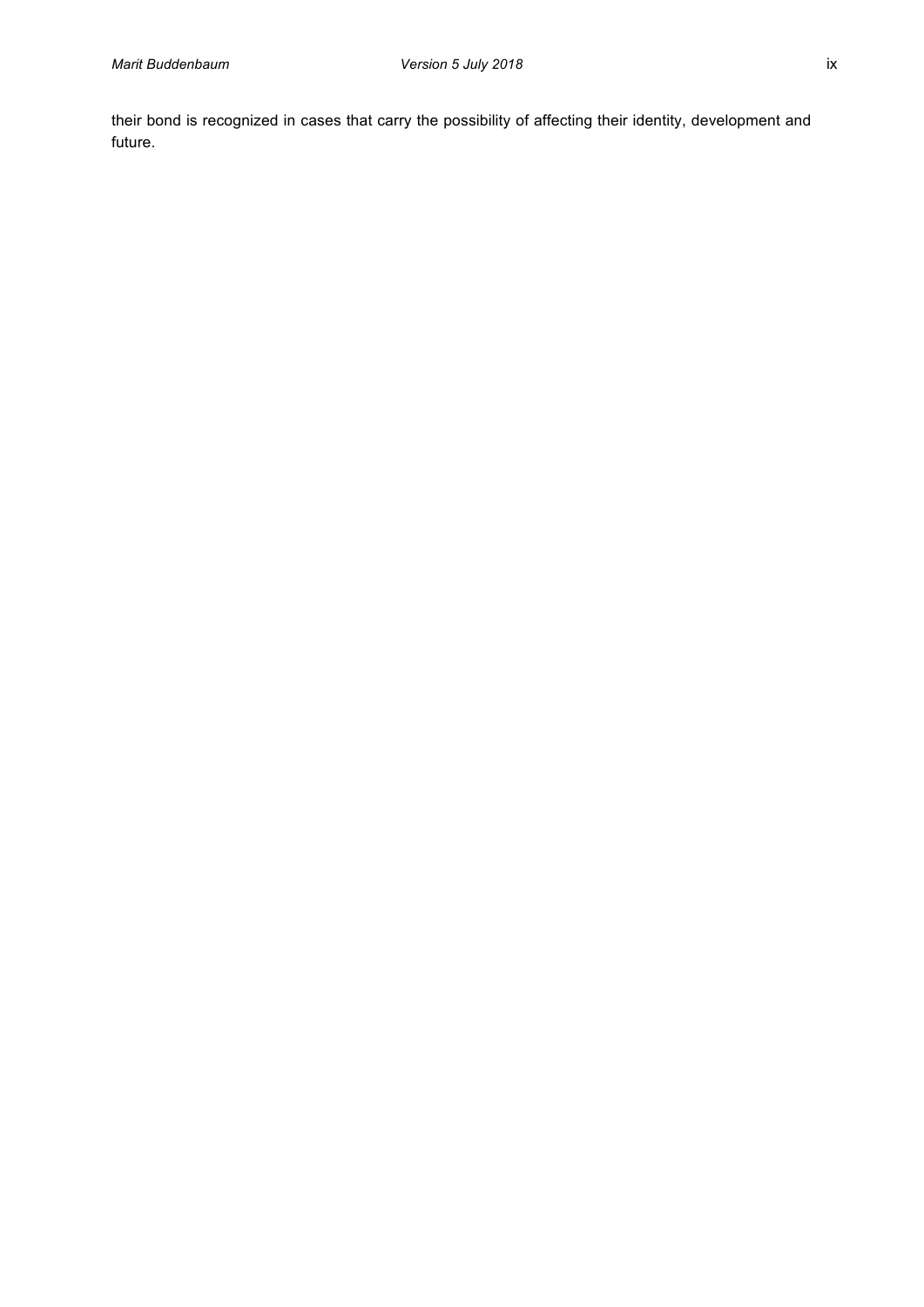# **List of Abbreviations**

| <b>ACHR</b>            | American Convention on Human Rights                          |  |  |  |
|------------------------|--------------------------------------------------------------|--|--|--|
| <b>ACRWC</b>           | African Convention on the Rights and Welfare of the Child    |  |  |  |
| <b>ART</b>             | <b>Assisted Reproductive Technology</b>                      |  |  |  |
| <b>BITC</b>            | Best Interest of the Child                                   |  |  |  |
| <b>CHH</b>             | Child-Headed Household                                       |  |  |  |
| <b>ECHR</b>            | European Convention on Human Rights and Fundamental Freedoms |  |  |  |
| <b>ECtHR</b>           | European Court of Human Rights                               |  |  |  |
| GC.                    | <b>General Comment</b>                                       |  |  |  |
| <b>HCCH</b>            | Hague Conference on Private International Law                |  |  |  |
| <b>IACHR</b>           | Inter-American Commission of Human Rights                    |  |  |  |
| <b>IACtHR</b>          | Inter-American Court of Human Rights                         |  |  |  |
| <b>UN Guidelines</b>   | United Nations Guidelines on Alternative Care for Children   |  |  |  |
| <b>UNCRC</b>           | United Nations Convention on the Rights of the Child         |  |  |  |
| <b>UNCRC Committee</b> | United Nations Committee on the Rights of the Child          |  |  |  |
| U.S.                   | United States of America                                     |  |  |  |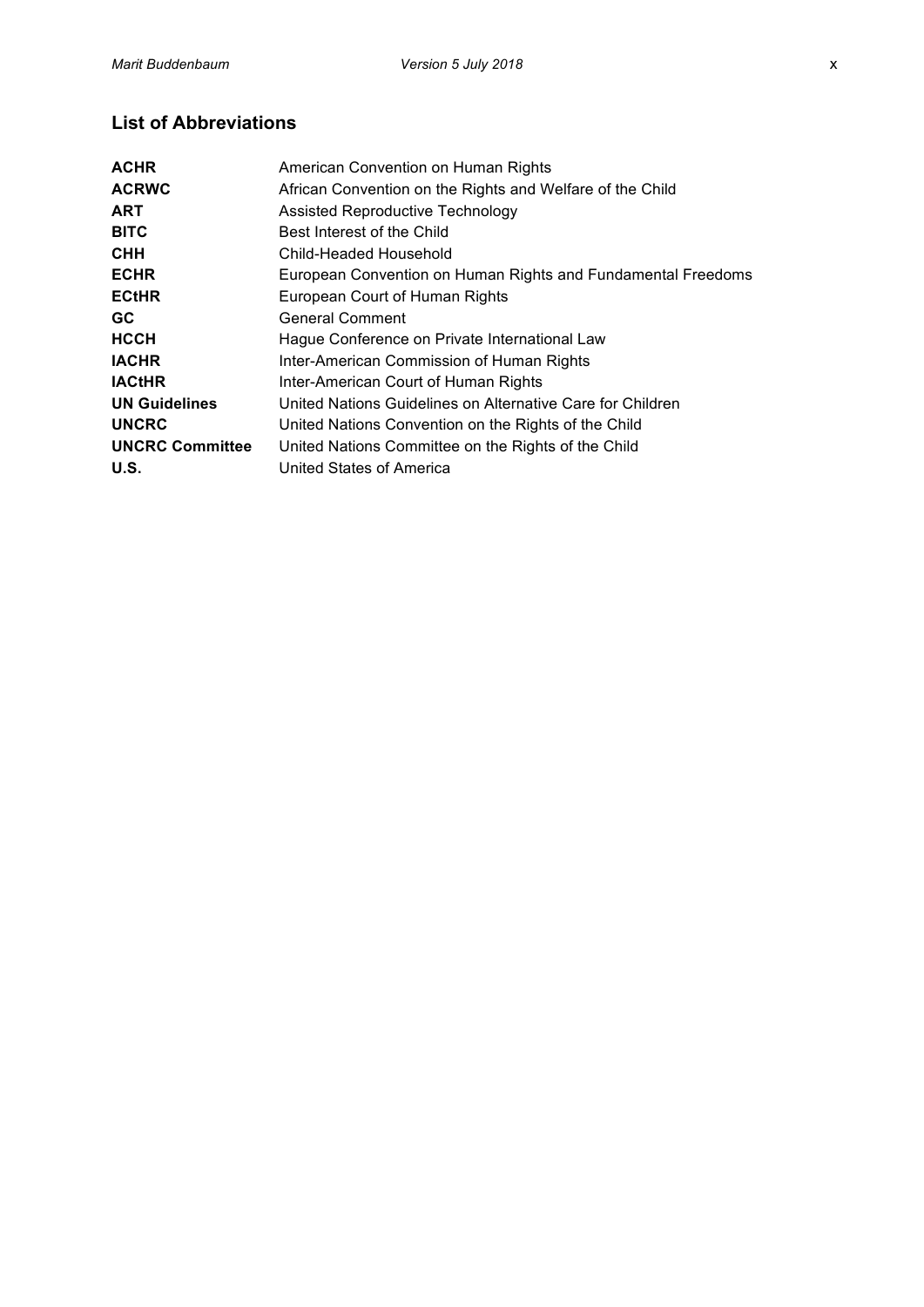# **1. Introduction**

## **1.1. The Relevance of Sibling Rights**

#### 1.1.1. Three Examples of Sibling Separation

This January the extraordinary true story of a triplet separation premiered at the Sundance Film Festival.<sup>1</sup> In this documentary, triplets Bobby Shafran, Eddy Galland, and David Kellman were separated at birth in the 1980's.<sup>2</sup> As subjects of a secret study – that was supposed to put an end to the nature v. nurture debate - they were adopted by three different families, that were not aware of the purpose of the study or the existence of any siblings.<sup>3</sup> Only 19 years later, the boys would find out about each other, move in together, and even start a restaurant together, but when they found out about the study, the trio went from exhilaration to anger and eventually one of the brothers committed suicide.<sup>4</sup> Peter Naubauer, the New York psychoanalyst who led the study, which included multiple sets of twins and triplets and was funded by the New York Institute of Health, might have been concerned about the moral and ethical issues, since he never published the study and even locked the data in a Yale archive until 2066.<sup>5</sup> The study was secret and might be called immoral, but it was lawful.<sup>6</sup> Today a study like this would not be permitted, because of the rules for informed consent by parents and the children, but after reading this story one might wonder if there should also be specific rules prohibiting the separation of siblings, unless it happens in their own best interest.

On 9 March 2018, a case against the State of Guatemala was decided by the Inter-American Court of Human Rights (hereinafter **IACtHR**), concerning the separation of two brothers in alternative care followed by their international adoption into two separate U.S. families.<sup>7</sup> In January 1997, the oldest brother, Osmín Ricardo Tobar Ramírez, aged 7 at the time, and the youngest brother, J.R., aged 2, were removed from their home by agents from the Office of the Attorney General of Guatemala on the (disputed) allegation of abandonment by their mother.<sup>8</sup> Attempts by the mother and extended family to (re)gain the custody over the boys failed.<sup>9</sup> And instead of a foster home or placement together in Guatemala, the decision was made to place the brothers for international adoption into separate families. Fifteen years later, the oldest brother was able to trace his biological family, and decided to file a case against Guatemala, after his parents told him the details of his case. He felt the separation from his family, especially from his younger brother was an unjustified

<sup>&</sup>lt;sup>1</sup> Sundance Institute, *Three Identical Strangers, as retrieved from:* http://www.sundance.org/projects/threeidentical-strangers#/, last visited 12 June 2018.

<sup>&</sup>lt;sup>2</sup> T. Wardle (Director), "Three Identical Strangers", *RAW*, 2018 [96 minutes].

 $3$  G. Kardon "Research Ethics: Life in triplicate: A tale of triplets at birth raises red flags and questions about the role of nature and nurture" *Science*, 2018 (hereinafter **Kardon**), p. 1222.

 $4$  S. Saul, "In The Name of Research: Identical brothers separated at birth were studied, but truth was hidden", *Newsday*, 1997, p. A5.

 $<sup>5</sup>$  Kardon, p. 1222.</sup>

 $6$  Ibid.

<sup>&</sup>lt;sup>7</sup> Inter-American Court of Human Rights, *Ramírez Escobar and Others v. Guatemala*, 9 March 2018 (hereinafter **Ramírez v. Guatemala**).

<sup>&</sup>lt;sup>8</sup> Inter-American Commission on Human Rights (IACHR), *Ramírez Brothers and Family v. Guatemala*, Report No. 72/15, 28 October 2015 (hereinafter **IACHR, Merits**), para. 2.

 $<sup>9</sup>$  IACHR, Merits, paras. 55-118.</sup>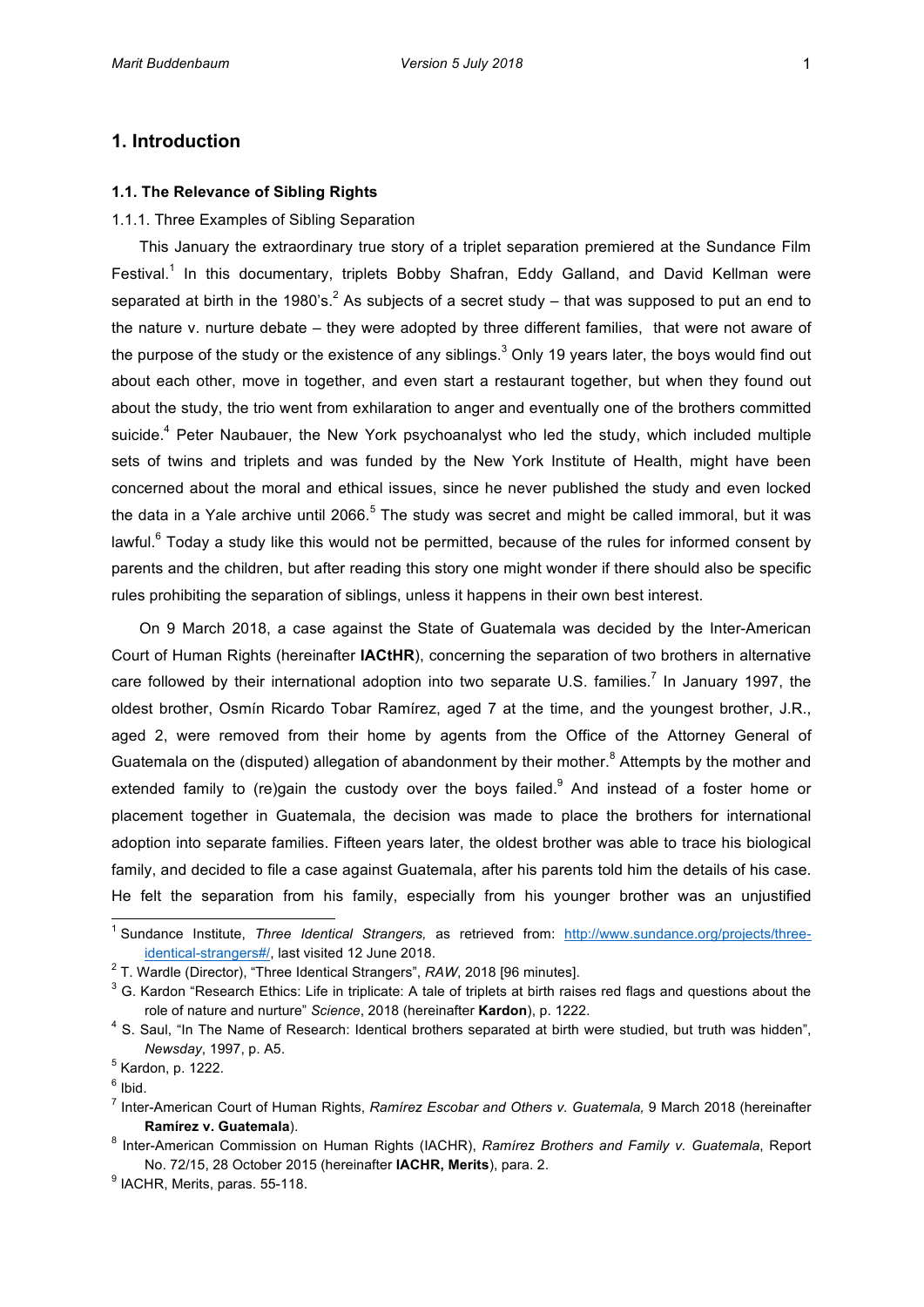disturbance of his right to family life and identity.<sup>10</sup> The IACtHR ruled that Guatemala indeed was in violation of his rights to equal protection of the family, name and identity and humane treatment.<sup>11</sup> This case shows that the separation of minor siblings can be an international issue with long-lasting psychological effects, from which they might require protection.

On 16 February 2016, the European Court on Human Rights (hereinafter **ECtHR**) concluded that in' Portugal also the right to family life was seriously violated in the case of *Soares de Melo v. Portugal.*<sup>12</sup> In this case, social services interfered in the family of an unemployed immigrant mother of ten children, whose husband, the father of all ten children, was hardly around.<sup>13</sup> The family's status of severe financial instability led to allegations of neglect by the Portuguese social services and eventually protection measures were imposed on the children, that led to the separation of six of the children from their mother and each other.<sup>14</sup> Because one of the children was not at home at the time, 5' (of' the' 6' intended)' children were' removed' from' the' home' and' were' placed' in' three' separate' institutions, without the possibility to visit their mother or their siblings. Also, all 5 children that were removed from the home were placed with a view to adoption.<sup>15</sup> Throughout the proceedings, there was no possibility for the siblings to have their voices heard, nor was any independent best interest of the child (hereinafter BITC) assessment carried out for the siblings that pointed to a reason for their separation from each other.<sup>16</sup> In the end, when the mother appealed to the European Court of Human Rights, the Court adopted the interim measure for the mother to visit her children throughout the proceedings.<sup>17</sup> Even though the Court stated that the separation of the siblings broke the sibling relationship and family relationship, which is contrary to the children's best interests, the children were not actively involved in the proceedings nor did they participate in a best interests assessment.<sup>18</sup> Even though the mother won the case, it is hard to tell whether all siblings safely returned home, or whether some were in the end adopted into other families.<sup>19</sup> According to the UNCRC children have a right to be heard in *all* cases affecting them<sup>20</sup>, but it is the question whether this is also true in cases in which sibling separation is the collateral damage in a case of a parent versus state. This case also

 $^{10}$  IACHR, Merits, paras. 123-161.

<sup>&</sup>lt;sup>11</sup> Ramírez v. Guatemala.

<sup>&</sup>lt;sup>12</sup> European Court of Human Rights, Soares de Melo v. Portugal, Application No. 72850/14, 16 February 2016 (hereinafter *Soares*).

 $13$  V. David, "ECtHR condemns the punishment of women living in poverty and the 'rescuing' of their children", Strasbourg Observers, 17 March 2016, as retrieved from: https://strasbourgobservers.com/2016/03/17/ecthr-condemns-the-punishment-of-women-living-in-povertyand-the-rescuing-of-their-children/#more-3185.

<sup>&</sup>lt;sup>14</sup> Soares, paras. 33 & 56.

<sup>&</sup>lt;sup>15</sup> Soares, paras. 34 & 56.

<sup>&</sup>lt;sup>16</sup> Soares, paras. 80 & 115.

<sup>&</sup>lt;sup>17</sup> Soares, para. 54.

<sup>&</sup>lt;sup>18</sup> Soares, para. 114.

<sup>&</sup>lt;sup>19</sup> S. Phillimore, "Adoption of Portuguese children found to be in breach of Article 8", *St John's Chambers*, 2016, as retrieved from: http://www.stjohnschambers.co.uk/2016/04/adoption-of-portuguese-children-found-to-bein-breach-of-article-8/.

<sup>&</sup>lt;sup>20</sup> Art. 12(1) of the UN General Assembly, *Convention on the Rights of the Child* (1989) (hereinafter **UNCRC**).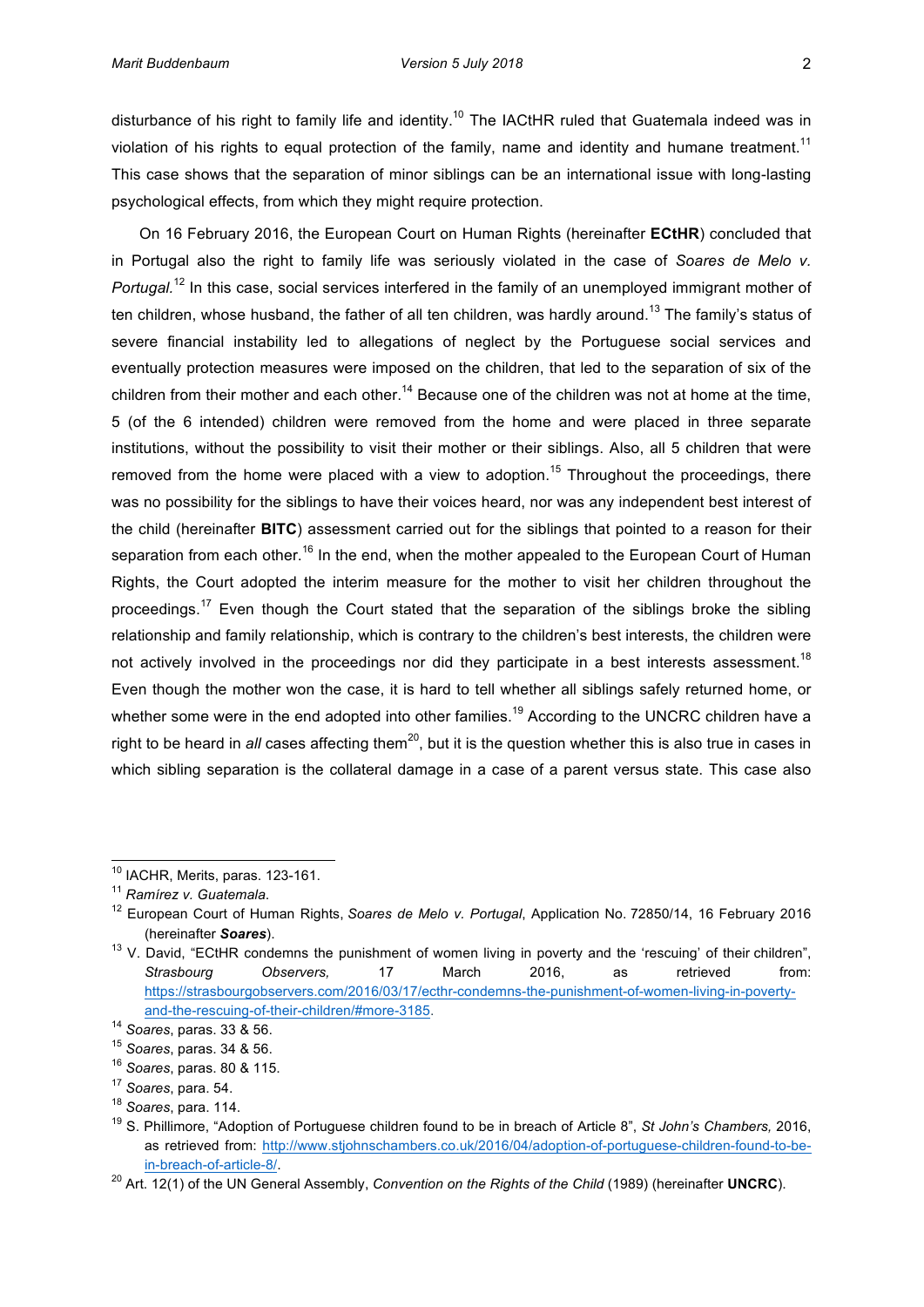illustrates that the number of siblings (ten in this case) adds to the complexity of balancing the rights of all individuals concerned.<sup>21</sup>

These three examples show that sibling separation of minors can be problematic and occurs around the globe without children's consent. Each example falls within a different legal context, but together they raise the question whether the sibling relationship is sufficiently protected under human' rights law, and more specifically international children's rights law, or whether sibling separation occurs in an unjustifiable way with respect to the children. The United Nations Convention on the Rights of the Child (hereinafter **UNCRC**) is herein the most important legal document, for it is ratified by all but one country in the world<sup>22</sup> and for it was implemented with the specific purpose of acknowledging children as rights holders rather than passive recipients of protection.<sup>23</sup> In fact, the UNCRC is the first-ever international legally binding document that enforces the aim of empowering children through participation rights in line with the age, maturity and evolving capacities of the children.<sup>24</sup> In 2014, Professor Ton Liefaard noted that "[r]egional human rights courts, such as the European Court of Human Rights and Inter-American Court of Human Rights, increasingly refer to the CRC and related children's rights standards as the relevant legal framework in cases where the interests of children are at stake."<sup>25</sup> For the latter two examples, it is possible to review the court decisions that regard sibling relationships and research whether the rights and principles under the UNCRC were respected. Therefore, regional court cases will be analyzed more thoroughly in Chapters 3 and 4 of this thesis.

# 1.1.2. Siblings and Other Inter-child Relationships under the UNCRC

Not anywhere in the UNCRC siblings are mentioned, nor can an explicit right be found for siblings not to be separated, to be able to stay in touch with each other or even to know of each other – even though their strong emotional connection is widely recognized and their separation can cause longlasting psychological issues.<sup>26</sup> However, through the adoption of General Comments, United Nations' Committee on the Rights of the Child (hereinafter **UNCRC Committee**), the monitoring body of the UNCRC, can extend the *corpus juris* of international children's rights for purposes of interpretation of the UNCRC.<sup>27</sup> These General Comments are not legally binding, but provide authoritative guidance to States parties on the implementation of the UNCRC. Eight General Comments (hereinafter GC)

 $^{21}$ 'See Appendix 1, specifically panel C.

<sup>&</sup>lt;sup>22</sup> United Nations Office of the High Commissioner on Human Rights (hereinafter OHCHR), "Ratification of the Convention on the Rights of the Child", as retrieved from: https://www.ohchr.org/EN/HRBodies/CRC/Pages/CRCIndex.aspx, last visited 16 June 2018.

<sup>&</sup>lt;sup>23</sup> See for instance A. Nolan, Children's Socio-Economic Rights, Democracy and the Courts: Children's Socio-*Economic Rights, Democracy and the Courts, London, Bloomsbury Publishing PLC (2011), p. 10.* 

<sup>&</sup>lt;sup>24</sup> General Comment No. 12 (2009) on the right of the child to be heard, (hereinafter GC 12), para 1.

 $^{25}$  T. Liefaard & J.E. Doek, "Litigating the Rights of the Child: Taking Stock after 25 Years of the CRC" in T. Liefaard & J.E. Doek (eds.), *Litigating the Rights of the Child: The UN Convention on the Rights of the Child in Domestic and International Jurisprudence.* Springer: Dordrecht (2014) (hereinafter Liefaard & Doek), p. 2.'

<sup>&</sup>lt;sup>26</sup> See Chapter 2 for the significance of the sibling relationship from a developmental psychological point of view.

<sup>&</sup>lt;sup>27</sup> OHCHR,  $\degree$  "Committee on the Rights of the Child", as retrieved from: https://www.ohchr.org/EN/HRBodies/CRC/Pages/CRCIndex.aspx, last visited 13 June 2018.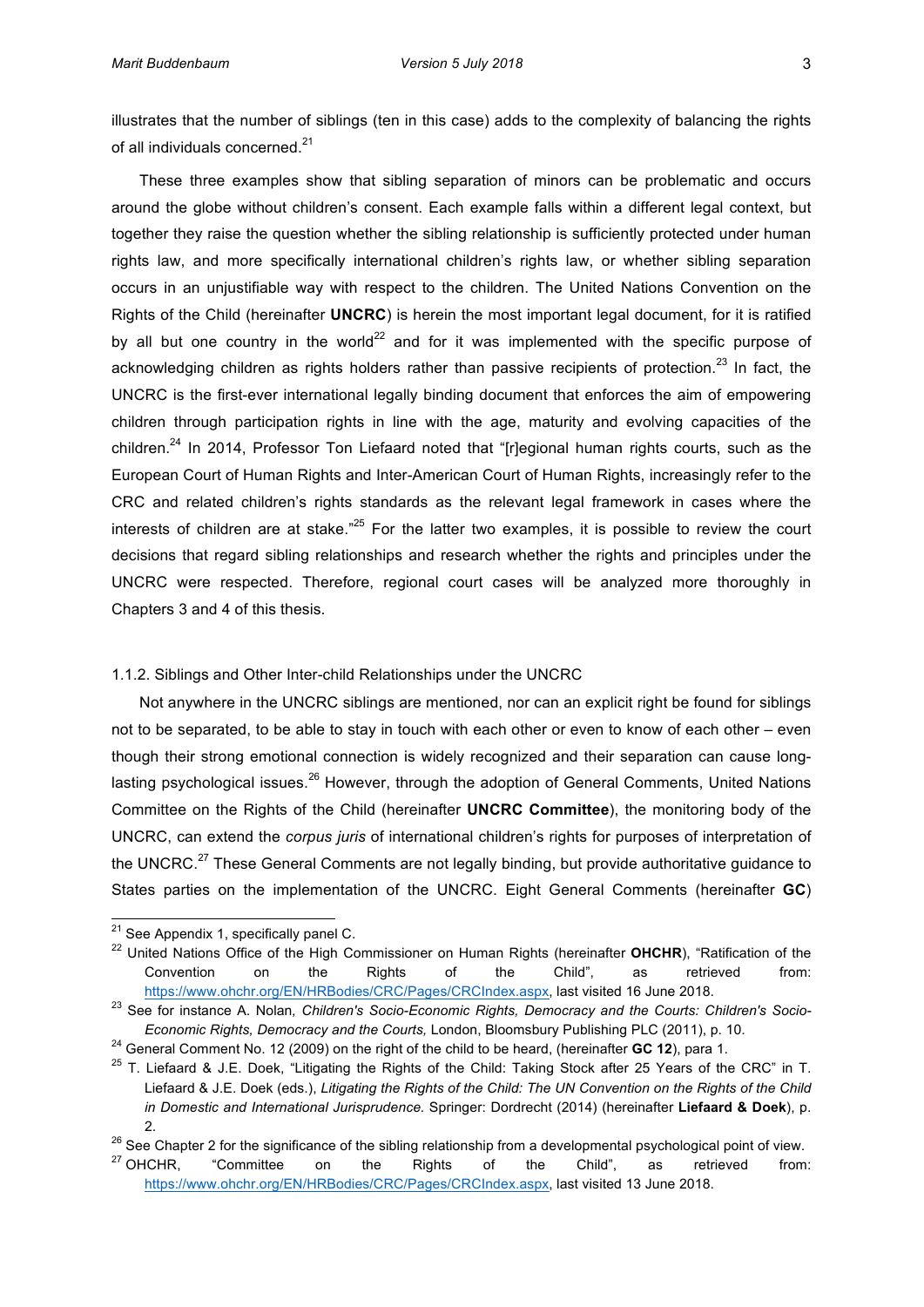mention siblings explicitly (*which are,* General Comments 3<sup>28</sup>, 6<sup>29</sup>, 7<sup>30</sup>, 14<sup>31</sup> 16<sup>32</sup>, 17<sup>33</sup>, 21<sup>34</sup> and 23<sup>35</sup>) in'the contexts of children's family environment. One paragraph in the latest General Comment, no. 23, does not only mention sibling, but also provides explicit guidance to States on the interpretation of siblings as a part of the family, when it writes that: "in compliance with international legal obligations in terms of maintaining family unity, which includes siblings, States should prevent separation in accordance with the Guidelines on Alternative Care of Children."<sup>36</sup> It should be understood that this particular phrase was written in the specific context of migration. Furthermore, this GC was jointly written together with the Committee on the Protection of the Rights of All Migrant Workers and Members of Their Families, and it is to be questioned whether that Committee's definition of family happens to include siblings, or whether the UNCRC Committee actively chose to include siblings in this context too. Still, the UNCRC Committee agreed on the wording of this paragraph, otherwise it would have been rewritten. Therefore, this is an extremely important finding for the way sibling relationships need to be viewed in international children's rights law: as part of the family environment. Another crucial finding stems from a second function of the UNCRC Committee, which is monitoring the implementation of the UNCRC at the national level through periodic State reports. In previous reports, the Committee expressed concern to multiple Muslim countries who "award custody of young children to mothers and older children to fathers." <sup>37</sup> In their State report to Pakistan, the UNCRC Committee expressed concern "that the State Party's legislation uses age limits, instead of the best interests of the child, as criteria in determining custody in cases of divorce. Such permission, in addition to *implying that siblings can be separated*, discriminates between the sexes and fails to acknowledge the child's right to express her/his views and have them taken into account."<sup>38</sup> By literally expressing their concern for systematic sibling separation, the UNCRC Committee shows that sibling' separation' for other reasons than it being in the BITC of the children concerned, should be discouraged.

<sup>&</sup>lt;sup>28</sup> General Comment No. 3 (2003) on HIV/AIDS and the rights of the child (hereinafter **GC 3**), paras. 34 and 36.

 $29$  General Comment No. 6 (2005) on the treatment of unaccompanied and separated children outside their country of origin, paras. 31(ii) and 40.

<sup>&</sup>lt;sup>30</sup> General Comment No. 7 (2005) on implementing child rights in early childhood (hereinafter GC 7), paras. 19,  $20(c)$  and  $36(e)$ .

 $31$  General Comment No. 14 (2013) on the right of the child to have his or her best interests taken as a primary consideration (art. 3, para .1) (hereinafter **GC 14**), Chapter V.A.1(c)

<sup>&</sup>lt;sup>32</sup> General Comment No. 16 (2013) on State obligations regarding the impact of the business sector on children's rights, chapter IIIC.

<sup>&</sup>lt;sup>33</sup> General Comment No. 17 (2013) on the right of the child to rest, leisure, play, recreational activities, cultural life and the arts (art. 31), chapter VII.

 $34$  General Comment No. 21 (2017) on children in street situations, para. 4.

<sup>&</sup>lt;sup>35</sup> Joint General Comment No. 4 (2017) of the Committee on the Protection of the Rights of All Migrant Workers and Members of Their Families and No. 23 (2017) of the Committee on the Rights of the Child on the human rights of children in the context of international migration in countries of origin, transit, destination and return (hereinafter **GC 23**), paras. 27, 32, 37, 38.

<sup>&</sup>lt;sup>36</sup> GC 23, para. 27.

<sup>&</sup>lt;sup>37</sup> R. Hodgkin & P. Newell, "Implementation Handbook for the Convention on the Rights of the Child", *UNICEF*, 2007 (hereinafter Hodgkin & Newell), p. 128.

 $38$  Ibid [emphasis added].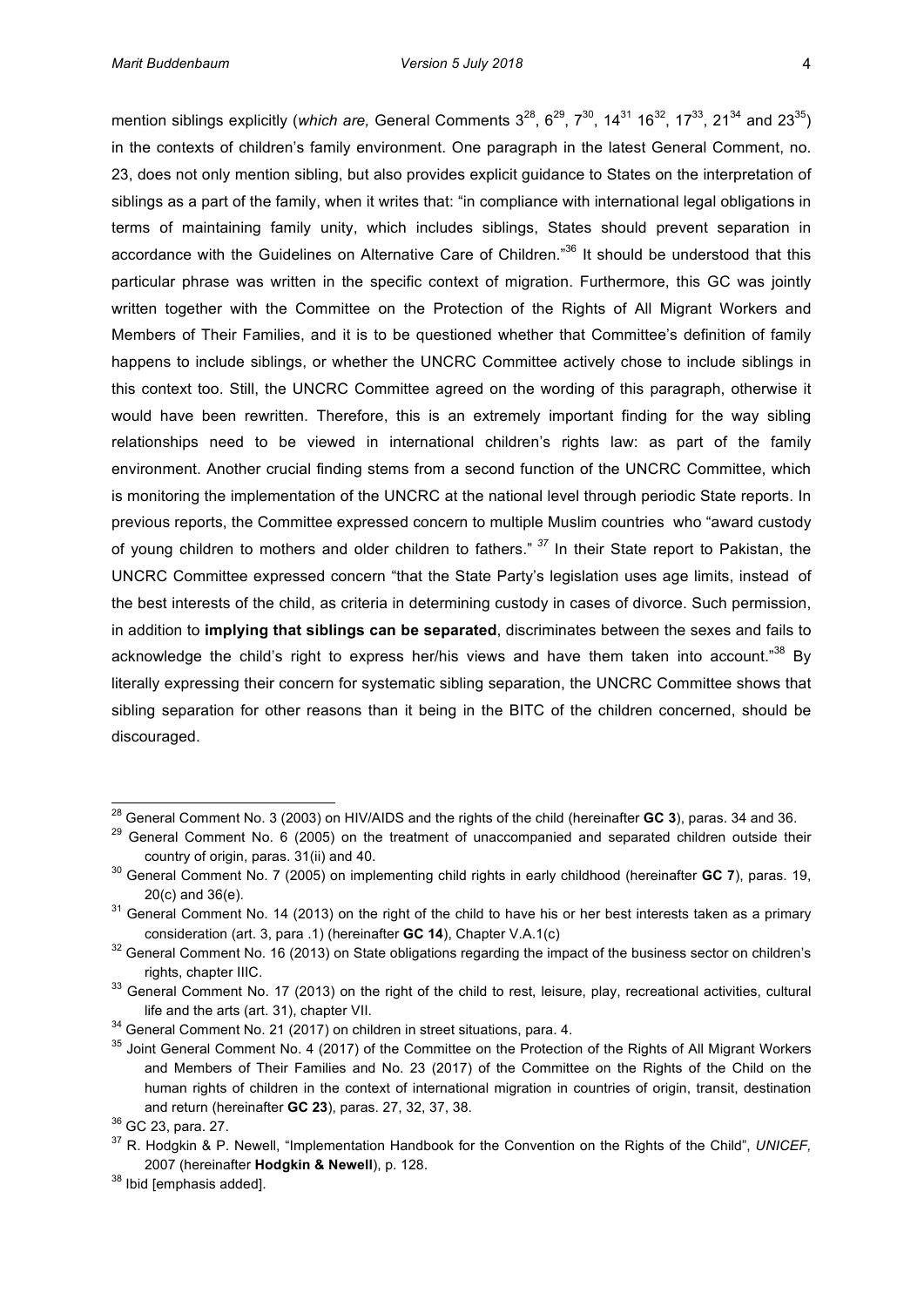Within' the UNCRC, there is not only disregard for sibling relationships but, in fact, there is also not any regard for inter-child relationships, despite common knowledge that children interact with each other at schools, playgrounds, (team) sports, kindergarten, et cetera. The importance of legal recognition of inter-child relationships was highlighted by a former child protection case worker from Egypt, who could not process BITC assessment forms for children who feel or fell victim of another child's actions, because the forms were specifically intended to deal with adult-child problems and abuses. $39$  According to the case worker, the lack of inter-child relationship recognition in her organization was a consequence of the wording of the UNCRC. The assessment form's section on 'violence against children' followed the specific wording of Article 19 of the UNCRC, and thus included protection from "all forms of physical or mental violence, injury, abuse, neglect or negligent treatment, maltreatment or exploitation, including sexual abuse, while in the care of parent(s), legal guardian(s) or any other person who has the care of the child."<sup>40</sup> This meant that, despite the many types of violence explicitly included, the assessment form was only directed to cases in which the legal caregiver or the parents could be held accountable, and the case worker could never trace or raise the point of peer violence. In Egypt, however, school violence was one of the concerns of the UNCRC Committee in review of the country in 2011.<sup>41</sup> In the explicit reading of Article 19 of the UNCRC, peer violence was not mentioned as one of the forms of violence. However, in General Comment 13, the UNCRC Committee did elaborate, for purposes of interpretation of Article 19, that "violence by other children" is to be included in the definition of violence.<sup>42</sup> The case worker stated that this was noted by her'organization, but for the purposes of intervention, the Committee's lack of guidance on *how* States' could or should intervene, was a key issue that hampered inclusion of peer violence in the BITC assessment forms. This goes to show that in the wider context, children under the UNCRC may fall victim of the individual focus of the treaty, even with recognition of inter-child relationships and siblings by the UNCRC Committee in their General Comments or State reports.

Even though the importance of the sibling relationship for children is recognized by the UNCRC Committee, disregard for siblings in the legally binding UNCRC, and the lack of clear guidance on the implementation of the UNCRC Committee's mentions of sibling in the extended (non-binding) *corpus juris*, threatens the protection of siblings, even when such protection would be in the BITC. The next paragraph will seek a definition of 'sibling' in order to develop an understanding of the legal safeguards to protect the sibling relationship that are or should be in place.

 $39$  The person I am referring to and the organization she worked for would like to stay anonymous. For the purposes of the argument, I would like to include her voice.

 $40$  Art. 19(1) of the UNCRC.

<sup>&</sup>lt;sup>41</sup> UNCRC Committee, *Concluding Observations: Egypt* (2011), paras. 74(b) and 75(c).

<sup>&</sup>lt;sup>42</sup> General Comment No. 13 (2011) on the right of the child to freedom from all forms of violence, cf. paras.  $22(b)$ ,  $25(a)$  and  $27$ .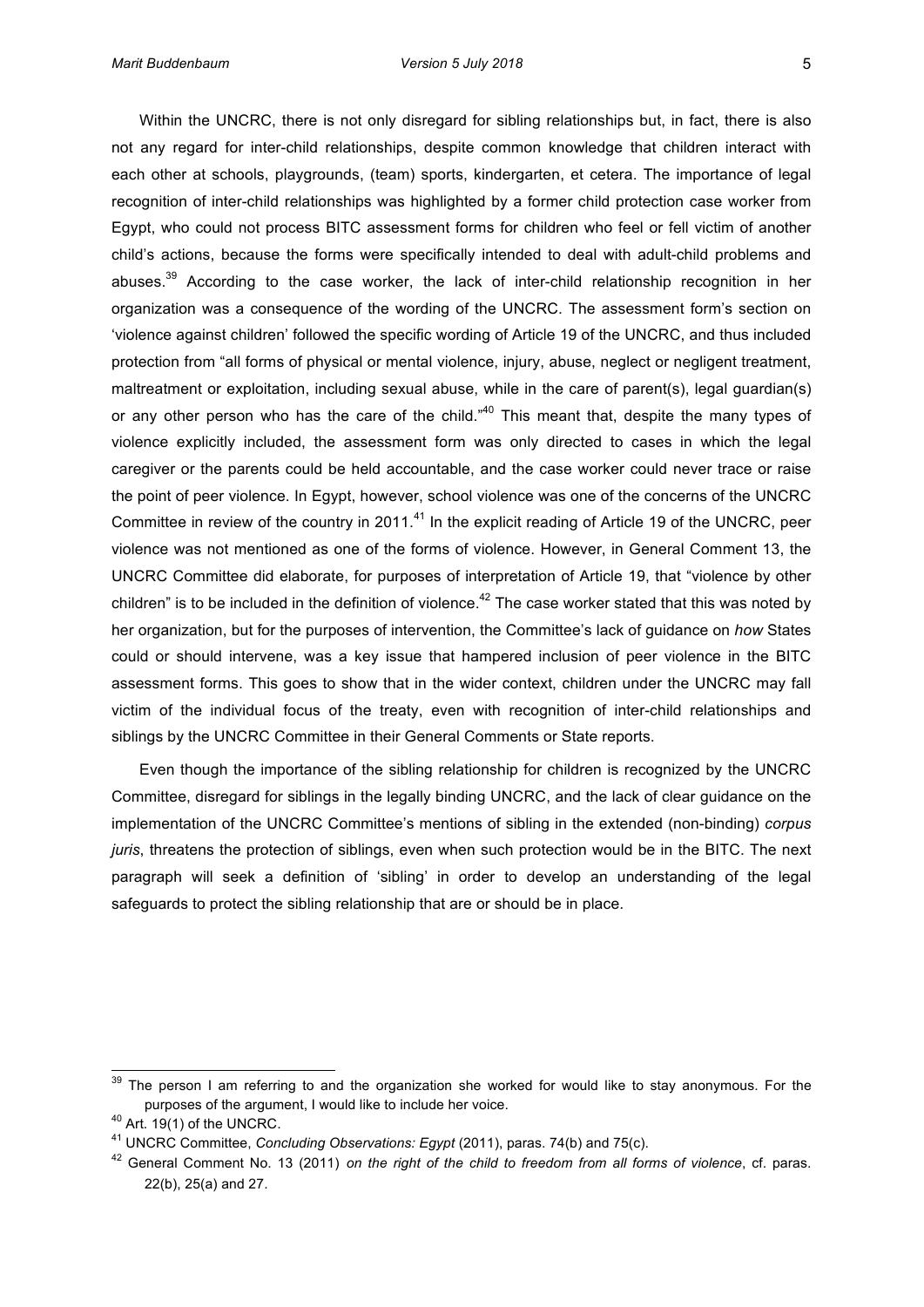#### 1.2.1. The Three Dimensions of Defining Sibling Relationships

The Oxford English Dictionary elegantly defines sibling as "[e]ach of two or more children or offspring having one or both parents in common; a brother or sister. $n43$  Taking into account that siblings can both be children and adults and that they can share one or both parents, this definition already illustrates the heterogeneity of the group, but is does not answer all arbitrary cases of siblinghood. Are children from the same gamete donor siblings in this definition? And what about two adults who live together (unmarried), but both have children from a previous relationship? Would their children' be siblings? At the beginning of this thesis – that aims to study the protection of the sibling relationship from a children's rights perspective  $-$  it is important to develop a working definition for 'sibling'. Three perspectives on a sibling definition will be discussed, namely the biological or shared genetic aspect, the legal aspect, and the social aspect.

# 1.2.2. The Biological Sibling

At birth, a baby carries 50% of the DNA from each of the two parents. This way biological siblings share approximately 50% of their DNA (see Appendix 2, panel A).<sup>44</sup> That is in full siblings, since half siblings only share half of the DNA of one parent resulting in roughly 25% shared genetic information between the siblings (see Appendix 2, panel B). The only way to prove a true biological sibling bond is to test the DNA of both siblings and the parents. If the parents are unavailable, testing only the siblings leads to the percentage of shared DNA, which can only be used to predict the likelihood of being biological siblings. 50% overlap in genetic information is no proof of sibling ties, because it could also indicate a parent-child relation (if sufficient age gap is present to make this possible) or theoretically the children could be conceived by two identical twin fathers and two identical twin mothers (see Appendix 2, panel C). The 'blood tie' of siblings is thus hard to test and verify, and therefore siblings cannot be defined merely by looking at the DNA.

In light of recent advances in the field of artificial reproductive technology (hereinafter ART), especially, the verification of sibling ties has become a challenge. Between 2004 and 2013 in the United States (hereinafter **U.S.**), around 20% of all children born through in vitro fertilization<sup>45</sup>, were born through donor gametes - some of which were from the same donor but used in different families.<sup>46</sup> Technically, these children are (at least) half siblings biologically, sharing roughly 25% of their DNA. Even with relatively new laws prohibiting the use of anonymous donor gametes, it will be a question whether siblings born through donor gametes will know about each other's existence, or

<sup>43</sup> Oxford' Dictionaries,' "Definition' of' *sibling&* in' English",' *Oxford& University& Press,* as' retrieved' from:' https://en.oxforddictionaries.com/definition/sibling, last visited 10 June 2018.

<sup>&</sup>lt;sup>44</sup> Professor Dr. Manfred Kayser, a genetic identification expert was so kind to explain the genetic dimension of siblinghood.

<sup>&</sup>lt;sup>45</sup> In vitro fertilization is a specific form of ART.

<sup>&</sup>lt;sup>46</sup> V.A. Kushnir, S.K. Darmon, A.J. Shapiro, D.F. Albertini, D.H. Barad and N. Gleicher, "Utilization of Third-party In'Vitro'Fertilization in the United States" *American Journal of Obstetrics & Gynecology*, 2017, p. 266.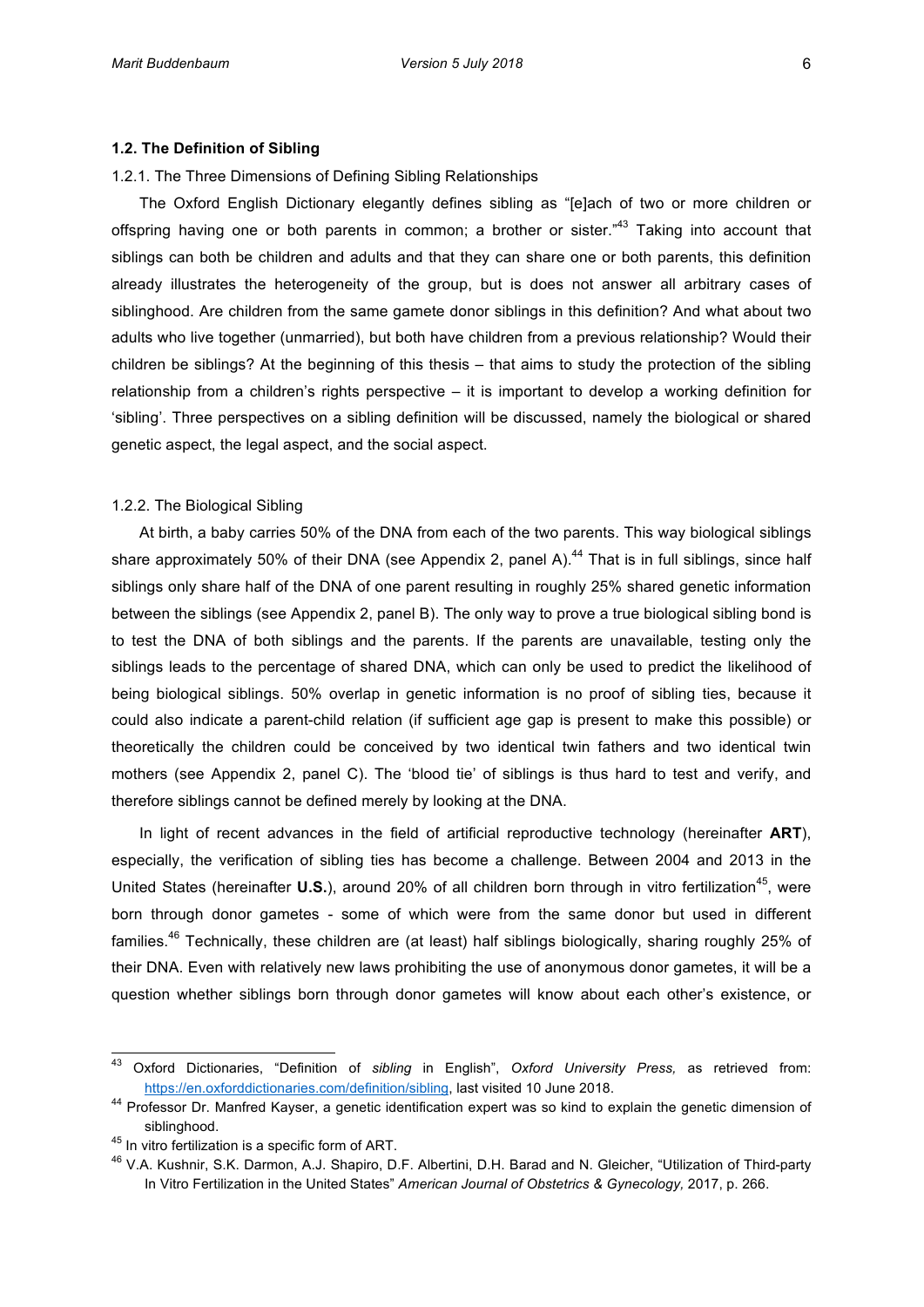whether their right to know their family history is limited to knowing the donor(s).<sup>47</sup> Taking into account these new techniques, a definition of sibling would need to weigh what creates a familial link: is it "on the basis of gestation, or genetics, or intent"?<sup>48</sup> With these techniques it is now for instance possible to have five parents if one donated the egg (genetic link), the second donated the sperm (genetic link), the third carried the child and gave birth to it (*de facto* parenthood) and the remaining two adults are the ones who initiated everything and plan (hence, have the intent) to raise the child as its parents.<sup>49</sup> An example of multiple parents in an ART-derived pregnancy leading to sibling separation was the international surrogacy case (decided in 2016) of the two twins, baby Gammy and his sister Pipah.<sup>50</sup> Where initially the surrogate and the intended parents agreed via a commercial surrogacy agent to a contract for one child, it turned out that the surrogate was carrying twins: one completely healthy girl and one baby boy with Down's Syndrome. When the Australian initiating couple took only the girl home and left the boy behind with the Thai surrogate, international media expressed outrage and the surrogate filed for a court decision that the girl should be returned to her.<sup>51</sup> Both parties' conflicting stories<sup>52</sup> in the media and court pleadings on their intentions to keep the siblings together, were resolved by an Australian court decision that both babies had established family life to the extent that separation from the parent(s) they lived with would be more detrimental than their continuing separation from their twin.<sup>53</sup> In the case ruling there is no specific provision that ensures the children's will know about each other or be provided any type of visitation rights or knowledge of each other's whereabouts. The baby Gammy case illustrates two things relevant for this thesis: first, that biological sibling separation is sometimes maintained, prioritizing bonds that came into existence through legal contracts, and second, that recognition of siblings' biological tie does not safeguard any rights to visit or even know about each other.

# 1.2.3. The Legal Sibling

A blood relationship or genetic link is not necessary to establish a familial relationship or sibling bond.<sup>54</sup> In Europe and the U.S., the traditional nuclear family with married heterosexual parents and biologically-related children has become a minority.<sup>55</sup> New sibling relationships can be recognized in

 $^{47}$  A. Bainham, "Birthrights? The Rights and Obligations Associated with the Birth of a Child" in J.R. Spencer & A. Bu Bois-Pedain (eds.), *Freedom and Responsibility in Reproductive Choice*, Hart Publishing: Oxford (2006), p.'168.

<sup>&</sup>lt;sup>48</sup> F. Banda, J. Eekelaar and FBA, "International conceptions of the family", *International and Comparative Law* Quarterly, 2017 (hereinafter Banda, Eekelaar & FBA), p. 12.

<sup>&</sup>lt;sup>49</sup> S. Golombok, Modern Families: Parents and Children in New Family Forms, Cambridge University Press: Cambridge (2015) (hereinafter **Golombok**), p. 2.

<sup>&</sup>lt;sup>50</sup> Family Court Of Western Australia, *Farnell & Anor and Chanbua FCWA 17*, Application No. PTW 3718, 14 April 2016, as retrieved from: https://www.jade.io/article/462048 (hereinafter **Farnell**).

 $51$  J. Campbell, "The "Baby Gammy" case dealing with commercial surrogacy: What happened to baby Pipah? – Farnell & Anor and Chanbua (2016) FLC 93-700" Wolter Kluwer Central Legal, 3 November 2018, as retrieved from: http://www.wolterskluwercentral.com.au/legal/family-law/baby-gammy-case-dealingcommercial-surrogacy-happened-baby-pipah-farnell-anor-chanbua-2016-flc-93-700/.

 $52$  Ibid.

<sup>53</sup> Farnell.

<sup>&</sup>lt;sup>54</sup> Banda, Eekelaar & FBA, p. 12.

 $55$  Golombok, p. 1.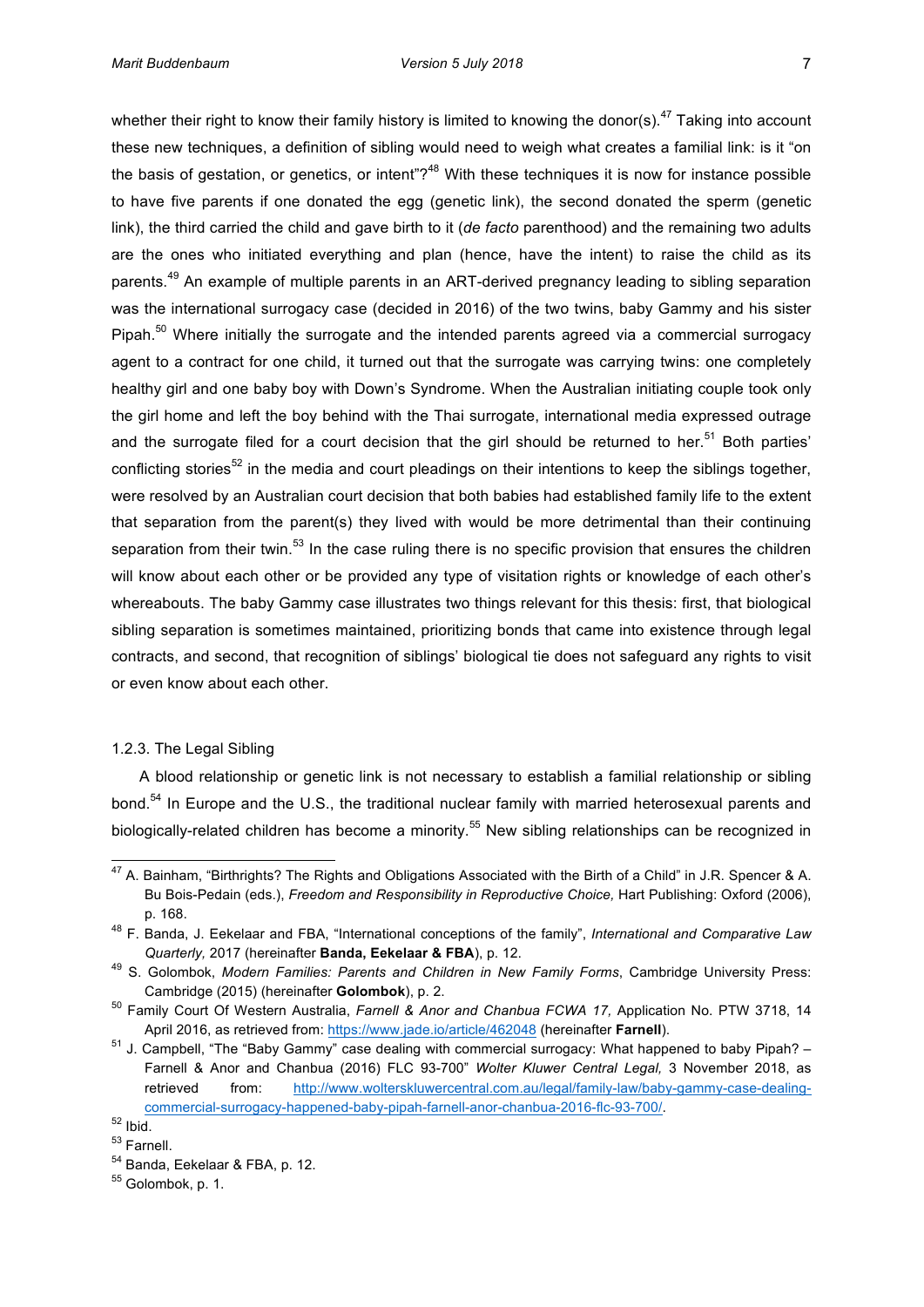new family formations. An obvious example is the replacement of blood relations by legal family relations in the case of adoption.<sup>56</sup> Adopted children can have two types of legal siblings. The first would be where the adopted child shares his or her legal parent(s) with another adopted child. Another possibility is that his or her parent(s) have a biological child. The children would then share the same parent(s) for as long as the contract between the adopted child(ren) and the legal parents is in' force. Because a termination of that contract would lead to a termination of a tie as siblings, both types of siblings will be referred to as legal siblings. The same would hold for step-siblings, whose biological parent married their step-parent that had children. All children, as a result of the legally recognized marriage, share the same set of parents. Finding a clear definition for legal siblings is challenging, however, because the laws on this topic are complex and differ from one jurisdiction to another.<sup>57</sup>

#### 1.2.4. The Social Sibling

In addition to biological and legal definitions for siblings, the sibling tie could also be defined from a social perspective. The word sibling came into use as a word with a positive meaning, since it is derived from the Old English word sibb, that expressed "brotherly love, familial affection".<sup>58</sup> The current sense of the word sibling – brothers and sisters – provokes the same positive association as becomes apparent by its use among 'non-siblings', like religious groups or fraternities and sororities who call each other brothers and sisters in an affectionate way.<sup>59</sup> This thesis aims to find a definition of sibling that is not too wide, to enable the study of sibling rights. There is another sibling relationship, other than biological or legal siblings, that needs to be addressed to allow a full understanding of the concept and allow for an analysis in the coming chapters.

The first 'social' sibling relationship that cannot be identified through shared genetics or a legal contract, is the one between a foster child and the biological child of the foster parent. Their shared "parent(s)" and shared household or family environment – however short – might have an impact on the way these children see each other and love each other in another way than regular children (cf. peers) would. The same could be true for step-siblings whose parents are not married and thus not officially tied legally. The relationship of these children could potentially be as strong, or even stronger, than the relationship between children who share a biological or legal tie.

In Mexico, the children of the indigenous Zapatista group provide for a second example. Within this group, children are considered everyone's children and family in the community.<sup>60</sup> This way all

 $^{56}$  Banda, Eekelaar & FBA, p. 12.

<sup>57</sup> Ibid.

<sup>&</sup>lt;sup>58</sup> D. Harper, "Sibling (n.)", Online Etymology Dictionary, as retrieved from: https://www.etymonline.com/classic/search?q=sibling, last visited 10 June 2018.

<sup>59</sup> See for an example of the use of the words 'brother' and 'sister' in fraternities and sororities C.L. Torbenson and G.S. Parks, *Brothers and Sisters*, Fairleigh Dickinson University Press: Vancouver (2009) and for the use of the word brothers in Catholic theology J.J. Pasquini, *Catholic: A Scriptural, Historical, and Catechetical Study of Catholic Christianity, Iuniverse: Bloomington (2002), p. 35.* 

 $60$  Author's personal notes: In 2014, I spent three weeks living with the Zapatista community in Mexico as part of a sociology course from University College Roosevelt, Middelburg, The Netherlands, where I obtained my Bachelor of Arts degree cum laude.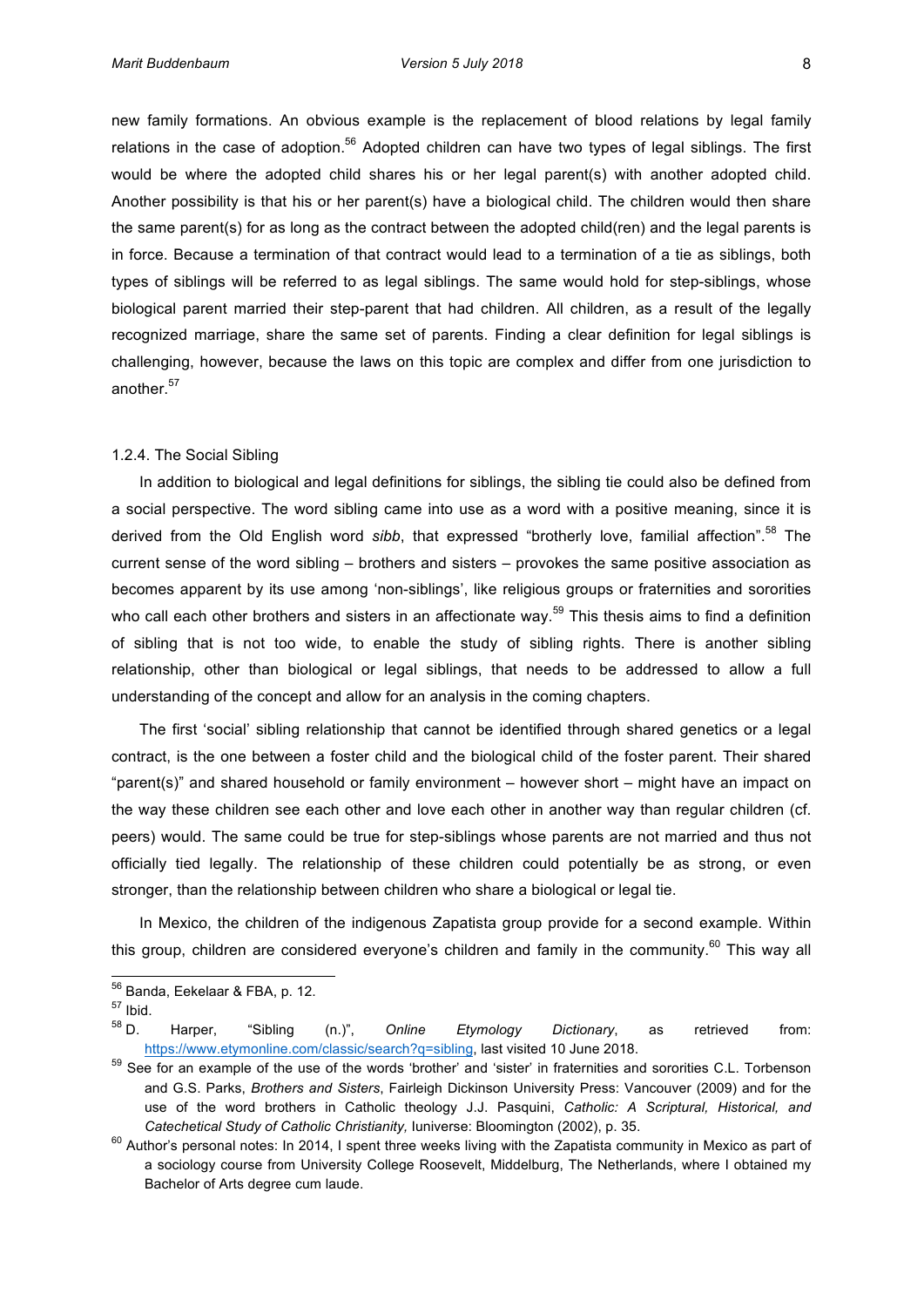children'are considered to be siblings and consider each other as full brothers and sisters, without the necessity of either a biological connection or a legal contract to confirm such a relationship. It is, however, the question whether the separation of two children in this group from each other, would necessarily have the same harmful effect as sibling separation would for children who spent their childhood together with only one other or a few other children.

#### 1.2.5. The Sibling within the Scope of This Thesis

There are some extraordinary sibling relationships worth mentioning in a discussion regarding the definition of sibling from a child-centered perspective. One example would be the implications of the Saudi Arabian male guardianship system, in which sometimes (younger) brothers are the guardian of their sister(s).<sup>61</sup> Another remarkable sibling relationship is that of a critically ill child who has a 'savior sibling'. A savior sibling is a medically coined term for a "child who is conceived and selected as an embryo by his or her parent(s), specifically to be an organ or tissue donor for a sick sibling".<sup>62</sup> Even though both of these constructions do not impact the biological relationship of the siblings or the constellation of the (nuclear) family, they both have consequences in light of the identity of all children involved and the emotional weight they attach to their relationship(s). Whereas the risks for savior siblings' psychological health and well-being are more speculative than any of the physical risks associated with ART and the embryo biopsy process of creating a savior sibling<sup>63</sup>, there is a "theoretical risk of psychological or social harm associated with being conceived in order to save the life of another" and a possible "negative impact of the savior sibling's sense of self-worth, identity [...] sense of unconditional parental love [...] guilt if treatment fails or if he/she is reluctant at a later stage to undergo further donation procedures".<sup>64</sup> It is not in the thesis' scope to reason whether or not these relationships are in themselves violating children's rights, it is rather the concern that only children themselves could express what possible separation from their siblings would mean to them.

The various ways in which sibling relationships can be formed and defined results in having to make a choice how to legally define a sibling relationship for the purposes of this thesis. For every type of sibling described above – biological, legal, social – a scenario could be imagined in which granting a specific right to them would be problematic. For instance, in the biological sibling relationship, based on shared genetic information, granting the right to non-separation, visitation or knowledge about each other's existence would make sense for the majority of full biological siblings, but for donor-conceived children who might never have had the *potential* to spend their childhood together, it might become a practically impossible right to grant. Therefore, the following flexible and

<sup>&</sup>lt;sup>61</sup> Human Rights Watch, "Boxed In: Women and Saudi Arabia's Male Guardianship System" 16 July 2016, as retrieved from: https://www.hrw.org/report/2016/07/16/boxed/women-and-saudi-arabias-male-guardianshipsystem, last visited 10 June 2018.

<sup>&</sup>lt;sup>62</sup> E. Du Plessis, A. Givindjee and G. Van der Walt, "A Legal Analysis of "Saviour Siblings" and "Benefactor Children" in South Africa", Obiter, 2014, p. 230.

<sup>63</sup> M. Taylor-Sands, Saviour Siblings: A Relational Approach to the Welfare of the Child in Selective Production, Routledge: London (2013) (hereinafter Taylor-Sands), p. 56.

<sup>&</sup>lt;sup>64</sup> Tavlor-Sands, pp. 57-58. Note: There is currently no empirical evidence on the longer-term psychological impact on saviour siblings, due to the relative newness of the procedure that enables the creation of saviour siblings.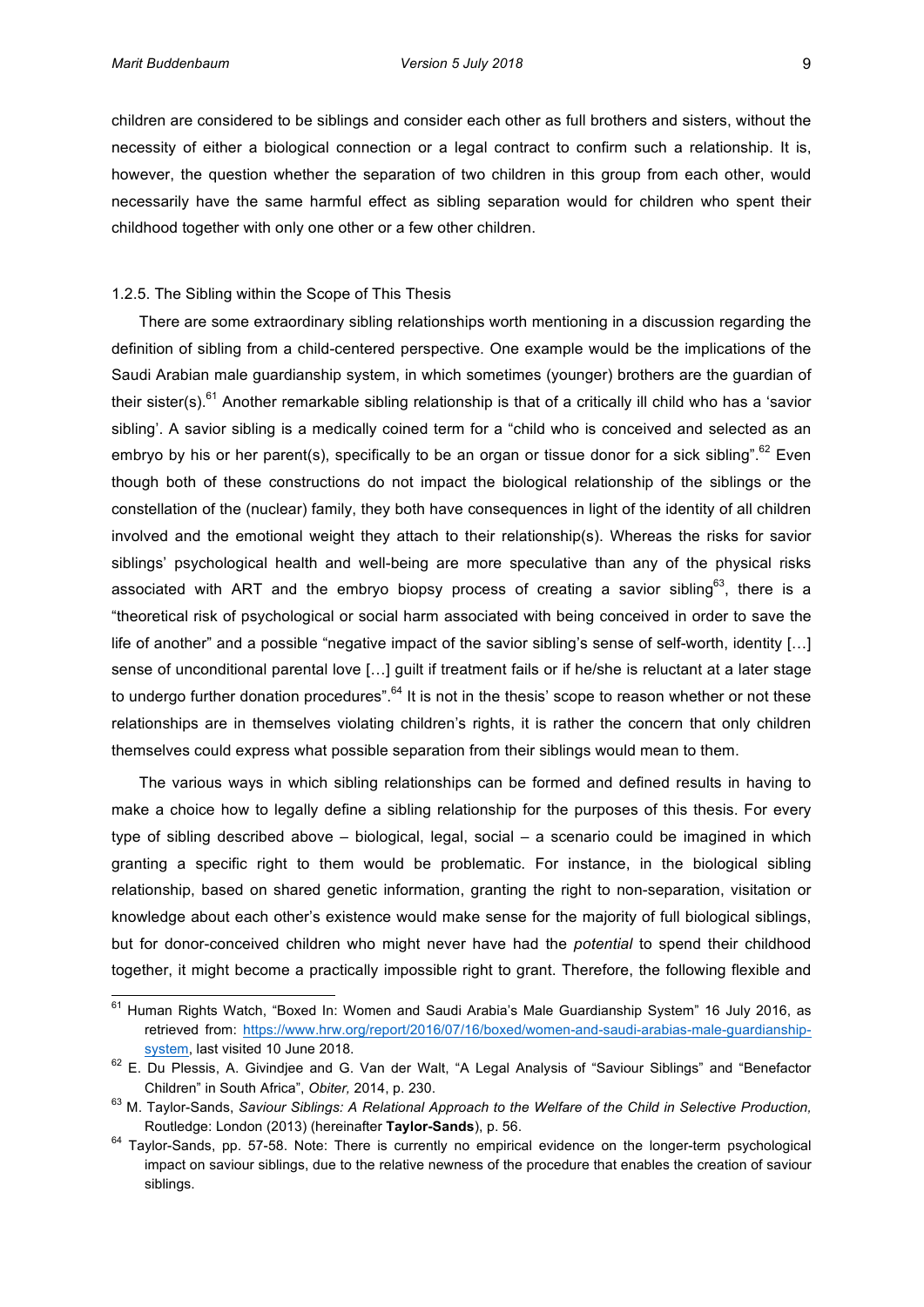future-proof definition is provided, in which the core component of sharing or, in the case of deceased parents, having shared at least one parent is a minimal requirement:

# *A&sibling&shares&or&has&shared&at&least one&parent&and:&*

- a) Is biologically related (or shares genetic information), and/or;
- b) Has another relationship that can be proven to be of significant importance to the  $individual child.$

Whether there is a legal basis in the UNCRC for siblings, however, still needs to be researched. Falling within the above definition of sibling, therefore might not grant any status to prevent separation or grant visitation rights or even knowledge about each other's existence and whereabouts.

#### **1.3. Research\$Question\$and\$Methodology**

This thesis considers if and to what extent there is an international right for siblings not to be separated or to know (of) each other. The legal framework for a child and his or her sibling(s) from a UNCRC perspective is difficult to comprehend prior to this research, especially in the knowledge that a (legal) position for the sibling relationship or any other inter-child relationship is not explicitly mentioned in the UNCRC. Finding a working definition of sibling has been attempted in this chapter, leading to the certainty that siblings come in many forms. For all types of siblings, therefore, it might be important to assess the individual circumstances of their relationship and possible impact of separation, visitation or right to know. Therefore, a BITC assessment should include regard for their specific relationship, which would indicate whether or not separation from each other would be detrimental to the individual children in that relationship, and if separation is allowed, whether there is a right to know (of) each other.

Maria Herczog, former member of the UNCRC Committee, noted that there is a lack of data regarding the characteristics of sibling relationships, "other than official data on the number, gender, age and social status of siblings in families".<sup>65</sup> Therefore, this thesis also aims to gain a deeper understanding of the sibling relationship from a psychological perspective in chapter 2. On the basis of these findings, and because little is written about the sibling relationship from a children's rights perspective, this thesis will analyze civil judicial proceedings in the familial sphere that include siblings. Civil judicial proceedings include three areas of special interest, identified by the UNCRC Committee as:

- 1. Divorce and separation of the child from one parent; $66$
- 2. Alternative care and separation of the child from both parents;  $67$

<sup>&</sup>lt;sup>65</sup> H. Kutin, "Because we are sisters and brothers: siblings in alternative care" *SOS Children's Villages International, October 2012 (hereinafter Kutin), pp. 4-5.* 

 $66$  GC 12, paras. 51-52.

 $67$  GC 12, paras. 53-54.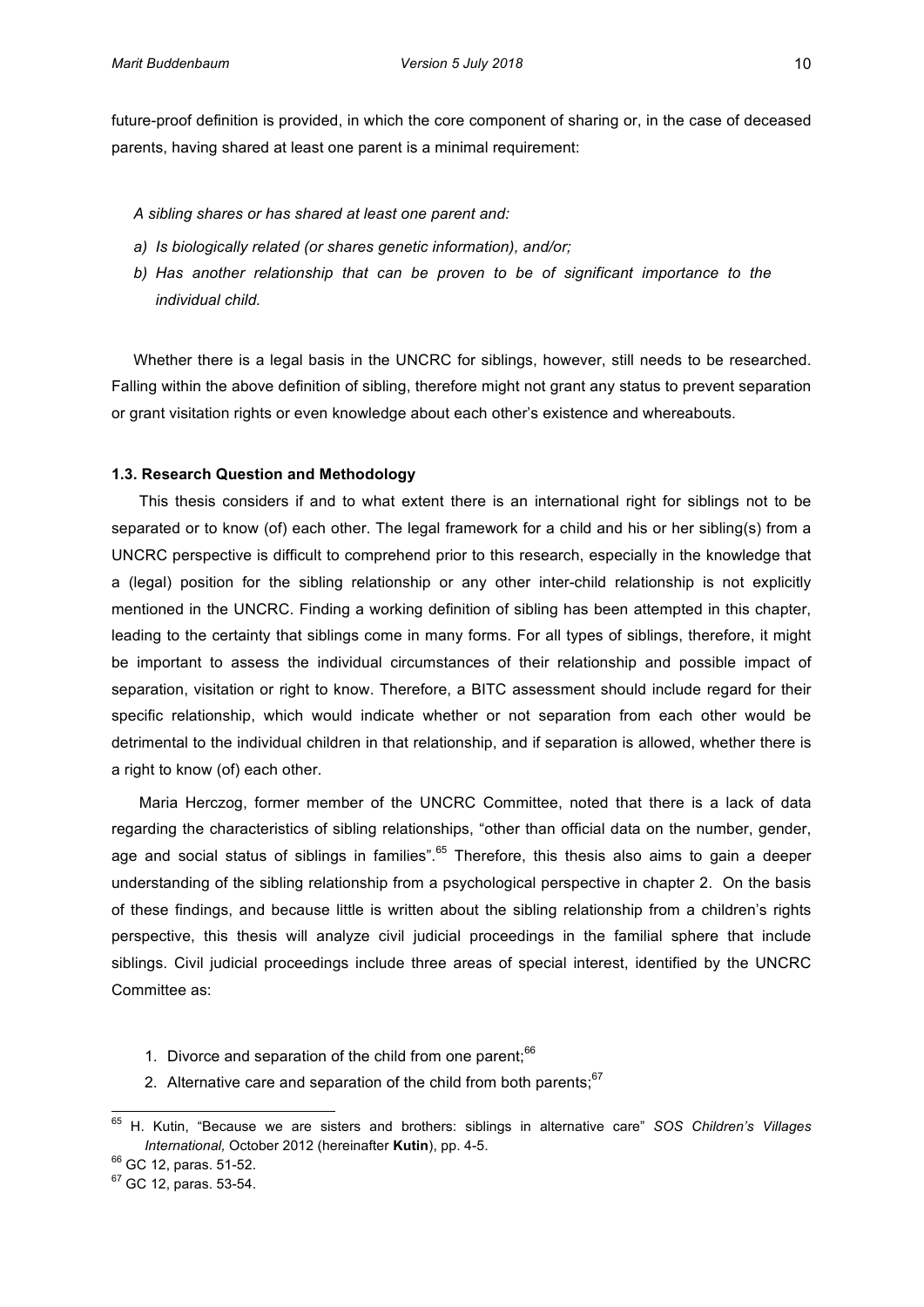3. Adoption and *kafalah* of Islamic law.<sup>68</sup>

All types of civil judicial proceedings that concern families with multiple children are likely to impact the sibling relationship of the children. This makes civil judicial proceedings an excellent starting point to see whether siblings are granted, or protected through, any (children's) rights around the globe, and how legal practitioners weigh cases within the familial sphere that potentially impact the sibling relationship of the children involved. If there is not an explicit recognition of siblings in the UNCRC, is there any through international, regional or national jurisprudence? Do siblings have the right to know (of) each other, for instance as part of their right to identity? Should it be (un)lawful to separate two (or more) siblings against their will? In chapter 3, the focus will be on civil judicial proceedings' regarding divorce and separation from one parent. Chapter 4 will deal with the other two identified areas, namely alternative care and adoption. The phenomenon of child-headed households will also be part of chapter 4. In this thesis, cases will be analyzed in which the relationship between the children is recognized by all parties as a sibling relationship.

 $^{68}$  GC 12, paras. 55-56.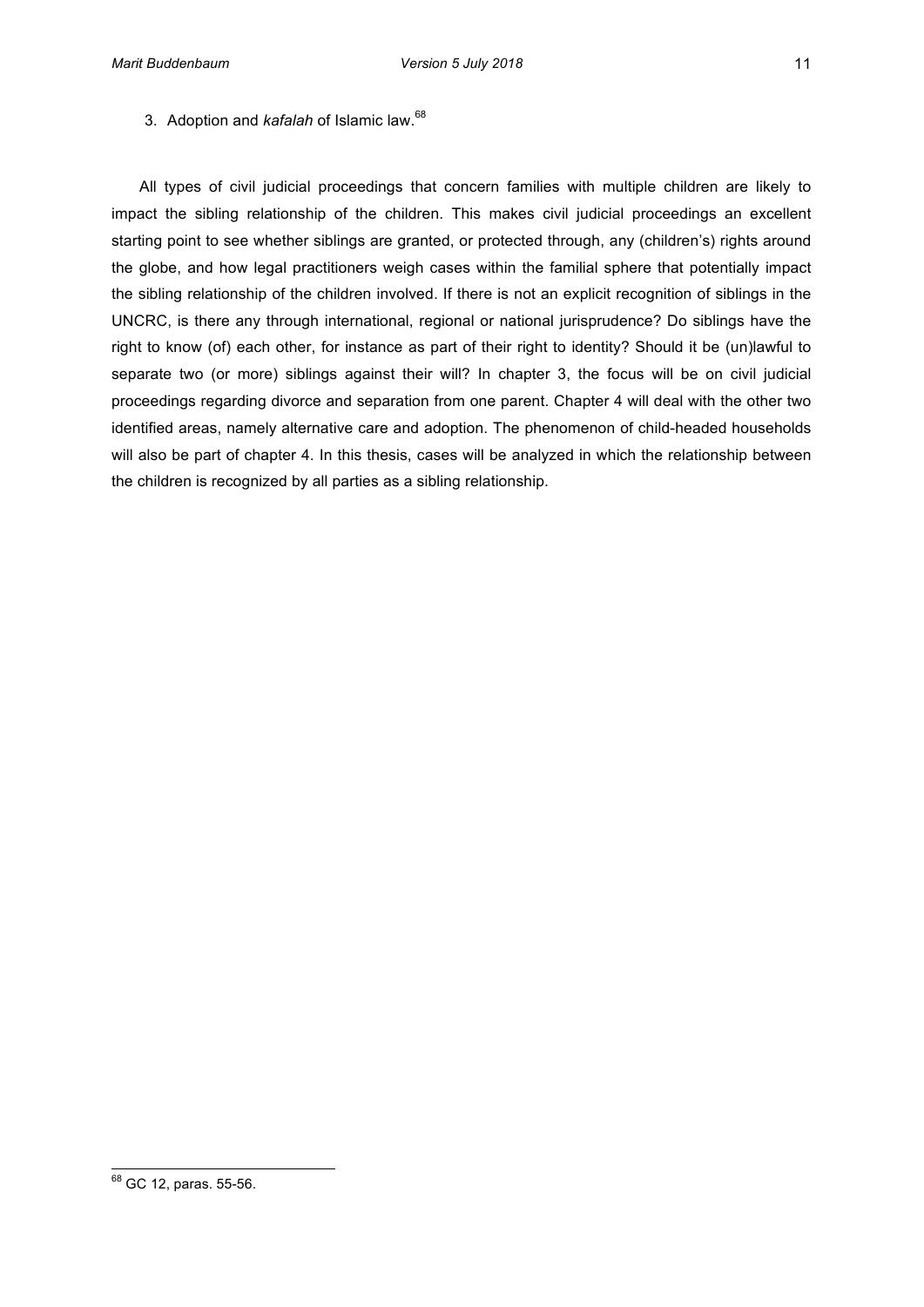# **2. The Significance of Sibling Relationships for Children**

# **2.1. Introduction**

At the end of his career in ca. 1665 Rembrandt painted the *Family Portrait* (see figure 1), that is famous for the exceptional "warmth you sense between the subjects of the family".<sup>69</sup> This seventeenth century painting closely resembles what nowadays would be considered the nuclear family. Intrafamilial relationships (including between siblings) are portrayed in a positive manner. It should be understood that for the  $17<sup>th</sup>$  century, it was truly rare and exceptional that such a warm family life was observed: with child mortality rates being one in two children and children being sent to work or apprenticeships already at the age of seven, there was little time for siblings to bond.<sup>70</sup> Over the last centuries, however, a lot has changed in family life, with decreased child mortality having the most extensive effect on intra-familial relationships.<sup>71</sup> During the Enlightenment, with increasing life expectancy, gradually childhood became longer and schooling was introduced, changes that allowed minor siblings more than ever to live together and share real experiences.<sup>72</sup> Since then, children have had the possibility to develop sibling relationships throughout their childhood. This chapter will provide an overview of the significance, risks and valuable aspects of sibling relationships from a mostly psychological point of view.



*Figure 1: The Family Portrait – Rembrandt – ca. 1665.* 

<sup>71</sup> J.P. Sommerville, "The early modern family", *Faculty of history of the University of Wisconsin Madison,* as retrieved from: https://faculty.history.wisc.edu/sommerville/367/367-033.htm, last visited 7 June 2018.

 $^{69}$  KPN <sup>69</sup> KPN & Rijksmuseum Amsterdam, The *Family Portrait*, as retrieved from: http://kpnrijksmuseum.com/familieportret, last visited 7 June 2018.

 $70$  Kutin, p. 8.

 $72$  Kutin, p. 8.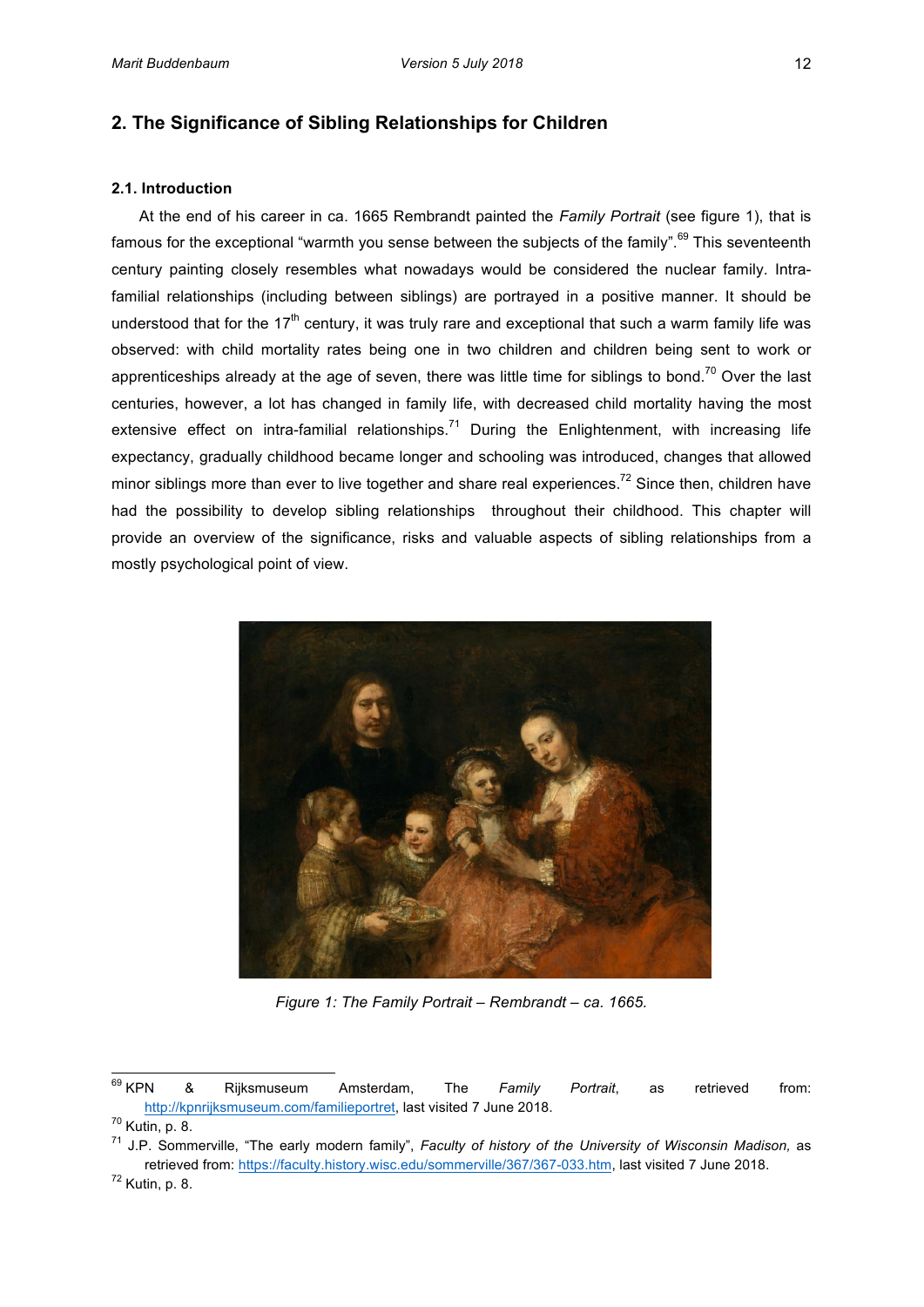# **2.2. Benefits of a Positive Sibling Relationship**

"Every sibling group is unique, differing from any other by the gender, number and age of children' that make it up, the particular history of each individual, their common history, and the nature of the filial and sibling alliances and loyalties that structure and drive them."<sup>73</sup> Sibling relationships are important because the interaction between siblings influences the social and emotional context in which the children grow up.<sup>74</sup> Siblings contribute to the development of each other's cognitive and language skills.<sup>75</sup> The younger sibling will learn from the older one, but it was shown that helping a younger sibling also increases the language skill of an older (adolescent) sibling.<sup>76</sup> This way siblings fulfill an important role in each other's life, as teachers and caregivers, but also as companions.<sup>77</sup> Furthermore, growing up with a sibling helps the development of psychological skills (e.g. effective) coping strategies or empathy) in a child.<sup>78</sup> Siblings can be a valuable source of emotional support and a positive sibling relationship is associated with a lower risk of poor peer relationships and other adverse life events.<sup>79</sup>

The relationship between a newborn and it's older sibling will, over the years, transform from hierarchical to egalitarian.<sup>80</sup> This unique feature of the sibling relationship is not observed, to the same extent, in the parent-child relationship; in fact from middle childhood children spend, on average, more time with their siblings than with their parents.<sup>81</sup> The unique nature of the sibling relationship offers potential for both positive and negative relational qualities (such as affection on the one hand and conflict on the other).<sup>82</sup> It was reported in 2015 that up to 40% of siblings in U.S. and U.K. are exposed to sibling bullying every week. $83$  The same study, however, attributed this high number of negative sibling relationships to poor "parenting quality and behaviour" which were identified as the strongest intra-familial risk factors.<sup>84</sup>

 $^{73}$  R. Scelles, "Accueil des fratries: analyse de l'expérience de professionnels travaillant dans le cadre de l'association SOS Villages d'Enfants" (2006) in Kutin, p. 9.

<sup>&</sup>lt;sup>74</sup> G.H. Brody, "Sibling Relationship Quality: Its Causes and Consequences", Annual Review of Psychology, 1998 (hereinafter **Brody**), p. 19.

 $75$  M. Azmitia and J. Hesser, "Why siblings are important agents of cognitive development: A comparison of siblings and peers", *Child Development*, 1993, p. 442.

<sup>&</sup>lt;sup>76</sup> T.E. Smith, "Growth in Academic Achievement an Teaching Younger Siblings", Social Psychology Quarterly, 1993, p. 83.

<sup>&</sup>lt;sup>77</sup> J. Dunn and S. McGuire, "Sibling and peer relationships in childhood", *Journal of Child Psychology and Psychiatry*, 1992, p. 71.

 $78$  Brody, p. 19.

<sup>&</sup>lt;sup>79</sup> D. Wolke, N. Tippett, and S. Dantchev, "Bullying in the family: siblings bullying", Lancet Psychiatry, 2015 (hereinafter Wolke et al.), p. 917.

<sup>&</sup>lt;sup>80</sup> N. Campione-Barr, "The Changing Nature of Power, Control, and Influence in Sibling Relationships", New *Directions for Child and Adolescent Development, 2017 (hereinafter Campione-Barr), p. 7.* 

 $81$  Wolke et al., p. 917.

<sup>82</sup> Campione-Barr, p. 12.

 $83$  Wolke et al., p. 927.

<sup>84</sup> Wolke et al., pp. 921-922.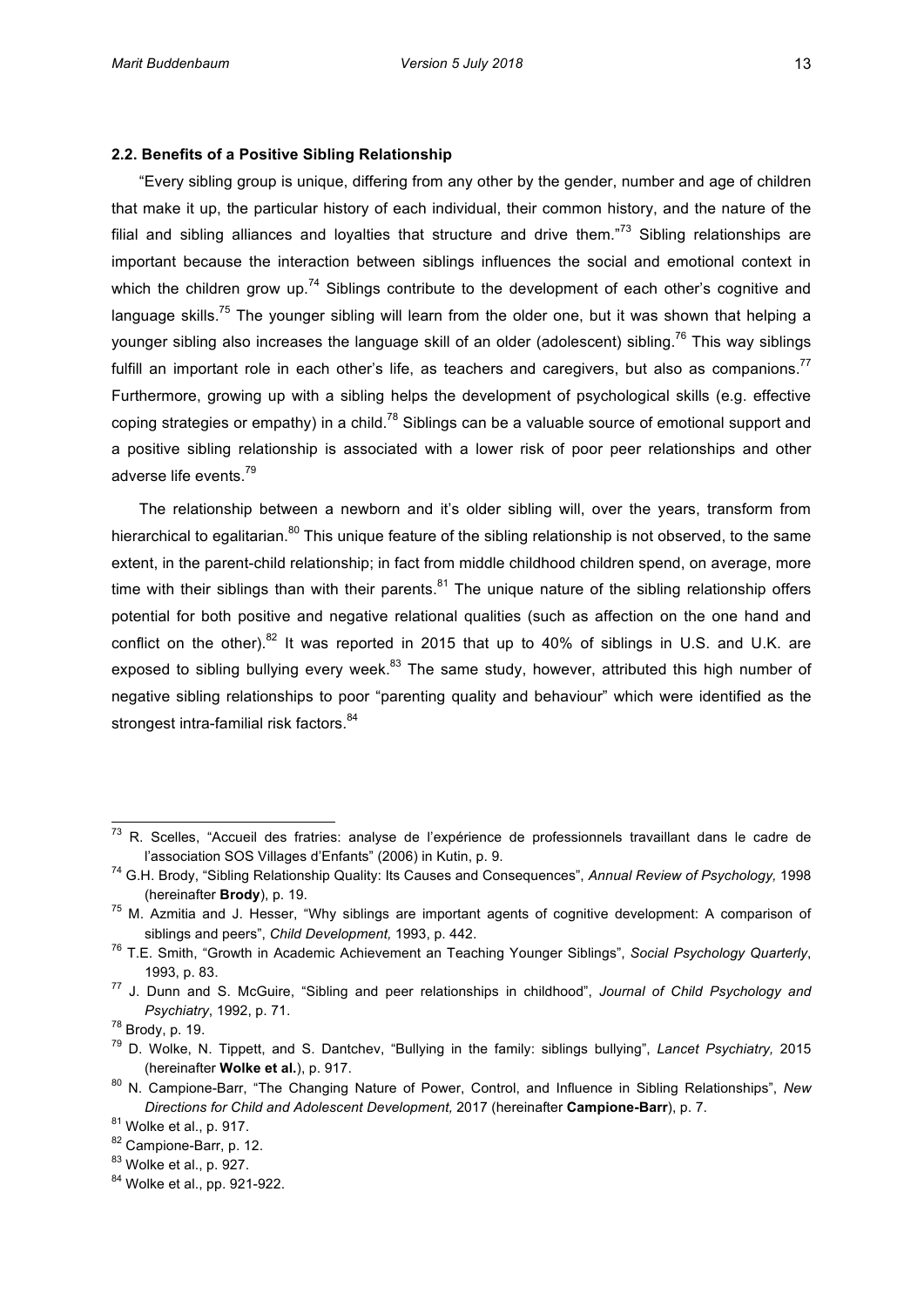It is important to note that the striking positive or negative impact that the sibling relationship can have on a child remains visible even if the effects of other family relations are taken into account.<sup>85</sup> A good example of such a study was published by Judith S. Brook and her colleagues, where sibling influence is assessed taking also into account the influence of parents and peers.<sup>86</sup> It was observed that drug use by an older brother correlated with drug use by the younger sibling, regardless of whether' or not the parents or their peers' used drugs. This study, albeit in the negative context of drug use, clearly shows the important role-model function an older sibling fulfills. The abovementioned positive effects of siblings on each other's development were tested in the same way, taking into

Although sibling relationships can be negative or even harmful as a result of other problems in the familial sphere, the positive influence of a positive sibling relationship on the development of the child is widely acknowledged in academic literature. The development of sibling relationships in childhood should be perceived as investments for the future of the child.<sup>87</sup> This is illustrated by many elderly people, who report to feel closer to their siblings than to any other member of the family except for maybe their own children.<sup>88</sup>

account possible confounders and objectifying the important role siblings play in each other's lives.

#### **2.3. The Increased Value of an Intact Sibling Relationship in Stressful Circumstances**

When their family environment becomes unstable, children value their sibling relationships higher. U.S. attorney and *Guardian ad Litem*<sup>89</sup>Jenny R. Stevens describes the increasing significance of the sibling relationship in a stressful divorce scenario: "many time siblings become each other's best, and maybe only, friends".<sup>90</sup> When other family relationships are crumbling the sibling relationship becomes' especially important, because it provides "solace, nurturing, caretaking and secure emotional attachments."<sup>91</sup> In alternative care settings, sibling relationships are often "the only constants" and therefore become extra valuable to the child.<sup>92</sup> Siblings growing closer together when their relationship with one or both parents is threatened is not a surprising phenomenon, because siblings

<sup>&</sup>lt;sup>85</sup> S.M. McHale, K.A. Updegraff, and S.D. Whiteman, "Sibling Relationships and Influences in Childhood and Adolescence", Journal of Marriage and Family, 2012, p. 924.

<sup>&</sup>lt;sup>86</sup> J.S. Brook, M. Whiteman, A.S. Gordon and D.W. Brook, "The Role of Older Brothers in Younger Brothers' Drug Use Viewed in the Context of Parent and Peer Influences", *Journal of Genetic Psychology*, 1990, pp. 62-65.

<sup>&</sup>lt;sup>87</sup> M. Kosonen, "Sibling relationships for children in the care system", *Adoption and Fostering,* 1994 (hereinafter **Kosonen**), p. 23.

<sup>88</sup> J.E. Hasday, *Family Law Reiminagined*. Harvard University Press: Boston (2014) (hereinafter **Hasday 2014**), p.'167.

 $89$  A 'guardian ad litem' (GAL) is a person the court appoints to investigate what solutions would be in the "best interests of a child." Here, we are talking about a GAL in a divorce or parental rights and responsibilities case.

<sup>&</sup>lt;sup>90</sup> J.R. Stevens, "The Importance of Sibling Relationships for Children of Divorce" *SC Family Law,* as retrieved from: https://www.scfamilylaw.com/importance-sibling-relationships-children-of-divorce, last visited 10 June 2018.

 $91$  Hasday, p. 166.

 $92$  Kutin, p. 32.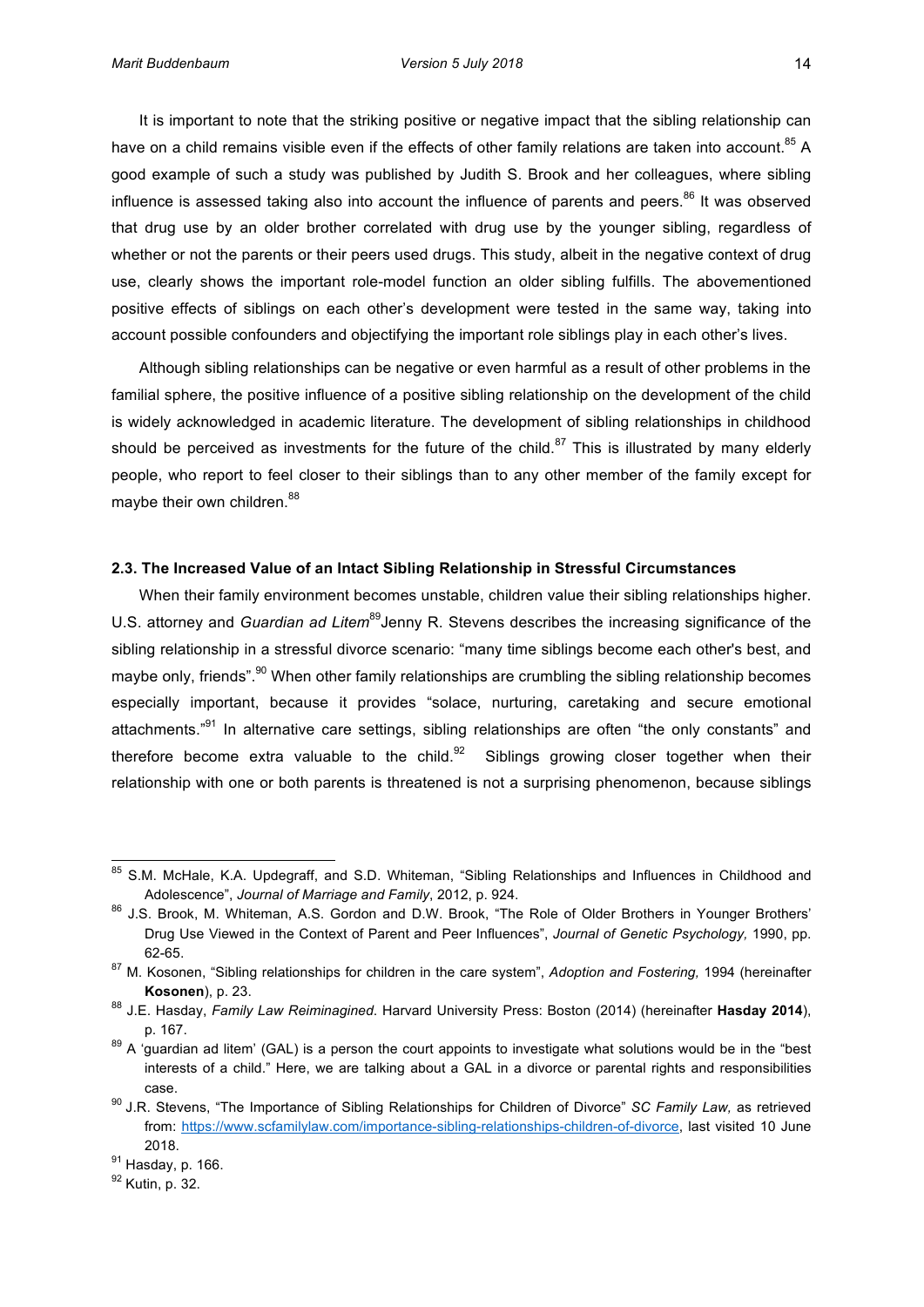naturally seek each other's help "in the process of gaining autonomy and defining their identity."<sup>93</sup> Given the described significance of the sibling relationships – that only increase when they are in an unstable family environment - adults (parents as well as States) should not think lightly about these ties. As such, sibling separation as a result of social workers' intent to save children from unstable family environments (cf. through their separate placement, like in the case of the Ramírez Brothers and the siblings in *Soares de Melo v. Portugal*) could be harmful and their relationship and the impact

of separation's hould therefore be assessed prior to the decision that leads to sibling separation.

#### **2.4. Negative Outcomes of Involuntary Separation of Siblings**

U.S. social workers accept the importance of sibling relationships for children's short-term and long-term welfare, but still a large portion of children in alternative care live separated from one or more siblings.<sup>94</sup> "Because of the significant relationships that children may have with their parents and siblings before being removed from their home, children who enter the child welfare system may [feel unwanted or unloved and] experience anxiety, trauma, grief, guilt and loss of identity."<sup>95</sup> Also separated children in migration express the importance of their sibling relationships in conversations with mental health workers of the NHS in the United Kingdom. During the "Lost in Migration II: from European priorities to local realities" conference, Dr. Ana Draper provided all participants of her workshop with some of her daily encounters as a mental health psychiatrist for unaccompanied and separated children. She noted that some of these children express their fear that something bad will happen to their siblings if they have to go through the same, horrible, journey the child in session went through before arrival. Anxiety, sleep deprivation and anger issues among children in migration are not uncommon when the life, survival and health of their sibling(s) is uncertain.

Herrick & Piccus explored that maintaining sibling relationships through placement together – as long as the safety of all siblings allows for placement together – can have "ameliorating effects" on the negative impact that placement in alternative care can have on a child.<sup>96</sup> In alternative care settings, siblings take on the role of "mutual supporters" to compensate to some extent their loss of parents.<sup>97</sup> Also, they can provide each other with stability, love and permanence.<sup>98</sup> When siblings live apart from each other, they cannot positively influence each other's development, in the ways that were described above. In other words, the potential of the sibling relationship is (partly) wasted in such a situation. In addition to this loss of potential, involuntary separation of siblings results in loneliness negatively affecting the child.<sup>99</sup> Separating children from their sibling(s) (on top of separating them

<sup>&</sup>lt;sup>93</sup> S.J.T. Branje, C.F.M. van Lieshout, M.A.G. van Aken, and G.J.T. Haselager, "Perceived support in sibling relationships and adolescent adjustment", *Journal of Child Psychology and Psychiatry*, 2008, p.1395.

<sup>94</sup> Kosonen, p. 845.

<sup>&</sup>lt;sup>95</sup> M.A. Herrick, W. Piccus, "Sibling connections: The importance of nurturing sibling bonds in the foster care system", Children and Youth Services Review, 2005 (hereinafter Herrick & Piccus), p. 849.

<sup>96</sup> Herrick & Piccus, p. 858.

<sup>&</sup>lt;sup>97</sup> Kutin, p. 32.

<sup>98</sup> Herrick & Piccus, p. 858.

<sup>99</sup> Herrick & Piccus, p. 849.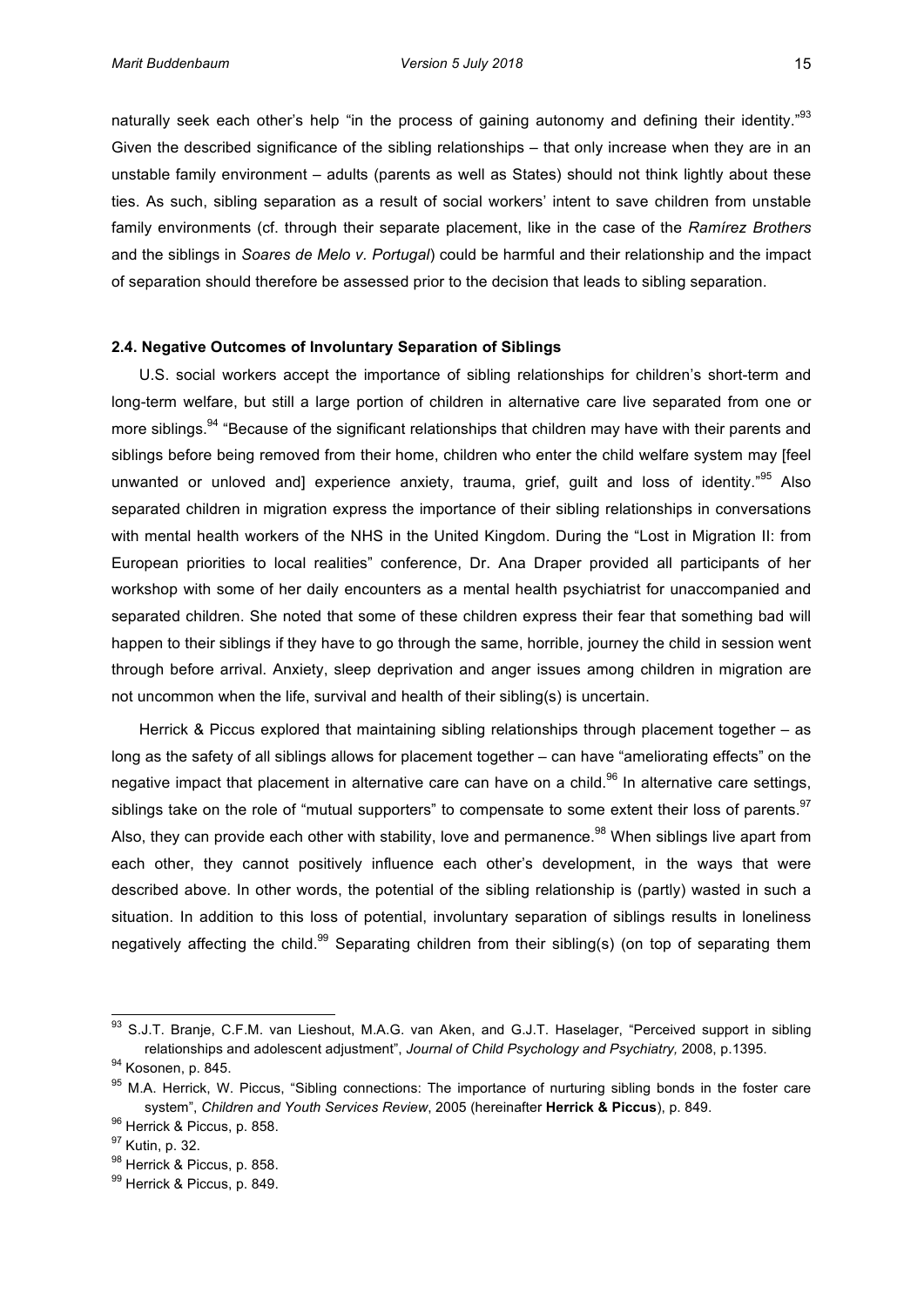from their parents) whilst they wish to remain together intensifies children's weakened psychological well-being upon entering the welfare system.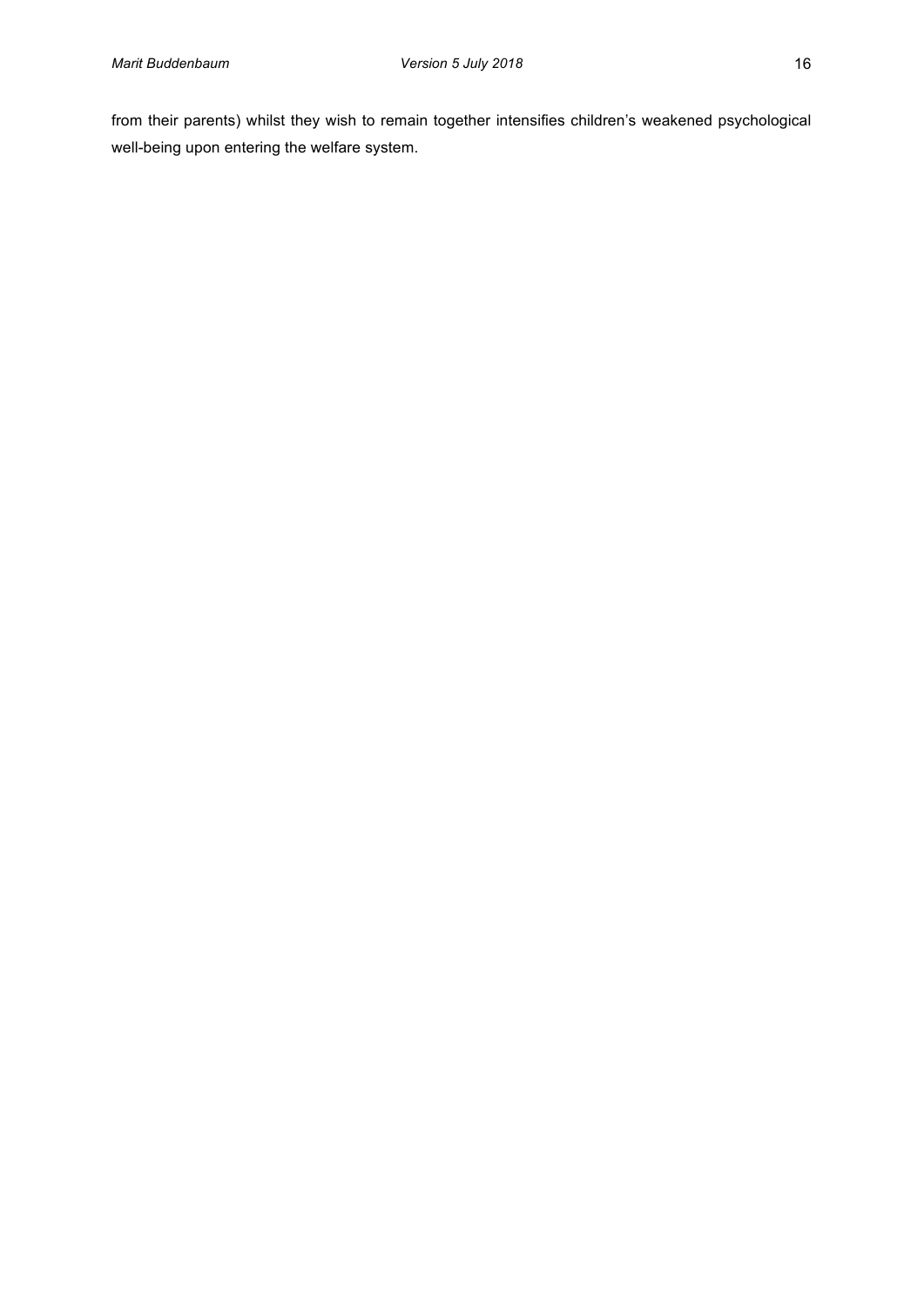# **3. Siblings in Civil Judicial Proceedings: Separation from One Parent**

## **3.1. Introduction**

In the previous chapter the sibling relationship was found to be unique among family relationships and to harbor the potential of positively impacting the child in multiple ways. At the same time, the negative effects of involuntary sibling separation in stressful family circumstances, highlighted that the sibling relationship needs consideration prior to any decision that affects their relationship. Cases that impact the sibling relationship will undoubtedly have an impact on the individual children in that relationship. Whenever a decision is to be made that affects an individual child directly or indirectly, the UNCRC stipulates that "an evaluation of the possible impact (positive or negative)" of that decision on the child is mandatory for States parties to the UNCRC.<sup>100</sup> The UNCRC Committee identified the child's right to be heard in civil judicial proceedings as a specific obligation of States parties.<sup>101</sup> The UNCRC Committee stressed that in all civil judicial proceedings, the best interests of the child (BITC) is of paramount importance, as are children's participatory rights. After establishing the link between the BITC and participation in relation to siblings, (case) law from the U.S. and Europe will be examined to obtain examples of the current practice in civil judicial cases affecting siblings.

## **3.2. The Complementary Roles of the Best Interests of the Child and the Right to be Heard**

The BITC is the "general guiding principle for interpreting and implementing *all* the provisions of the Convention on the Rights of the child."<sup>102</sup> The UNCRC is the first international children's rights document strongly emphasizing the importance of a "universal, holistic and comprehensive application" of the BITC in all matters concerning children.<sup>103</sup> The UNCRC is also the first instrument in which children's participation rights are made explicit.<sup>104</sup> Children's participatory rights serve the purpose of acknowledging "the growing autonomy of children" and granting them "the opportunity to participate in decisions that immediately affect their lives."<sup>105</sup> Article 12 of the UNCRC encompasses the right to be heard and express one's views freely in all matters that affecting the child, and to have these views given due weight in accordance with the age and maturity of the child.<sup>106</sup> Rap and

 $^{100}$  GC 14, para. 6(c).

 $101$  GC 12, paras. 50-56.

 $102$  GC 5, para. 12 & GC 14, para. 1 [emphasis added].

<sup>&</sup>lt;sup>103</sup> O.C. Jančić, The Rights of the Child in a Changing World: 25 Years after the UN Convention on the Rights of *the Child, New York: Springer (2016), pp. 7-8.* 

<sup>&</sup>lt;sup>104</sup> N. Cantwell, "The origins, development and significance of the United Nations Convention on the Rights of the Child", as cited in S. Rap, "The Voice of the Child in Juvenile Justice Procedures" in T. Liefaard & J. Sloth-Nielsen (eds.) The United Nations Convention on the Rights of the Child: Taking Stock after 25 Years and Looking Ahead, Brill | Nijhoff: Leiden (2017) (hereinafter **Rap**), p. 296.

<sup>&</sup>lt;sup>105</sup> G. Van Bueren, *The International Law on the Rights of the Child* (1995) as cited in Rap, p. 296.

 $106$  Art. 12(1) of the UNCRC.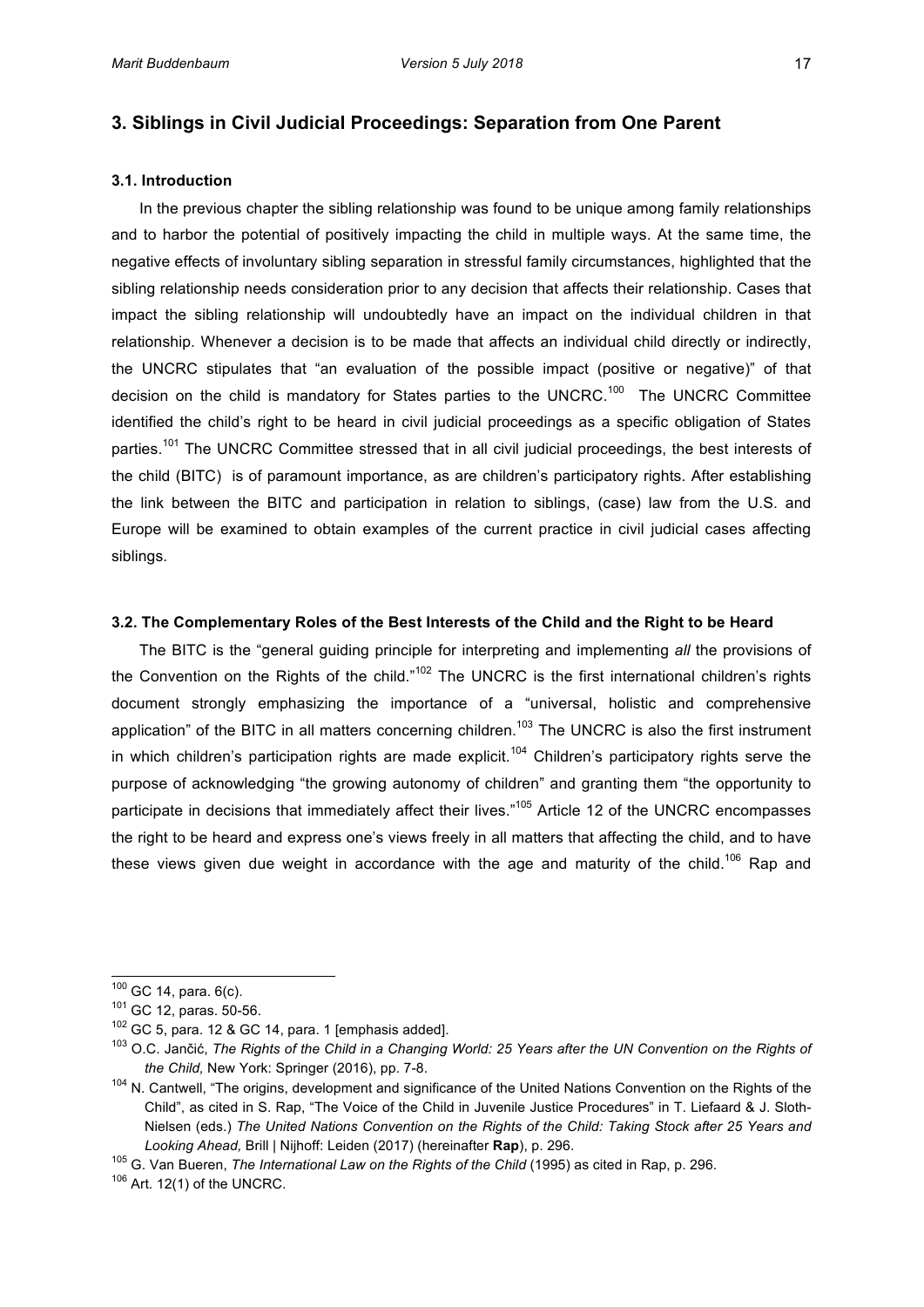Abramson stress that "one of the most valuable developments stemming from the UNCRC is that the participation of children at all levels of society is promoted by its provisions."<sup>107</sup>

States parties to the UNCRC have a legally binding obligation towards every child. The Committee stresses in its fifth General Comment on the implementation of the Convention that the correct implementation should not be seen as "bestowing favors on children."<sup>108</sup> This means that the BITC principle<sup>109</sup> and the right to participation<sup>110</sup> are *obligations* throughout "government, parliament and judiciary" and not *favors*.<sup>111</sup> If a case could impact a child's sibling relationship (for instance through their separation), it would undoubtedly fall under "all matters affecting the child." An evaluation of this impact is then needed through child participation in their BITC assessments.<sup>112</sup>

In the UNCRC, the BITC and the right to participation have complementary roles.<sup>113</sup> The UNCRC Committee expressed that:

*"There is no tension between articles 3 and 12 (...)* In fact, there can be no correct application of article 3 if the components of article 12 are not respected. Likewise, article 3 reinforces the functionality of article 12, facilitating the essential role of children in all *decisions affecting their lives."* <sup>114</sup>

The UNCRC Committee encourages decision-makers to draw up a "non-exhaustive and nonhierarchical list of elements that could be included in a best-interests assessment."<sup>115</sup> The term nonexhaustive is used to imply that *all* factors relevant in the specific circumstances of a child should be considered and balanced in light of the situation. As such, a best interests assessment also comprises decisions involving issues "not covered by existing rights", and provides a guarantee that children' will no longer bear unacceptable outcomes or become collateral damage of any (adult) decisions that affect them.<sup>116</sup> In order to understand individual children's specific relationship with their siblings, their views on the relation with their siblings should be taken into consideration and given due weight in making the (judicial) decision.

An alternative approach to the legal question of whether sibling rights are protected in international children's rights would be to look at the siblings as group of children. In General Comment 14 the Committee states that the BITC assessment is not only mandatory in the case of a

 $107$  B. Abramson, "Juvenile Justice: the 'unwanted child'. Why the potential of the Convention on the Rights of the Child is not being realized and what we can do about it", as cited in Rap, p. 296.

 $108$  GC 5, para. 11.

 $109$  Art. 3 of the UNCRC.

<sup>&</sup>lt;sup>110</sup> Art. 12 of the UNCRC.

<sup>&</sup>lt;sup>111</sup> GC 5, para. 12. See also J. Zermatten "Foreword" in Liefaard & Doek.

 $112$  GC 14, para.  $6(c)$ .

 $113$  GC 12, para. 74.

 $114$  Ibid.

 $115$  GC 14, para. 50.

<sup>&</sup>lt;sup>116</sup> N. Cantwell, "Are 'Best Interests' a Pillar or a Problem?" in T. Liefaard & J. Sloth-Nielsen (eds.) The United *Nations Convention on the Rights of the Child: Taking Stock after 25 Years and Looking Ahead, Brill* Nijhoff: Leiden (2017), p. 70 [emphasis added].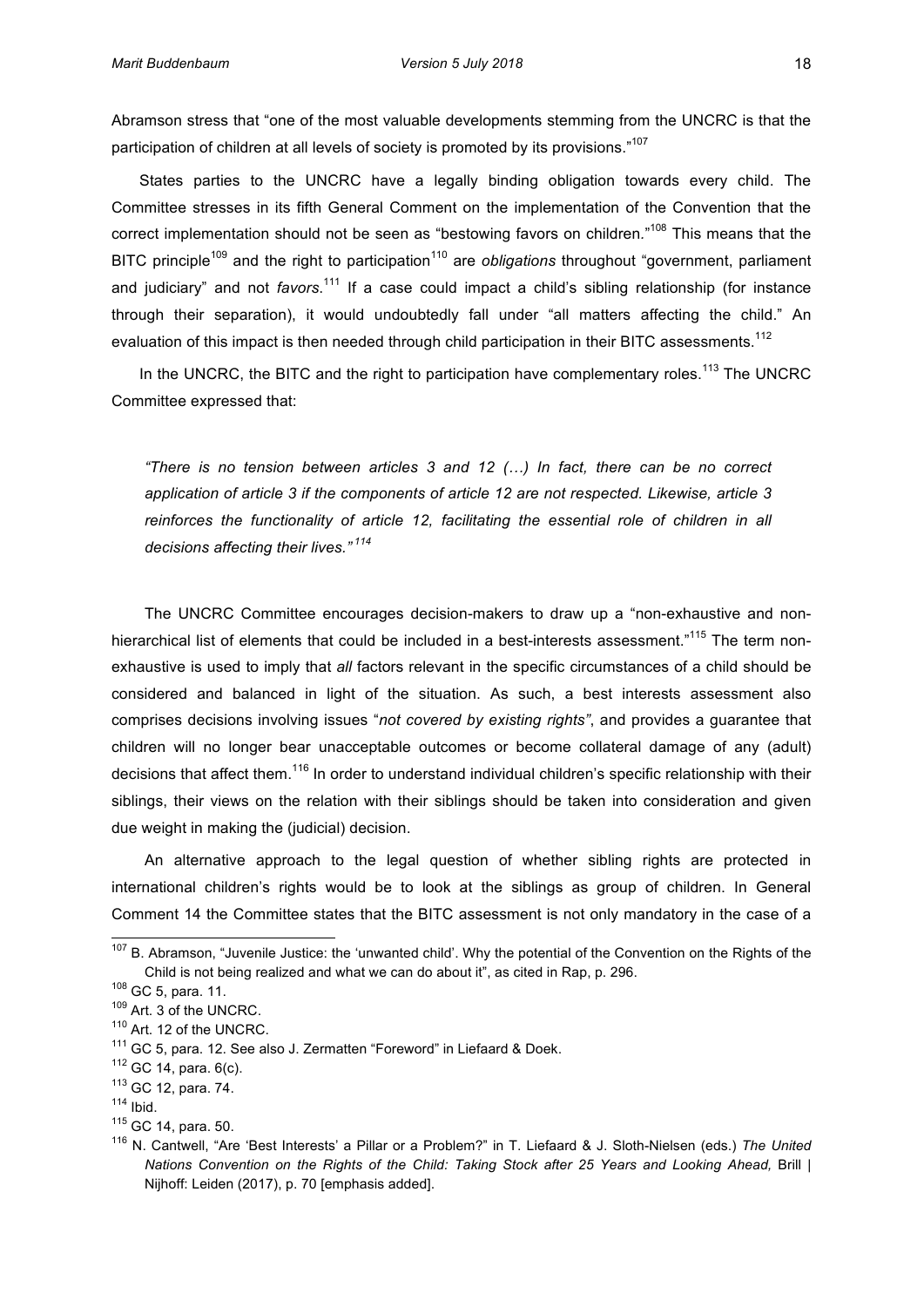specific child, but also for children of an identified group, or even children in general.<sup>117</sup> Although Chapter 1 described some challenges in finding one exact definition for the sibling, the various definitions together are sufficient to speak of siblings as an identified group. This means that just like the individual child who has a right to participate in a BITC assessment, when matters concern his or her sibling relationship, "States have the obligation to assess and take as a primary consideration the best interest of children" including the right to be heard of all children involved.<sup>118</sup> In this sense, sibling rights' (although not mentioned explicitly) are part of the total package of children's rights under the UNCRC.

# **3.3. Child Participation in Civil Judicial Proceedings**

Generally speaking, children around the world cannot yet rely on States to ensure that their right to participate in all cases affecting them is effectively implemented.<sup>119</sup> A global research project in 2016 revealed that only 55 out of the 197 UNCRC States parties enshrine a right to be heard – which is a necessary step of participation – for all children in *all* matters that affect them.<sup>120</sup> Of the remaining 142 states, 58 have no provision for this right at all in their national laws.<sup>121</sup> Child participation, however, is essential to assess how sibling relationships, if existing, are valued by a child. The child's views on such relationships is important input to determine the child's best interests. Giving due regard to sibling relationships might be hampered by the global phenomenon of unsatisfactory application of the right to participation in courts and other state institutions. However, compared to juvenile justice cases, where the interests of the State and the child often conflict, in civil judicial proceedings there is likely more room for children to participate and influence decisions, because in these cases the state's and the child's best interest tend to overlap.<sup>122</sup> This is a relevant observation for this thesis, since these civil judicial proceedings might have the most extensive impact on existing sibling relationships when they, for instance, pose the risk of sibling separation.

# **3.4. Sibling Rights in the United States and under the UNCRC**

3.4.1. The Best Interest of the Child in U.S. Family Law

Although the U.S. is not a State party to the UNCRC, U.S. family law is the field where the BITC principle was originally developed.<sup>123</sup> It has been a quiding principle in U.S. law for over 125 years

 $^{117}$  GC 14, para. 6(c).

 $118$  GC 14, para. 23 [emphasis added].

<sup>&</sup>lt;sup>119</sup> S. Rap & A. Daly "Children's Participation in Youth Justice and Civil Court Proceedings" to be published in U. Kilkelly & T. Liefaard (eds.), International Human Rights of Children, Springer: Singapore (2018) (hereinafter **Rap & Daly**), p. 3.

 $120$  Child Rights International Network (CRIN), "Rights remedies and representation: global report on access to justice for children", *Child Rights International Network London,* 2016.

 $121$  Ibid.

 $122$  Rap & Daly, p. 11.

<sup>123</sup> S. Starr & L. Brilmayer "Family Separation as a Violation of International Law" *Berkeley Journal of International Law, 2003, (hereinafter Starr & Brilmayer), p. 225.*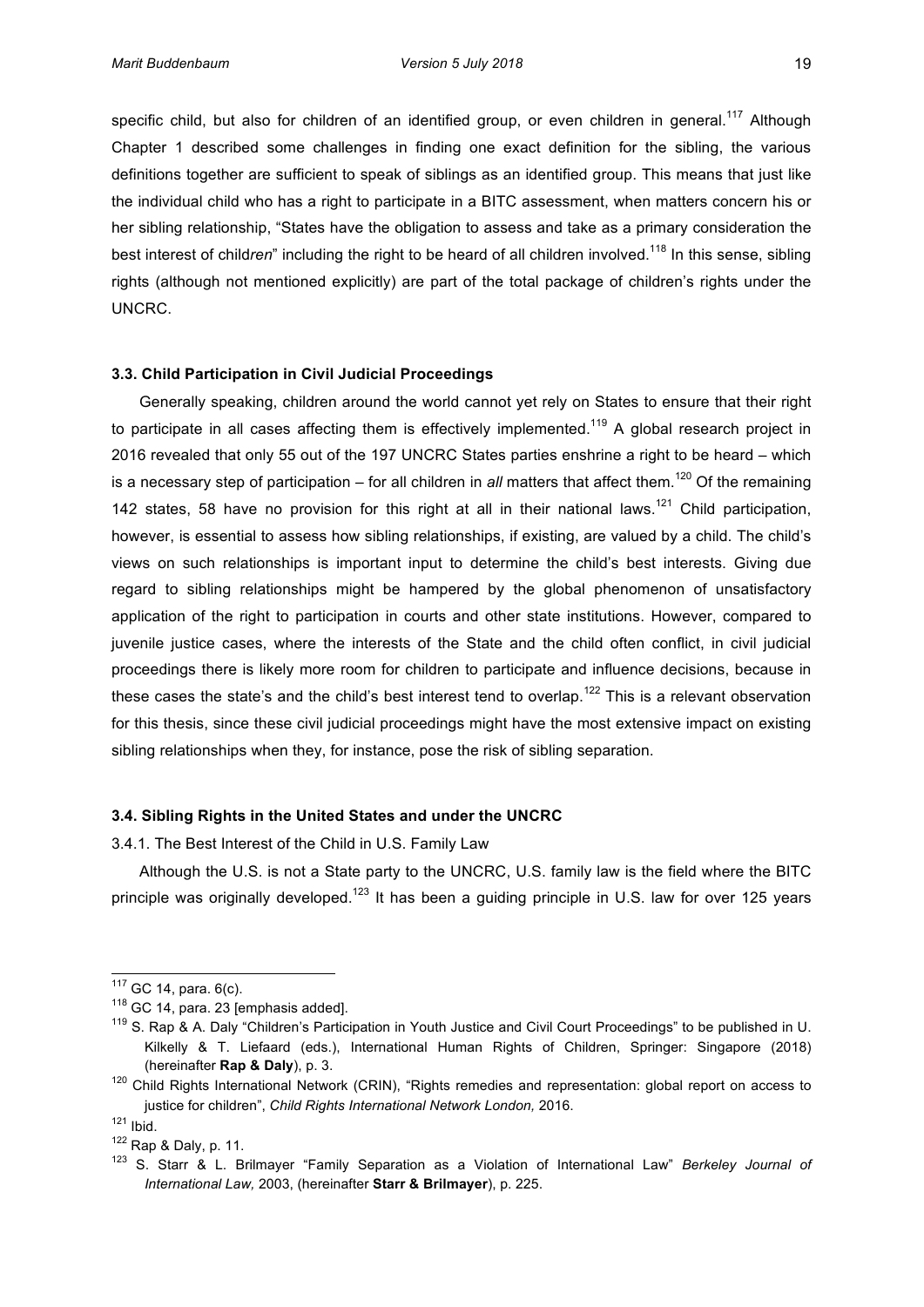and state court decisions are overflowing with "best interest of the child" references.<sup>124</sup> As a result, the body of research from the U.S. into this principle and the comparison between U.S. (case) law and the provisions of the UNCRC will reveal some necessary nuances and details of sibling rights in civil judicial proceedings.

Being a family tie, the sibling relationship would be expected to fall within the scope of family law. However, since the formation of the United States republic, U.S. family law focuses on marriage (husband and wife) and parenthood (parent and child) relationships, with little attention for other family relationships.<sup>125</sup> Traditionally, the field of U.S. family law, therefore, protects marital and parentchild relationships, even to the extent that it is generally accepted by courts that it is in the best interest of a child to see his or her non-custodial parent.<sup>126</sup> There is, however, no direct legal protection of other family ties such as the ties between siblings, even though they are often "crucial to family life".<sup>127</sup> In line with family law's "narrowness"<sup>128</sup>, U.S. legal decision-makers tend to overlook sibling ties, even when these ties are vulnerable to disruption.<sup>129</sup> Since the Supreme Court case of *Stanley v. Illinois* in 1971, the U.S. Constitution prohibits courts to conduct a BITC assessment, "unless the court first finds a parent unfit".<sup>130</sup> In *Troxel v. Granville* in 2000, regarding the visitation rights of grandparents, the Supreme Court reiterated, "so long as a parent adequately cares for his or her children [...] there will normally be no reason for the State to inject itself into the private realm of the family."<sup>131</sup> U.S. courts presume that 'fit parents' act in the best interest of their children and thus their decisions, as a rule, should not be interfered with. This is troubling, since not only legal decisionmakers, but also parents have a tendency of disregarding sibling ties, as was observed by Judge Anne Kass already in 1998: "Hardly a week goes by that I am not presented with a parent's plan to separate siblings."<sup>132</sup>

In 2002, the *Troxel v. Granville* court decision was applied in a Californian court case regarding two half-siblings, an adult sister (Jeana Herbst) and minor brother (Jake Herbst), whose shared parent – the father – had died.<sup>133</sup> Jake's mother did not want any contact between Jeana and Jake. thus Jeana Herbst turned to court to file for visitation rights. It should be noted that California Legislature:

- 1. "places a high significance on the sibling bond";
- 2. "favors the maintenance of sibling contact";

<sup>&</sup>lt;sup>124</sup> M.R. Gardner and A.P. Dupre, "Parents Rights in the CRC", *Georgetown University Law School*, 2006, as retrieved from: childrightscampaign.org/images/documents/concept%20of%20family%20draft%208-8%20final.pdf, last visited 10 June 2018 (hereinafter Gardner & Dupre), p. 18.

<sup>125</sup> Hasday 2014, p. 162.

<sup>&</sup>lt;sup>126</sup> In *re Marriage of Matthews* in A. Ferraris, "Sibling Visitation as a Fundamental Right in *Herbst v. Swan*" 39 *New England Law Review, 2004 (hereinafter Ferraris), p. 746.* 

<sup>&</sup>lt;sup>127</sup> J.E. Hasday, "Siblings in Law" *Vanderbilt Law Review,* 65(3), 2012 (hereinafter **Hasday 2012**), p. 898.

<sup>128</sup> Hasday 2012, p. 899.

<sup>129</sup> Hasday 2014, p. 167.

 $130$  Gardner & Dupre, p. 18.

<sup>&</sup>lt;sup>131</sup> *Troxel v. Granville* (2000) paras. 61 and 69, in Gardner & Dupre, pp. 18-19.

<sup>&</sup>lt;sup>132</sup> A. Kass (1998) Splitting Siblings upon Divorce in Hasday 2014, p. 161.

<sup>&</sup>lt;sup>133</sup> Herbst v. Swan (2002) in Ferraris, pp. 715-754.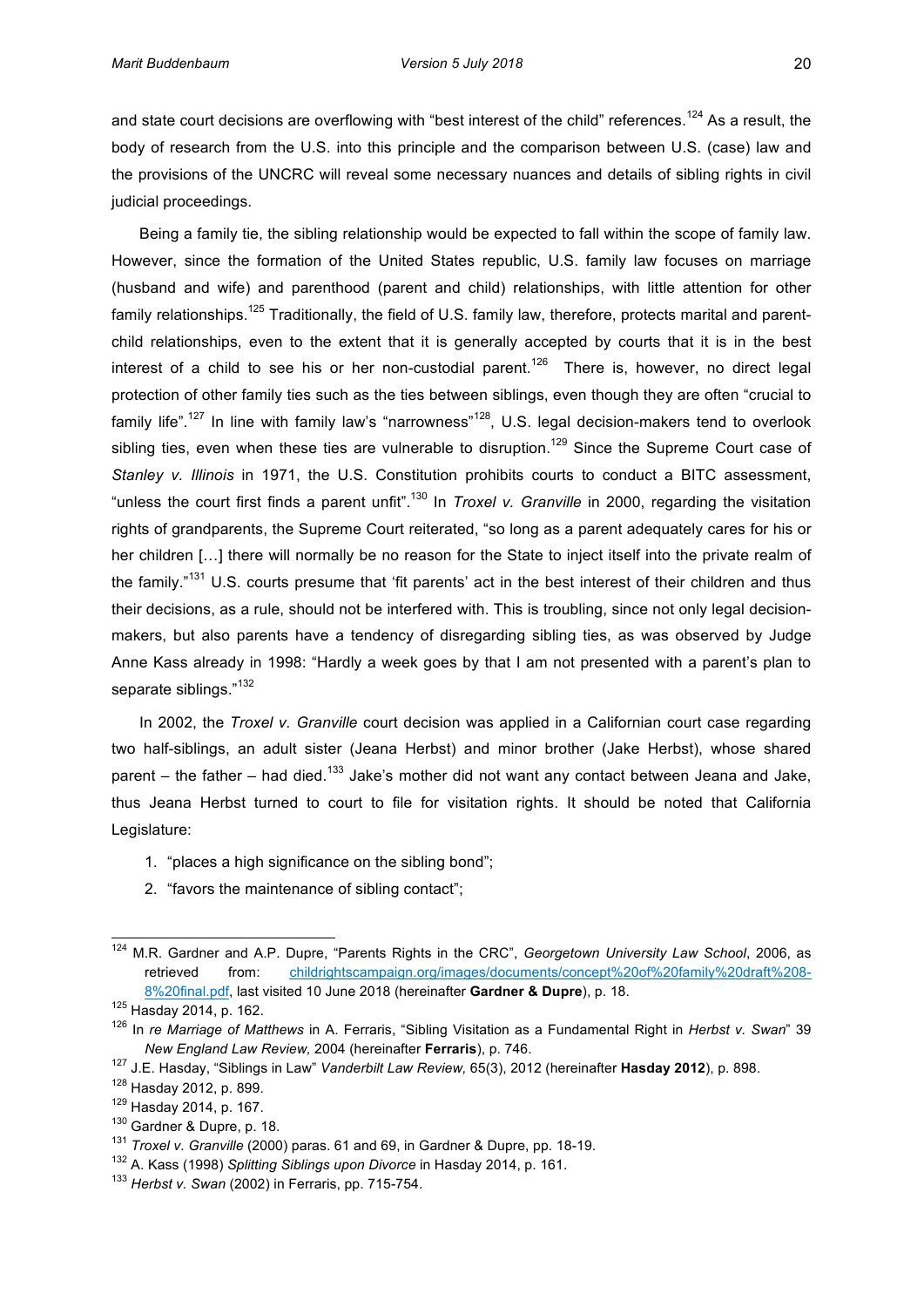3. "finds the sibling bond is so important [in the lives of children] that it can act as a bar to the termination of parental rights".<sup>134</sup>

In *Herbst v. Swan*, however, the rights of the "fit parent" superseded the rights of the sibling. Ferraris noted that the *Troxel v. Granville* case was wrongly applied in the *Herbst v. Swan* decision, because the context of *sibling* separation and visitation was not the scope of *Troxel*. However, as a result of Jake's mother's competence, the best interests of Jake were not inquired into, but assumed to be protected by the mother, and the California court did not order sibling visitation for Jeana and Jake Herbst. In the commentary of this case, it is concluded that in cases where the fundamental rights of two parties collide, the court should apply a balancing test, and the appropriate test in sibling visitation cases "which involve children" is the BITC assessment.<sup>135</sup> Ferraris sees the repetition of such a ruling likely for as long as the U.S. Supreme Court does not formally recognize the fundamental rights of siblings.<sup>136</sup> When it does, the recognition would not only have implications for the visitation rights of half-siblings, but also for "children adopted into different homes or otherwise separated due to custody or social services issues".<sup>137</sup>

It is a question whether under the UNCRC a similar presumption of parental fitness would lead to neglecting the BITC assessment in sibling visitation cases. In the next section, therefore, the rights of parents as well as the meaning of family under the UNCRC will be the focus.

# 3.4.2. The UNCRC, the Rights of Parents and the Notion of Family

Looking at the law solely from a parent-child relationship, the fear is that there is an imbalance in how to weigh a case involving siblings: in the absence of rights of siblings, individual children cannot claim'their non-separation' in any legal way (but indirectly via other rights), whereas parents only have to execute their parental power in order to make the separation happen. Whereas in the U.S. parents are deemed to be fit "unless proven otherwise", it looks like under the UNCRC interpretation of parental rights and duties, States have an obligation to first examine whether a parent is fit in light of the best interest of the child, before deciding a case that impacts a child or group of siblings. This view is sustained by Hodgkin & Newell in the implementation handbook of the UNCRC: "The Convention' challenges' concepts that parents' have absolute rights over their children, which the Committee'has noted are traditional in many societies but already changing to some degree in most. The rights and the duties that parents have derive from their responsibility to act in the best interests of the child."<sup>138</sup> Acting in the BITC is so to speak a requirement for parents (or legal caregivers).<sup>139</sup> Still, the UNCRC underscores that parent(s) have the *primary* responsibility for the upbringing and development of the child<sup>140</sup> and that their rights and duties encompass providing "appropriate direction and quidance" to children in their "exercise of the rights recognized in the present

 $^{134}$  Ferraris, p. 751.

 $135$  Ferraris, p. 753.

 $136$  Ferraris, p. 754.

 $137$  Ferraris, p. 715.

<sup>138</sup> Hodgkin & Newell, p. 76.

 $139$  GC 7, para. 16.

 $140$  Art. 18(1) of the UNCRC.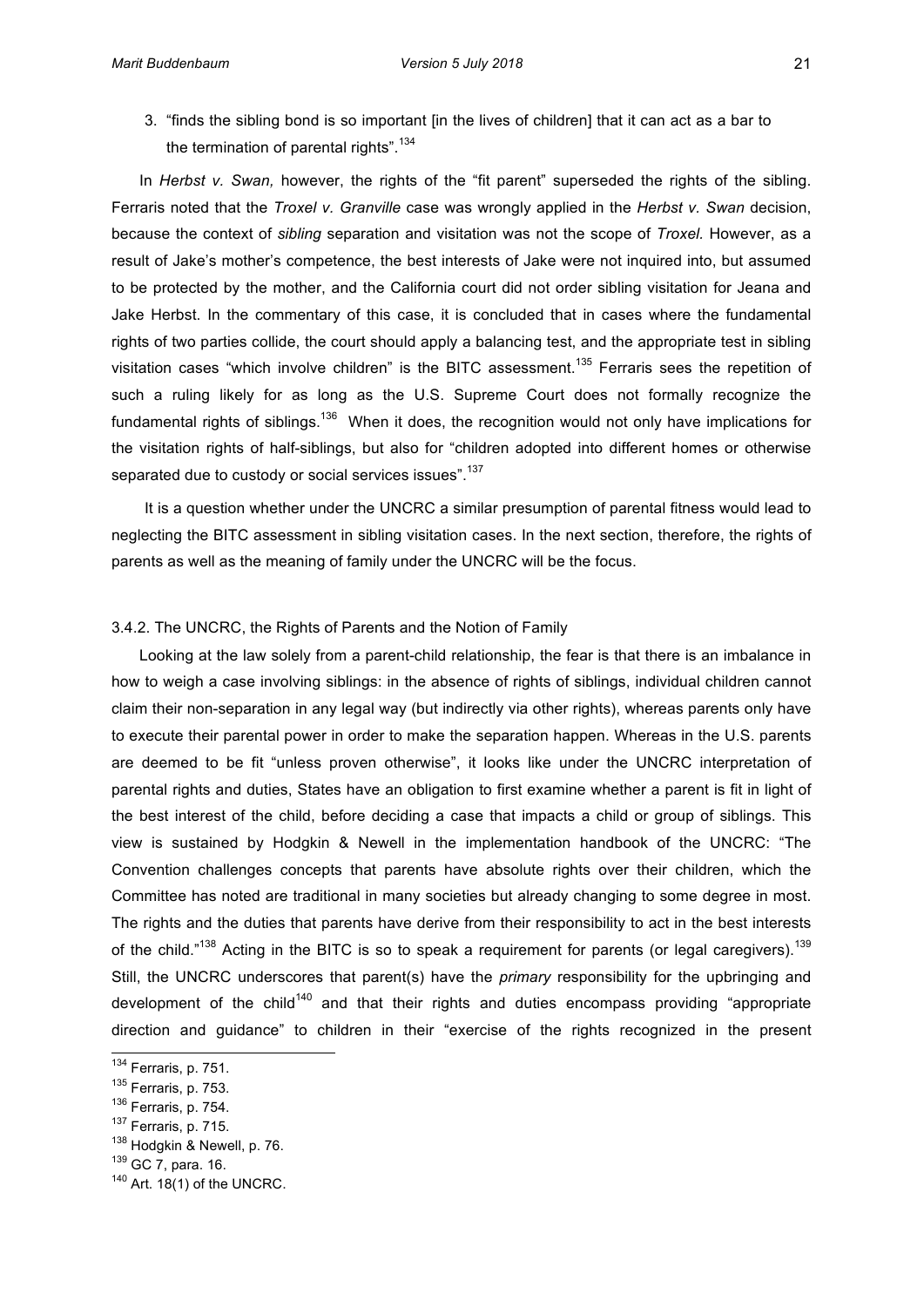Convention".<sup>141</sup> In light of Article 5 of the UNCRC, and the evolving capacities of children, it can be argued that the rights of parents decrease when the abilities of children to voice their views and opinions increase. In GC 20, the UNCRC Committee "highlights the importance of a human rightsbased approach that includes recognition and respect for the dignity and agency of adolescents; their empowerment, citizenship and active participation in their own lives".<sup>142</sup> At the same time, discrimination based on age is a particular risk for children in early childhood who depend on others for the realization of rights – which the Committee stresses States should not to allow.<sup>143</sup> This means that if courts place importance on sibling relationships in civil judicial cases involving adolescents, who can voice a significant weight they attach to their sibling relationship, it should not be excluded in the weighing of cases which involve younger siblings – particularly babies who cannot yet express themselves. The UNCRC Committee notes that achieving the right to participation for young children, "requires adults to adopt a child-centered attitude, listening to young children and respecting their dignity and their individual points of view."<sup>144</sup>

Even though parents do not possess absolute rights over their children, the UNCRC specifically mandates' non-separation from a child with his or her parents under Article 9(1) of the UNCRC. This right is not directed to any other members of family, such as siblings. Even though the emphasis on the parent-child relationship could be interpreted as finding this relationship more important than other family relationships, the UNCRC also implemented article 16 on the child's right to privacy and family life, which includes "the child's wider family, such as siblings or grandparents, who may be as *important to the child*".<sup>145</sup> Article 9(1) of the UNCRC allows States parties to remove children from the care of their parents to protect them from abuse or neglect.<sup>146</sup> Starr & Brilmayer noted that this possibility of removal "imposes a procedural requirement of judicial review" on States parties.<sup>147</sup> The absence of an Article 9 for other family members automatically results in an absence of the procedural requirement of judicial review in cases of separation from relationships "who may be as *important to the child"* as the relationship with their parent(s).<sup>148</sup>

Even though the UNCRC opens with the conviction that "the family, as the fundamental group of society and the natural environment for the growth and well-being of all its members and particularly children, should be afforded the necessary protection and assistance so that it can fully assume its responsibilities within the community", a clear or full definition of the concept of family is not provided by the UNCRC or UNCRC Committee.<sup>149</sup> In a book regarding the rights of children under international law, three children's rights experts write that "[t]he reason for this lies in the fact that family is a

 $141$  Art. 5 of the UNCRC.

 $142$  GC 20, para. 4.

<sup>&</sup>lt;sup>143</sup> GC 7, paras. 11 & 16.

 $144$  GC 7, para. 14.

 $145$  Hodgkin & Newell, p. 210 [emphasis added].

 $146$  Starr & Brilmayer, p. 223.

<sup>147</sup> Ibid.

 $148$  Hodgkin & Newell, p. 210 [emphasis added].

<sup>149</sup> UNCRC, Preamble, para. 5.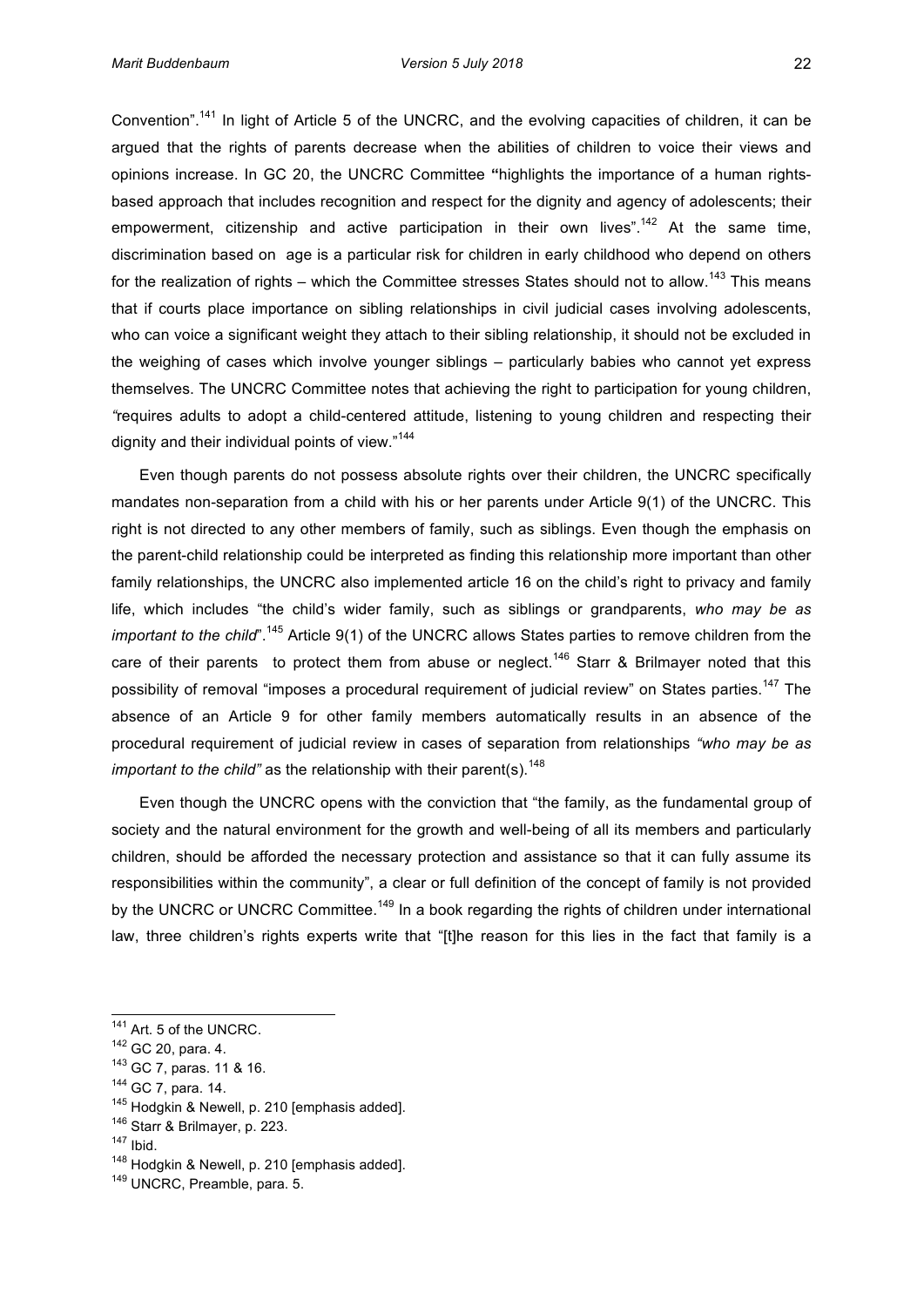changing concept, which depends on historical, sociological, economic, moral and legal factors."<sup>150</sup> However, as noted in chapter one of this thesis, that does not lead to a total neglect of the importance of the sibling relationship by the UNCRC Committee. In fact, GC 23 specifically notes that siblings are members of the family in the context of migration, and in their General Comments regarding the rights of children in early childhood and of children with disabilities – both categories of children that do not have the same abilities to participate as older, healthy children  $d\rho - \frac{1}{2}$  siblings are mentioned as essential part of the children's family environment. No specific rights are granted automatically to these family relationships, which is the case with parents. However, the implication that siblings are part of the family environment opens the possibility to analyze the articles of the UNCRC that mention 'family environment' in light of their implications for siblings. This might mean that a close reading of the *corpus juris* of the UNCRC does protect the sibling in certain cases. Following this idea, articles 5 and 16 might be of particular importance to siblings, and would ensure that "[a]ny arrangements' permitting interference with a child's family must be set out in the law and must not be arbitrary, must be compatible with the other principles and provisions of the Convention, and must be reasonable in the particular circumstances."<sup>151</sup>

Following the findings of Branje et al. and Herrick & Piccus, siblings shape each other's (sense of) identity too.<sup>152</sup> Depending on the type of sibling, the sibling is a part of the children's biological identity and/or of the child's family identity.<sup>153</sup> One's (sense of) identity, Page explains, is both fixed and dynamic, meaning that certain aspects are continuous, and others can fluctuate over time.<sup>154</sup> Herein, it is clear that biological siblings will always be part of each other's fixed biological identity, but children' who become step-siblings later in life, could for instance start identifying as step-sibling, making their new relationship part of their identity. As such, failing to protect the sibling relationship could lead to a violation of the right to identity under Article 8 of the UNCRC, meaning that the protection of or information about sibling relationships is indirectly safeguarded in the child's right to the preservation of identity.<sup>155</sup> Not only are States parties warned not to interfere (arbitrarily) with family relations, States parties are obliged to speedily re-establish the child's identity (and thus family) relations).<sup>156</sup> To see how these findings are dealt with in legal practice with existing laws besides the UNCRC, (case) law from Europe will be reviewed next.

<sup>&</sup>lt;sup>150</sup> N. Vučković Šahović, J.E. Doek & J. Zermatten (eds.) The Rights of the Child in International Law - Rights of *the Child in a Nutshell and in Context: all about Children's Rights*, Stämpfli Publishers: Berne (2012) (hereinafter Vučković Šahović, Doek & Zermatten), p. 157.

<sup>&</sup>lt;sup>151</sup> Hodgkin & Newell, p. 210.

 $152$  See 2.3. The Increased Value of an Intact Sibling Relationship in Stressful Circumstances (footnote 92) and 2.4. Negative Outcomes of Involuntary Separation of Siblings (footnote 94) respectively.

<sup>&</sup>lt;sup>153</sup> C. Page, Artificial Womb Technology and the Safeguarding of Children's Rights Through an Analysis of the *Right to Identity*, Leiden University Faculty of Law (2017), p. 7.

 $154$  Ibid.

 $155$  Art. 8(1) of the UNCRC.

 $156$  Arts.  $8(1)$  &  $8(2)$  of the UNCRC.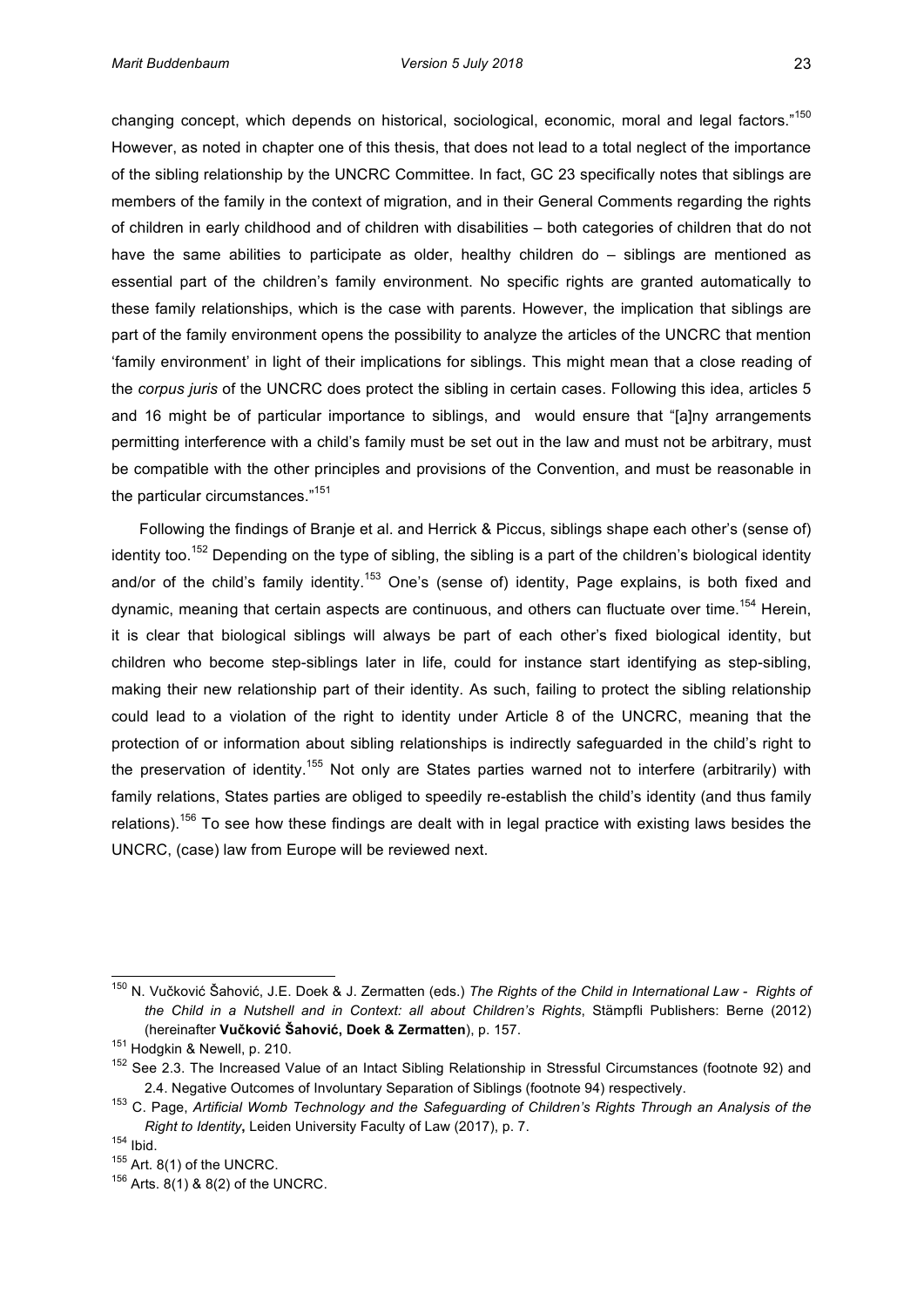# **3.5. Sibling Rights in Europe**

# 3.5.1. A Sibling's Right to Contact

Roagna explained that the Council of Europe includes siblings, regardless of their age, in their definition of family.<sup>157</sup> This finding has implications for the interpretation of the right to family life under the European Convention on Human Rights and Fundamental Freedoms (hereinafter **ECHR**) as well as other European conventions that address rights of children and their family, such as the Council of Europe Convention on Contact concerning Children of 2003.<sup>158</sup> Herein the concepts of "contact" and "family ties" were defined as follows:

| "contact" means:                                    | "family ties" means:                                |
|-----------------------------------------------------|-----------------------------------------------------|
| the child staying for a limited period of time with | a close relationship such as between a child        |
| or meeting a person mentioned in Articles 4 or 5    | and his or her grandparents or siblings, based      |
| with whom he or she is not usually living;          | on law or on a <i>de facto</i> family relationship; |
| any form of communication between the child         |                                                     |
| and such person;                                    |                                                     |
| the provision of information to such a person       |                                                     |
| about the child or to the child about such a        |                                                     |
| person.                                             |                                                     |
|                                                     |                                                     |
|                                                     |                                                     |

*Table 1: The Concepts of contact and family ties under the Council of Europe Convention on Contact Concerning&Children in&Article&2. 159*

It is welcome that Article 5 of the Convention on Contact Concerning Children explicitly supports contact between a child and persons other than his or her parents who have family tie with the child.<sup>160</sup> This possibility of contact for persons other than parents is, however, subject to the child's BITC.<sup>161</sup> Article 5 continues that "States Parties are free to extend this provision to persons other than those mentioned in paragraph 1, and where so extended, States may freely decide what aspects of contact, as defined in Article 2 letter a shall apply."<sup>162</sup> In a way, this makes a family tie as important as any other relationship tie that can be proved to be in the BITC of the child to maintain. In contrast, parents *automatically* hold the right to "obtain or maintain regular contact" with his or her child, without

<sup>&</sup>lt;sup>157</sup> I. Roagna, Protecting the right to respect for private and family life under the European Convention on Human *Rights, Council of Europe Human Rights Handbooks, 2012 (hereinafter Roagna), p. 28. This recognition* derived from case law in which siblings were recognized as important relationships for children within the scope of the family (see specifically *Mustafa and Armağan Akin; Olsson v. Sweden & Boughanemi v.*  $France$ *)*.

<sup>&</sup>lt;sup>158</sup> See Council of Europe, *European Convention on Human Rights and Fundamental Freedoms,* 1950 & Council of Europe, *Convention on Contact concerning Children*, 2003 (hereinafter CoE Convention).

 $159$  CoE Convention, Article 2.

 $160$  CoE Convention, Article 5(1).

 $161$  Ibid.

 $162$  CoE Convention, Article 5(2).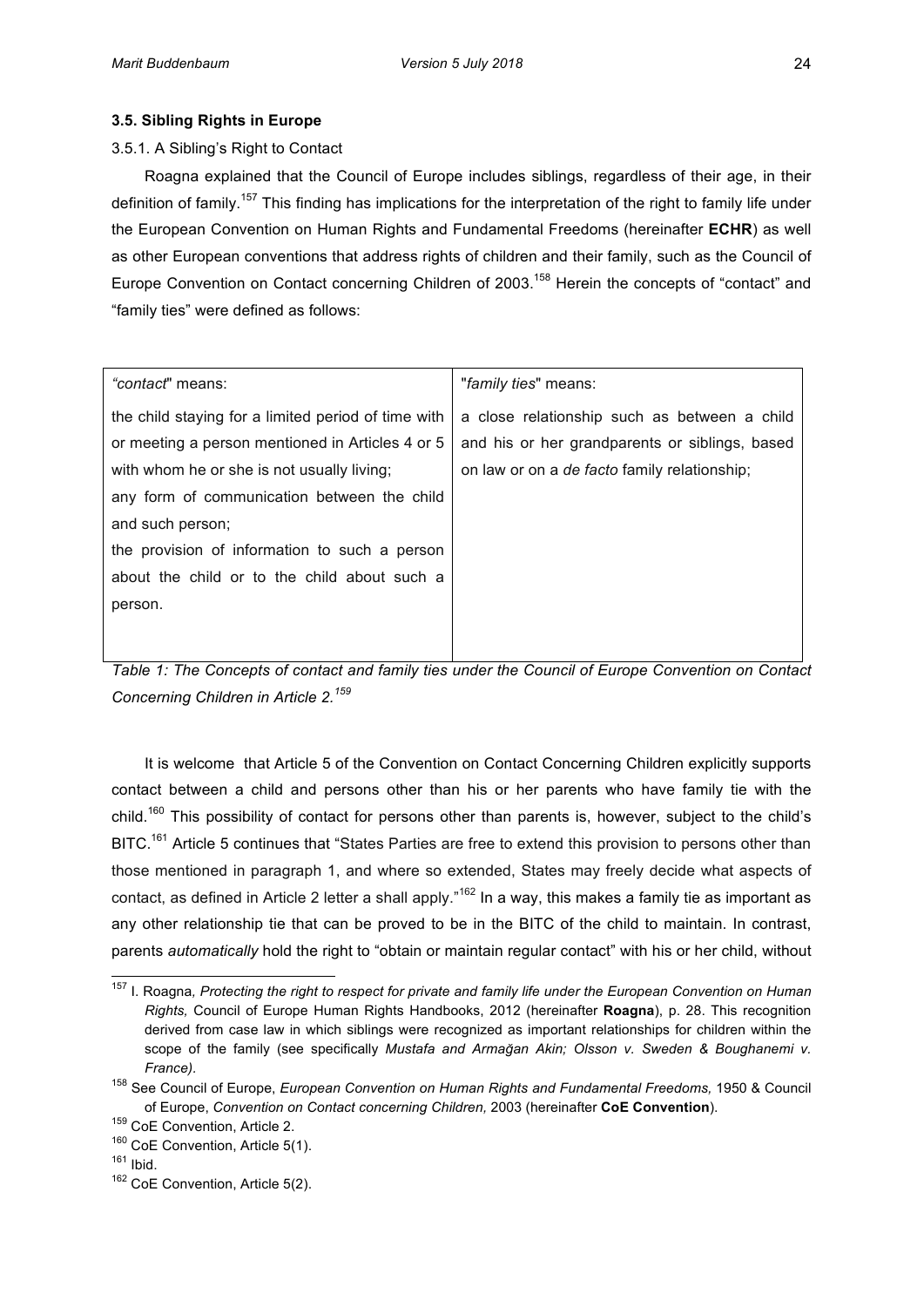the requirement to prove that it is in the child's BITC.<sup>163</sup> In fact, Article 4(2) expresses that this right shall only be "restricted or excluded" when restriction or exclusion is proven in the BITC. Even when Article  $4(2)$  is the case, still Article  $4(3)$  of the Convention explicitly provides for "the possibility of supervised personal contact or other forms of contact with [the] parent" where it is not in the child's BITC to maintain unsupervised contact with this parent. Regardless of the higher importance placed on'the parent-child relationship, there is a legal possibility for siblings under this Convention to seek contact with one another, which could be granted in three forms: the first being meeting the sibling in person and staying over for a limited period of time, the second being any form of communication between the siblings and the third being the provision of information about their sibling.<sup>164</sup> As such, this European Convention provides a legal basis for siblings to know (of) each other, without the need to link it to the children's right to identity, but through the determination that such contact is in their BITC.

#### 3.5.2. A Sibling's Right to Private and Family Life

In light of the right to non-separation of siblings under European law, the ECtHR will be reviewed. As highlighted in Chapter 1, regional human rights courts increasingly refer to the principles of the UNCRC as the appropriate legal framework for cases concerning children<sup>165</sup>, for which looking at the European Court might offer some insight into the relevant principles of the UNCRC regarding sibling's non-separation. In Chapter 1, however, the ECtHR case *Soares de Melo v. Portugal* was used as an example to show that in cases concerning siblings, the children's rights standards in the UNCRC might not offer sufficient protection to siblings, especially in cases that concern the rights of parents *primarily* and merely affect the sibling relationship only concurrently. Knowing that siblings, regardless of their age, fall within the scope of family life under European law, opened the possibility to research how the ECtHR addresses sibling separation in cases that directly deal with sibling separation as the subject.

Starr & Brilmayer noted that the right to family integrity and unity is an "aspect of the right to privacy, which is protected by a number of international conventions" such as in Article 12 of the Universal Declaration of Human Rights in 1948, Article 17 of the International Covenant on Civil and Political Rights, and Article 16 of the UNCRC. In all these articles, the family may not be interfered with arbitrarily, whereas the article on family integrity of the ECHR (hence, Article 8 on the right to private and family life) "spells out the conditions under which the state may interfere with family life."<sup>166</sup> States have a positive obligation to preserve family life, which "also encompasses the duty to facilitate contacts with siblings who have been separated by judicial decision" – especially when it was

 $^{163}$  CoE Convention, Article 4(1).

 $164$  CoE Convention, Article 5(1) in conjunction with Article 2.

<sup>&</sup>lt;sup>165</sup> See 1.1.1. Three Examples of Sibling Separation.

<sup>166</sup> Starr & Brilmayer, pp. 219-220. These conditions spelt out on p. 220 as in accordance with the law and necessary in a democratic society (i), in the interests of national security, public safety or the economic wellbeing of the country (ii), for the prevention of disorder or crime (iii), for the protection of health or morals (iv) or for the protection of the rights and freedoms of others (v).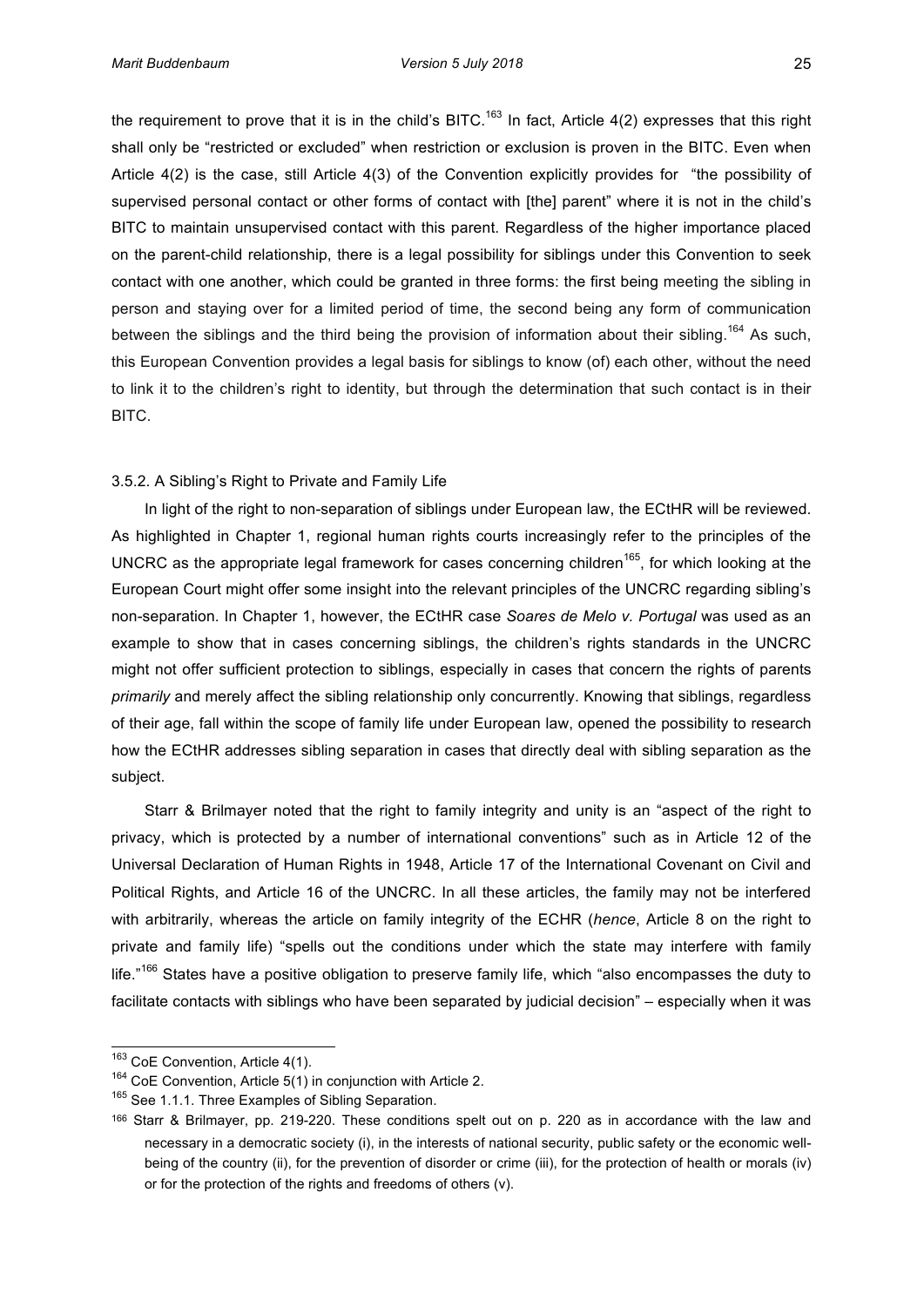a domestic court who initiated the separation.<sup>167</sup> In *Mustafa and Armağan Akin v. Turkey*<sup>168</sup>, the ECtHR dealt with a case in which two separated parents, both living in the same city, were each given full custody over one of their two children in a domestic custody proceeding. The father was consequently given his son, whilst the daughter was under the care of the siblings' mother.<sup>169</sup> While the father did not want their children to be separated from one another, the mother's behaviour presented "clear indications of obstructive behaviour".<sup>170</sup>

*"Court&observed&that&maintaining' the' ties'between' the'children'was' too'important'an'* **objective to be left to the parents' discretion** ... Eventually, the lack of reasoning by the domestic courts (including the Court of Cassation) as to why the siblings had been separated and as to why the contact arrangements requested by the applicants had been *dismissed,& together& with& the& inability& of& the& judges& seized& of& the& case& to& find& alternative&* suitable agreements to ensure that the siblings would see each other on a regular basis led *the&Court&to&find&a&violation&of&Article&8.&In&deciding&the&case&the'Court'emphasised'not'* **only that the best interest of the child is to be given paramount importance** in custody *proceedings,'but'also that'the'voice'of'children'must'be'heard."<sup>171</sup>*

As such, the ECtHR used the UNCRC principles under Articles 3 and 12 (*hence*, the BITC and the right to be heard) in conjunction with the right to family life (*hence*, Article 8 of the ECHR, but Article 16 of the UNCRC) to ensure that siblings would not be separated arbitrarily or as a result of parental choice in civil judicial proceedings.

While visiting each other is not obstructed while siblings live in the same city, but is a practical result of the illicit transfer of one or some of the children abroad, we speak of international child abduction, in which case the European Convention on Recognition and Enforcement of Decisions Concerning Custody of Children and on Restoration of Custody of Children 1980, as well as the Hague Convention on the Civil Aspects of International Child Abduction 1980 can be acted upon.<sup>172</sup> Whereas the European Convention places the right to initiate legal proceedings on the custody holder (the parent), because most often children are not in the position to start such a proceeding, the Hague' Conference on Private International Law (hereinafter HCCH) does not "automatically discount" the possibility of a child-initiated Hague Convention case.<sup>173</sup> (International) parental abduction cases can affect sibling relationships, for instance when not all siblings are taken by the abducting parent, or

<sup>&</sup>lt;sup>167</sup> Roagna, p. 71.

<sup>&</sup>lt;sup>168</sup> ECtHR, Mustafa and Armağan Akin v. Turkey, Application No. 4694/03, 6 April 2010.

<sup>&</sup>lt;sup>169</sup> S.O. Chaid, "Mustafa and Armağan Akin v. Turkey: Not above children's heads!" *Strasbourg Observers,* 29 April 2010, as retrieved from: https://strasbourgobservers.com/2010/04/29/mustafa-and-armagan-akin-vturkey-not-above-children's-heads/.

 $170$  Roagna, p. 71.

 $171$  Ibid [emphasis added].

<sup>&</sup>lt;sup>172</sup> G. van Bueren, *The International Law on the Rights of the Child, Martinus Nijhoff Publishers: Leiden (1995)* (hereinafter **Van Bueren**) p. 90.

 $173$  Van Bueren, pp. 90-91.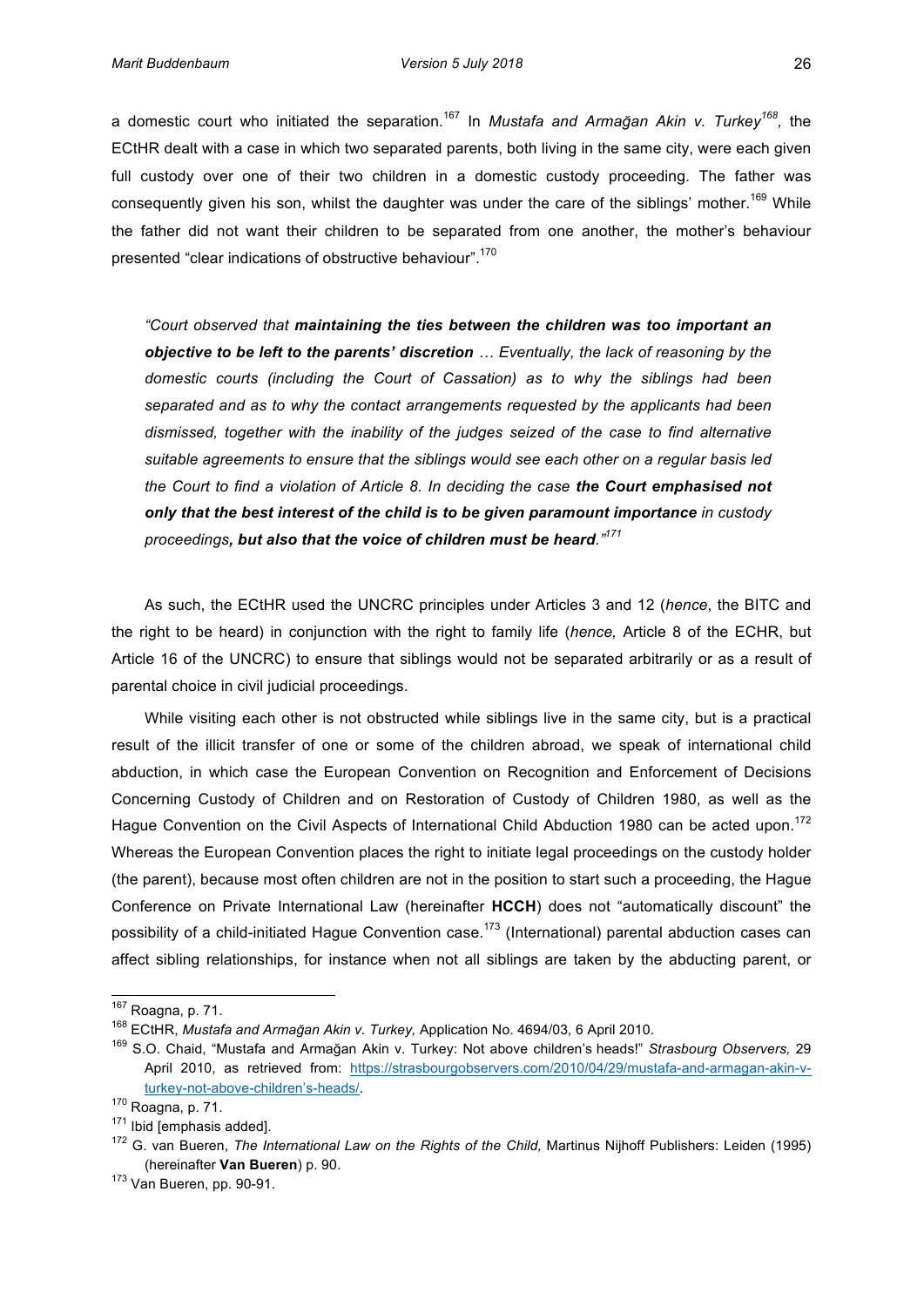when not all of them are returned. In the next paragraph, therefore, two cases involving siblings will be reviewed to see the extent of weight that is placed by the HCCH on the sibling relationship.

#### **3.6. Sibling Cases under the 1980 Child Abduction Convention of the HCCH**

*"One& of& the& unforeseen& consequences& of& the& increase& in& marriage& and& divorce& between&*  $couples$  with different nationalities, and the accessibility of international transport, is the ease with which one parent can take a child to another country and then either refuse to return *that&child,&or&refuse&the&other&parent&access."<sup>174</sup>*

The case of *Re T.* in 2000, regarded an appeal against a return order for the children G., who was 11 at the time of the proceedings, and T., who was at the time 6 and a half years old.<sup>175</sup> Their parents' were both British and had joint custody over their two children. After the birth of their youngest child, they had moved to Spain, which was recognized as the habitual residence of both children. Pending a custody decision in Spain after the parents had separated, the father abducted the two children'on 3 January 2000 to the United Kingdom.<sup>176</sup> The mother immediately approached the court and on 3 March 2000 that court ordered the return of G. and T. to undo their wrongful removal, which under the 1980 Abduction Convention "makes return inevitable under Article 12 if it is sought reasonably promptly."<sup>177</sup> However, the father appealed this decision, in order for the court to assess the children's interests and wishes. Article 13 creates this exception 'in the child's own interests' "if, among other things, the child opposes return and is old and mature enough to have his or her views taken into account. Even then, the child's views are not determinative: the final decision as to return must be the court's own." $178$  In the appeal proceedings, the daughter, who was old enough to "articulate an objection to return" was assessed by a doctor on request of the father.<sup>179</sup> The doctor had ascertained that the G. loved her mother, but did not want to return to her "because of fears' expressed for herself and for her younger sibling".<sup>180</sup> During the proceedings, the Court decided that T. was too young and immature for his views to be taken into account and that "a defence under art 13(b) must be established with regard to him."<sup>181</sup> Without a defense, he must be returned, and his return'would be a factor in balancing whether or not, despite G's objections, she should also go back. Ultimately, Court decided that G.'s objections were decisive and created an exception to the return ordered under Article 12. The two siblings were both ordered to stay with their father.

<sup>&</sup>lt;sup>174</sup> Van Bueren, p. 90.

<sup>&</sup>lt;sup>175</sup> INCADAT, *Re T. (Abduction: Child's Objections to Return),* 2 FLR 192As, 18 April 2000, as retrieved from: https://www.incadat.com/en/case/270 (hereinafter *Re T.*).

<sup>&</sup>lt;sup>176</sup> Re T.

<sup>&</sup>lt;sup>177</sup> Royal Courts of Justice (Court of Appeal) *Re T. (Abduction: Child's Objections to Return)*, 2 FCR 159, 18 April 2000, as retrieved from: https://assets.hcch.net/incadat/fullcase/0270.htm.

<sup>178</sup> Ibid*.*

<sup>179</sup> Ibid.

<sup>180</sup> Ibid.

<sup>181</sup> Ibid.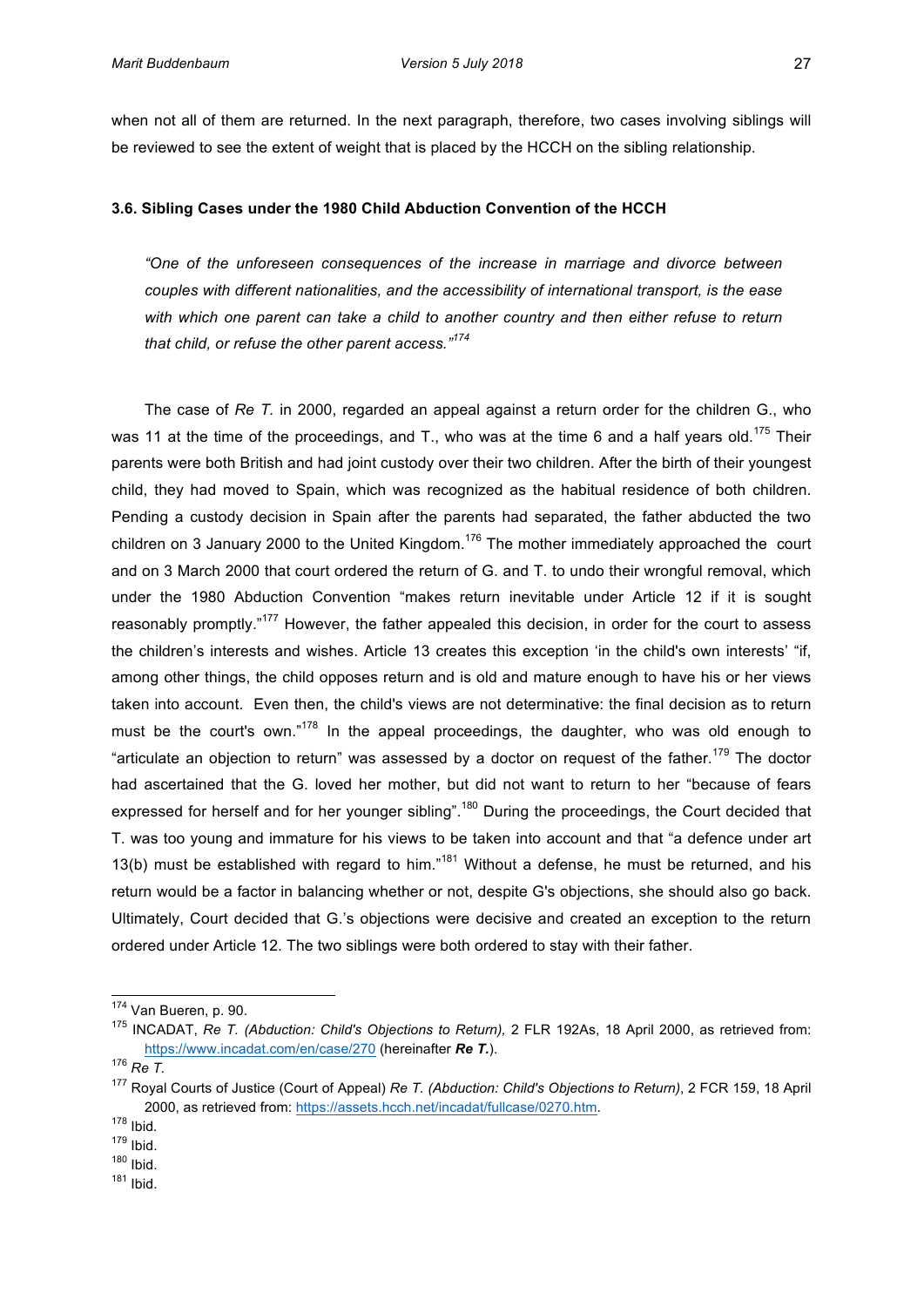The fact that in this case, keeping the siblings together was a factor in deciding the case – either to return them both or grant them both the exception to return – is in this thesis considered a good thing. One case, however, is not enough proof to argue that sibling non-separation is a priority or factor in every case regarding an HCCH Convention application. Two conflicting cases do indicate that a lack of explicit legal recognition of sibling's importance to one another can result in arbitrary outcomes regarding siblings, and as a consequence, a call for legal recognition might be needed to overcome this arbitrariness. In the cases *Re LC* (2014)<sup>182</sup> and *A v A* (2013)<sup>183</sup> the decisions were struck that sibling separation was permitted due to the different habitual residences of the individual children.'Even'though in the case of *Re T*. both children were allowed by judicial decision to stay with their father in a country other than their habitual residence, these two cases were both decided otherwise by the court.

<sup>&</sup>lt;sup>182</sup> INCADAT, Re LC (Children) (International Abduction: Child's Objections to Return), 2 WLR 124, 15 January 2014, as retrieved from: https://www.incadat.com/en/case/1256. In this case, three oldest children in a sibling group of four British children were allowed to appeal the return order after wrongful removal by their father to Spain. This led to a possibility of returning the youngest child's to England whilst withdrawing the return of the oldest three children. Whereas the return was ordered in light of all children's habitual residence (Art. 3 of the Child Abduction Convention) the right to appeal this order under Article 13(2) of the Convention was not granted to all children in this case.

<sup>&</sup>lt;sup>183</sup> INCADAT, A v A and another (Children: Habitual Residence) (Reunite International Child Abduction Centre intervening), 3 WLR 761, 9 September 2013, as retrieved from: https://www.incadat.com/en/case/1233. In this case concerning the wrongful removal of British children by their father to Pakistan, again the three oldest children in a sibling group of four children were able to remain together, due to their shared habitual residence (England). It was the youngest child whose habitual residence had changed to Pakistan as a consequence of the wrongful removal by his parent.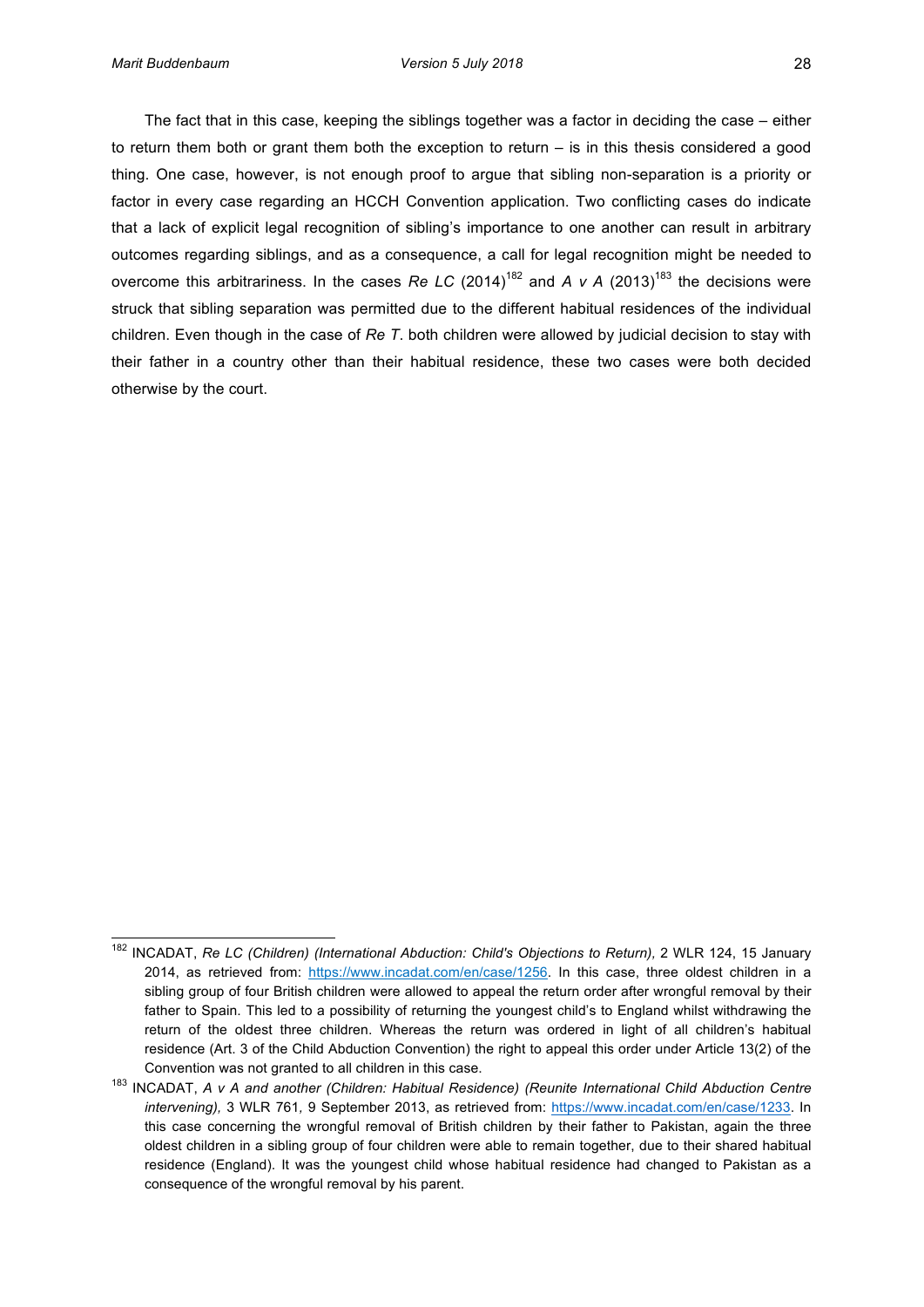# **4. Siblings in Civil Judicial Proceedings: Alternative Care (including Adoption)**

## **4.1. Introduction\$**

The difference between civil judicial proceedings for divorce cases and separation from one parent (including parental abduction) and civil judicial proceedings for children's placement in alternative care is that in the latter proceedings, children are a ward of the State, and States as such carry the full responsibility for the child. When it needs to be considered where the child shall be placed, the biological parents are no longer the legal caregivers whose opinion weighs heavily in a decision – in fact, in the case of adoption the legal care over a child will eventually be fully transferred to another (set of) parent(s). The UNCRC recognized "with special reference to foster placement and adoption nationally and internationally, that in all countries in the world, there are children living in exceptionally difficult conditions, and that such children need special consideration."<sup>184</sup> Children in foster families, institutions or with a history of adoption or *kafalah* under Islamic law share the fact that they are deprived of their natural family unit, and the UNCRC, through articles 20 and 21, ensures special consideration for these children. Part of the *corpus juris* for children in alternative care and adoption are also the General Comments of the UNCRC Committee as well as the UN Guidelines for the Alternative Care of Children of 2010.<sup>185</sup>

As explained in chapter 2, sibling relationships are seen as vital for the child's identity and family conception, and the mental health of siblings is under attack when the family is in crisis.<sup>186</sup> Especially in these times, siblings need each other, to spar, trust and have a part of their stable home with them. When focusing on alternative care cases and adoption cases, it becomes apparent that sibling separation occurs frequently. The example of *Soares de Melo v. Portugal*<sup>187</sup> even highlights that minor siblings can become passive recipients of court orders with separation without visitation rights as a result. Separation of siblings as a result of alternative care measures, therefore, needs to be addressed in order to understand if and why siblings are separated, and whether international children's rights law provides any legal basis to prevent and resolve it.

In this chapter, first the meaning and implications of article 20 on the rights of children deprived of a family environment will be analyzed. Secondly, two phenomena within the domain of alternative care will be reviewed in light of their impact and possible rights violations for siblings: the field of adoption, and phenomenon of child-headed households (hereinafter CHH). The latter gained legal recognition in South African law and might offer a solution for sibling non-separation. At the same time, CHH provide an example for how recognition of the interest of non-separation could lead to services that conflict or breach (other) children's rights.

<sup>&</sup>lt;sup>184</sup> UNCRC, Preamble, para. 10.

<sup>&</sup>lt;sup>185</sup> Note that the year of publication, 2010, is important in light of some of the cases that will be dealt with in this chapter and predate the UN Guidelines.

 $186$  See 2.4. Negative Outcomes of Involuntary Separation of Siblings.

<sup>&</sup>lt;sup>187</sup> See 1.1.1. Three Examples of Sibling Separation.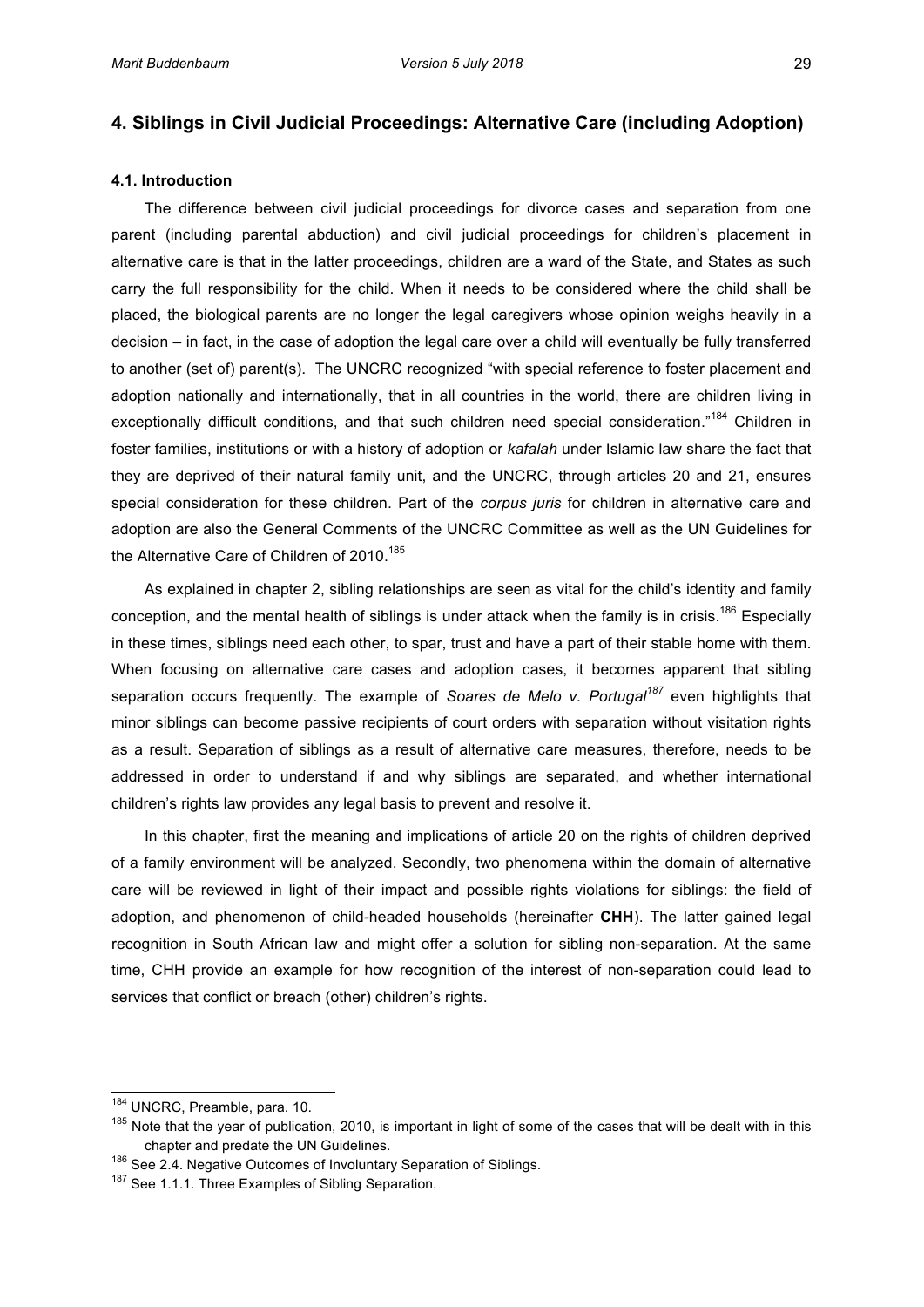#### **4.2. Siblings in Alternative Care through a UNCRC perspective**

4.2.1. Article  $20(1)$  of the UNCRC

Article 20 of the UNCRC deals with the rights of children deprived of a family environment.<sup>188</sup> From the specific wording of this Article, one could see the importance of the wider family in cases where a child is unable to be cared for by his or her parents. "Unlike Article 9 of the UNCRC on separation of parents, [article 20] refers to family. It is an important distinction, which reaffirms the belief that solutions should always be sought first within the wider family. It goes without saying that in this particular context the principle of best interests of the child is crucial to find the most suitable solution for the child."<sup>189</sup> As such, the BITC and child participation might be of paramount importance in civil judicial proceedings regarding children in alternative and adoption. How could States otherwise ensure that they are acting in these children's best interest?

## 4.2.2. Siblings and the UN Guidelines on Alternative Care for Children

The UN Guidelines on Alternative Care for Children (hereinafter **UN Guidelines**) are intentionally developed to "enhance the implementation of the UNCRC and of relevant provisions of other international instruments regarding the protection and well-being of children who are deprived of parental care or who are at risk of being so."<sup>190</sup> Two main conditions regarding the placement of children in alternative care arrangements are stipulated with the aim to ensure the necessity and quality of care for children deprived of a family environment. These are called the necessity principle and suitability principle, which respectively concern that firstly, "children do not find themselves in outof-home care unnecessarily" and, secondly, "that the type and quality of out-of-home care provided is appropriate to the rights and specific needs of the child concerned".<sup>191</sup>

The UN Guidelines specifically mentions siblings and the importance of the sibling tie for individual children with one or multiple brother(s) and/or sister(s). Paragraph 17, for instance, stipulates that "siblings with existing bonds should in principle not be separated by placements in alternative care unless there is a clear risk of abuse or other justification in the best interests of the child".<sup>192</sup> Also, paragraph 22 mentions that prevention of sibling separation is prioritized over placement in family-based care.<sup>193</sup> This means that keeping siblings together in an institution is more in line with the implementation of the UNCRC and relevant provisions regarding the rights of children' deprived of a family environment, than separate placement in two different families – despite the consensus that family-based care is generally the best possible out-of-home care solution. Lastly, the UN' Guidelines' allow the phenomenon of child-headed households, "if the needs and interests and

 $^{188}$  Art. 20 of the UNCRC.

<sup>189</sup> Vučković Šahović, Doek & Zermatten, p. 174.

 $190$  Save the Children, "United Nations Guidelines on Alternative Care for Children" as retrieved from: https://resourcecentre.savethechildren.net/library/united-nations-guidelines-alternative-care-children.

<sup>191</sup> Ibid.

<sup>&</sup>lt;sup>192</sup> UN General Assembly, *Guidelines for the Alternative Care of Children,* UN Doc. A/RES/64/142 (2010), para. 17.'

<sup>193</sup> UN Guidelines, para. 22.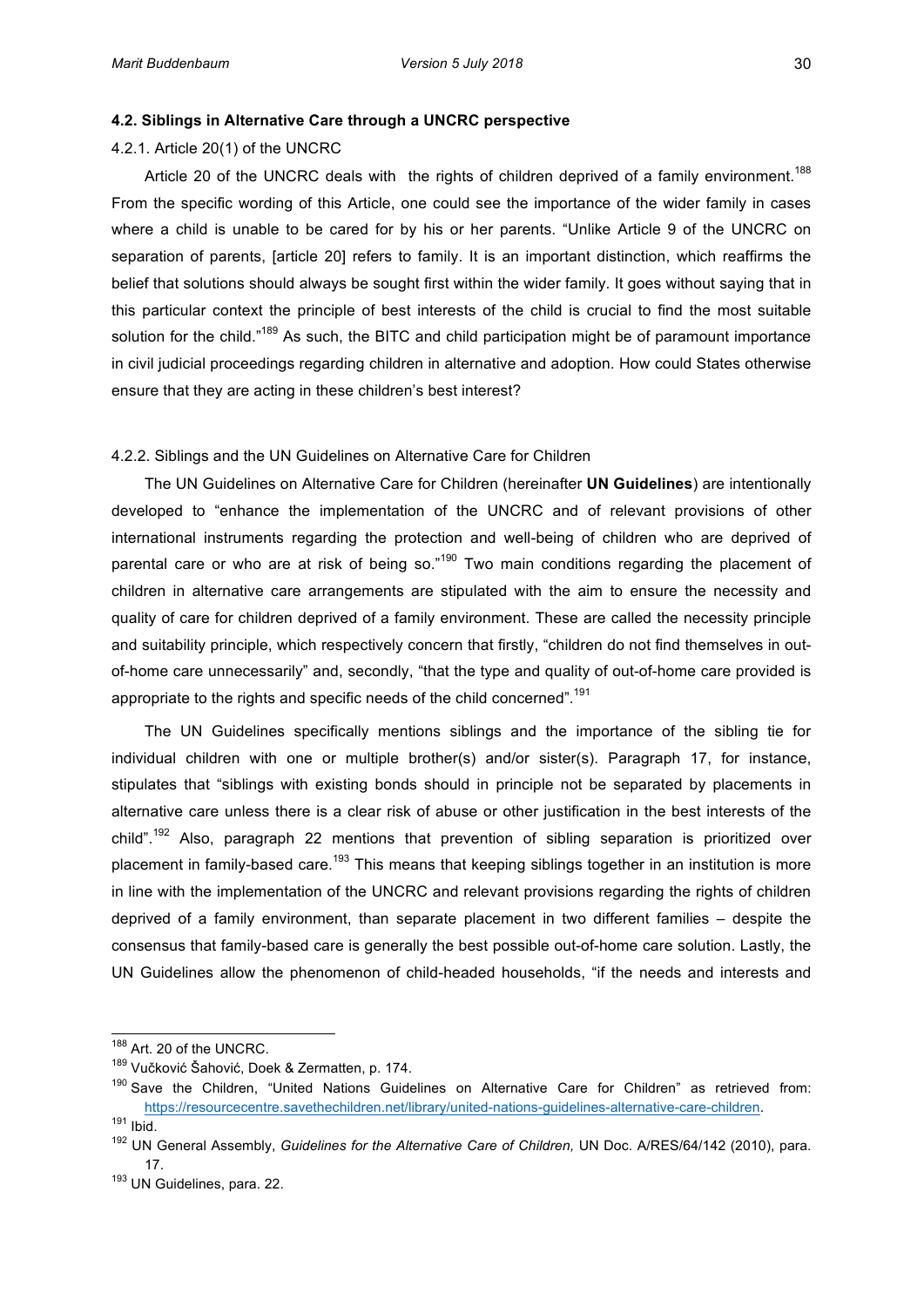capabilities of the children allow for this".<sup>194</sup> This means that keeping siblings together is, in cases that ensure the safety of all children involved, again more important than their separate placement in the best out-of-home care arrangements. The UN Guidelines furthered the UNCRC Committee's recommendation to States that child-headed households require support, "financially and otherwise", by explicitly explaining the types of support States should offer.<sup>195</sup> Even though these are all important findings that interpret and explain the States duties and priorities for siblings deprived of both of their parents, it should be noted that the UN Guidelines are not legally binding, but like a GC provide the interpretative guidance for States parties to the UNCRC.

In' Chapter' 1, two international adoption cases were touched upon in which the separation of siblings was a collateral consequence of the individual circumstances that led to the adoptions. Adoption is the de facto changing of legal family ties. Since the child is (or children are) no longer part of their natural family unit, this thesis will align adoption under the umbrella of alternative care. As such, the importance attached to keeping siblings together should also be extended to siblings in adoption. Even though it is generally accepted that adoption can be one means of achieving that children'deprived' of a stable family' environment can grow up in a loving and permanent home, the practice of adoption can also "deny children their rights if the proper regulations are not in place and their interests are not at the forefront of decision making" (*hence*, once it is done arbitrarily, illegally or in an unsupervised fashion).<sup>196</sup>

#### **4.3. Adoption from a UNCRC perspective**

# 4.3.1. Article 21 of the UNCRC

Article 21 of the UNCRC stipulates the rights of children and the duties of States in adoption arrangements. It should be note that the "original draft of article 21 merely required States to 'facilitate' adoption."<sup>197</sup> However, with the emergence of illegal and unethical conduct around children's adoption at the time of drafting the UNCRC, the discussion around article 21 ultimately concluded in a consensus that the final article should set minimum standards for the adoption procedures.<sup>198</sup>

It is evident from the *Ramírez Brothers* case as well as the *Baby Gammy* case, (international) adoption can impact biological siblings. There are two types of sibling separation that can be distinguished: One is active separation, like in the case of the brothers and of Baby Gammy and his twin sister, where, however short lived this was, the siblings were part of the same family unit until they were adopted in separate families. Second is passive separation, in which the first child is adopted, but his biological parents conceived another child after his or her adoption - which means the siblings never lived in the same household or family unit, but are undoubtedly biological siblings. This distinction between active and passive separation is not limited to adoption cases, but also

<sup>&</sup>lt;sup>194</sup> UN Guidelines, para. 37.

 $195$  GC 3, para. 34 & UN Guidelines, para. 37 respectively.

 $196$  Child  $\overline{R}$  Rights International Network (CRIN), "Article 21: Adoption", as retrieved from: https://www.crin.org/en/home/rights/convention/articles/article-21-adoption, last visited 17 June 2018.

<sup>197</sup> Ibid.

<sup>198</sup> Ibid.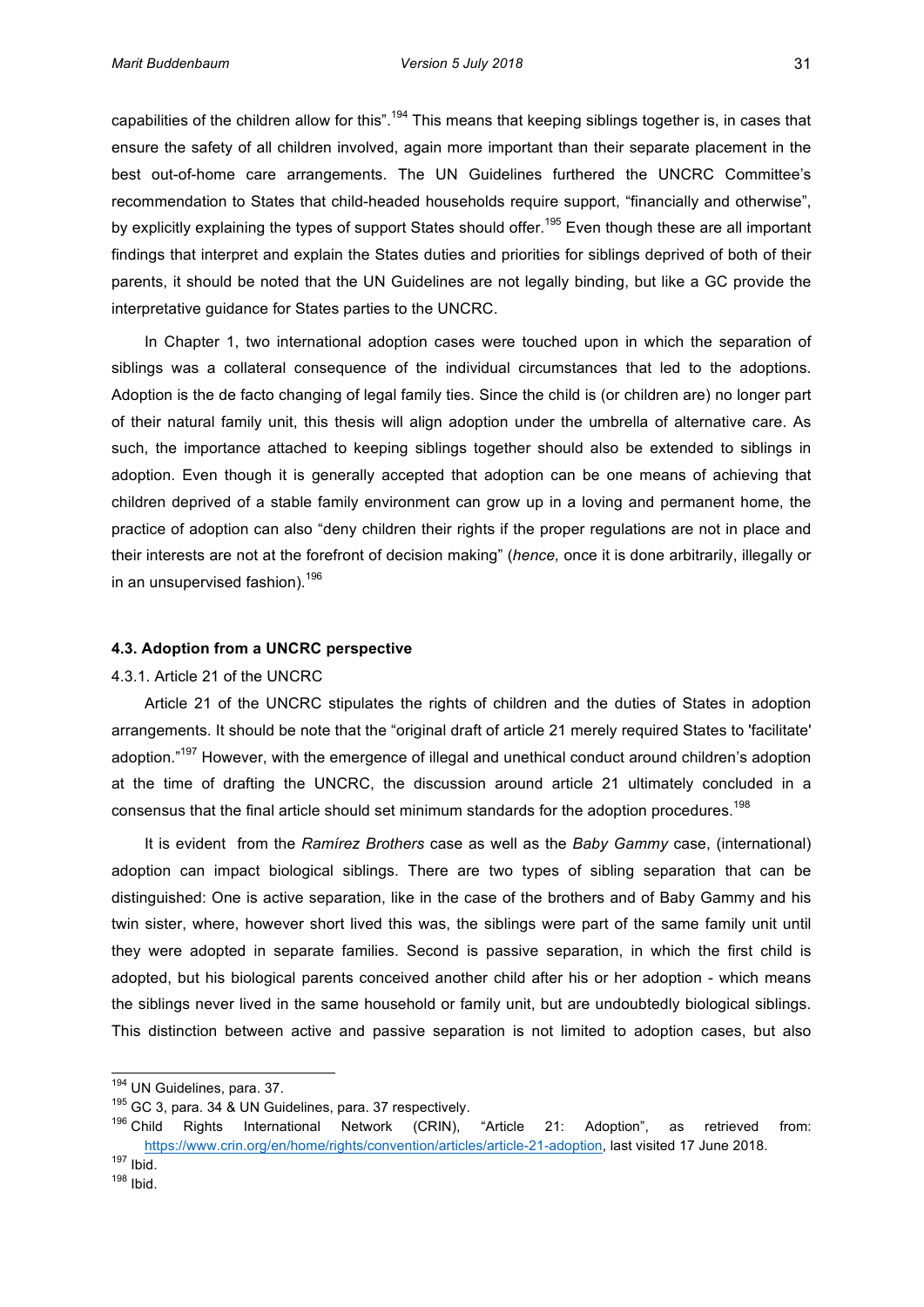occurs in foster care arrangements or other types of alternative care and can even occur in divorce cases, if a child is permanently deprived of one of his or her parents, and this parent conceives another child. The difference in active and inactive separation of siblings calls for a different evaluation of possible children's rights violations, especially because the amount of time siblings spent together matters in the specific circumstances of this relationship.

During the drafting period of the UNCRC, the Working Group from Latin America noted at the time of the second reading in the period 1988-1989, that regarding adoption of children "[i]n the case of siblings, the States parties shall guarantee compulsory joint adoption. Should this not be possible, they shall look for a substitute family that shall receive all brothers and sisters in order to preserve the family bonds."<sup>199</sup> As stated above, in the UN Guidelines on Alternative Care of 2010, roughly 20 years' later, the idea of sibling separation was tackled too as one that should be prevented.<sup>200</sup> However, in the final version of the UNCRC this proposed text was not inserted, and even though most Latin American countries have kept strict rules regarding the adoption of children at a national level, this is not the case in all countries in the world. This is a problem regarding the lawfulness of sibling separation in adoption, especially in those countries where siblings are systematically separated in adoption cases. For instance, the State of Nepal, which is a State party to the UNCRC, has no policy to keep siblings together, but actually has a rule to split up same sex siblings in adoption cases.<sup>201</sup>

#### 4.3.2. International Adoption in the case of the Ramírez Brothers

In light of the practice of inter-country adoption, Miller et al. noted that the decline of international adoptions as a result of factors including the ratification of the Hague Convention on Inter-country Adoption, concurred with a dramatic rise in the proportions of international adoptions for children with defined special needs, one of which is being part of a sibling group.<sup>202</sup> For these children, a high prevalence of behavioral and emotional problems is observed, "that often justifies the need for psychological and child psychiatric guidance."<sup>203</sup> Also the separate international adoption of the Ramírez brothers in 1998 – occurring in the period between 1990 and 2014 when more than 700.000 children were adopted internationally<sup>204</sup> – led to psychological effects for the oldest brother, causing him filing a lawsuit against the State of Guatemala; his sense of identity was seriously impaired as a consequence of sibling- and family separation. Richards, who studied the narratives of belonging of children'who'were adopted from China into English families in 2012, noted that the extent to which the children' and adolescents participating in her study knew the stories of their biological roots,

<sup>&</sup>lt;sup>199</sup> OHCHR, Legislative History of the Convention on the Rights of the Child Vol. 2, United Nations: New York and Geneva (2007), para. E1(e)(f), p. 548.

 $200$  UN Guidelines on Alternative Care 2010, para. 22.

<sup>&</sup>lt;sup>201</sup> U.S. Department of State – Bureau of Consular Affairs, "Nepal: Who can be adopted?" as retrieved from: https://travel.state.gov/content/travel/en/Intercountry-Adoption/Intercountry-Adoption-Country-Information/Nepal.html, last visited 17 June 2018.

<sup>&</sup>lt;sup>202</sup> L.C. Miller, M.O. Pérouse de Montclos & F. Sorge, "Special Needs Adoption in France and USA 2016: How can' we best prepare and support families?" Neuropsychiatrie de l'enfance et de l'adolescence, 2016, p. 308.

<sup>203</sup> Ibid.

<sup>204</sup> Ibid.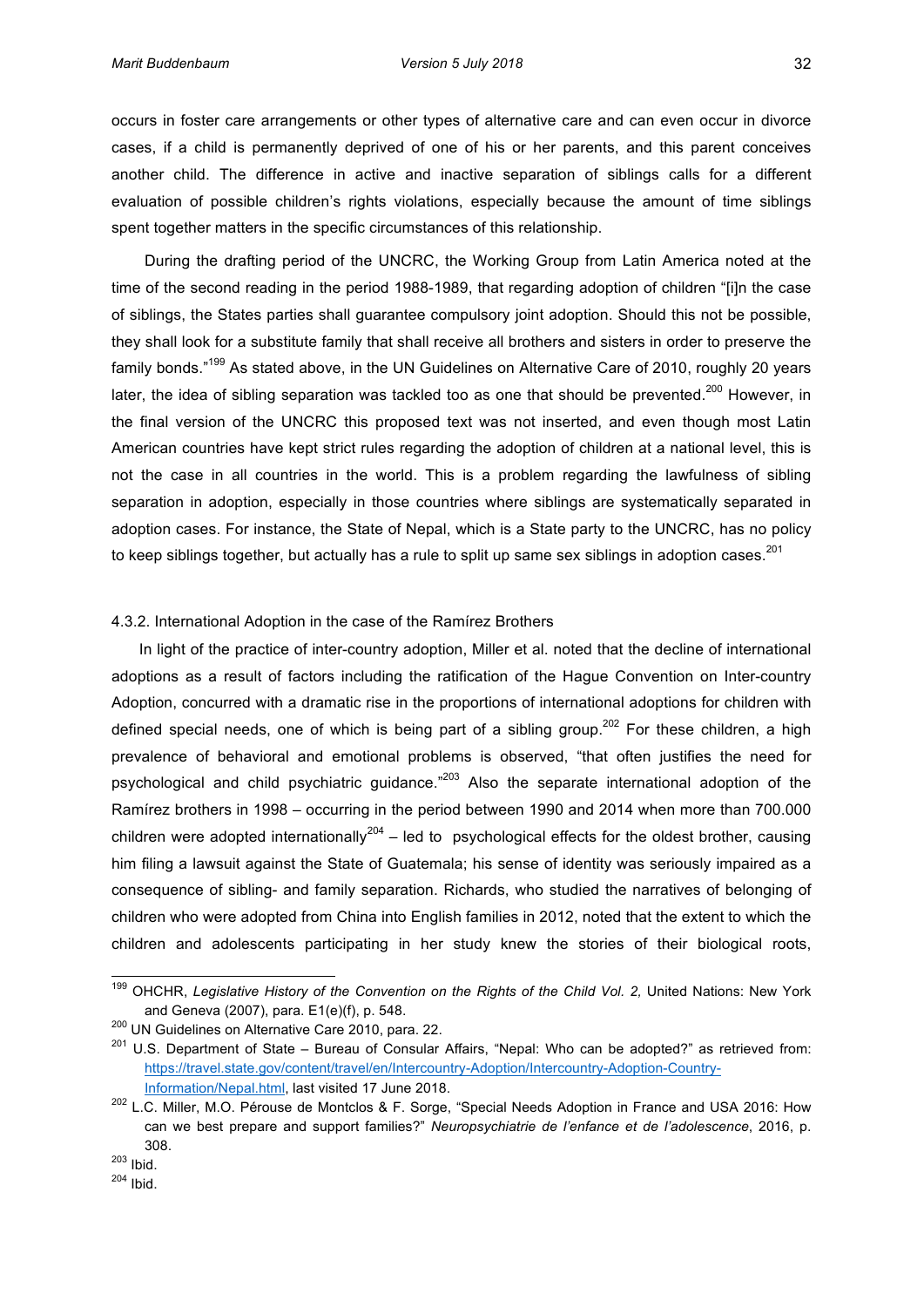determined the participants' sense of a stable identity.<sup>205</sup> The more information they had, the more they felt their adopting parents provided stability.<sup>206</sup>

*Ramírez Brothers and Family v. Guatemala* was also described in Chapter 1.<sup>207</sup> In the following paragraph, additional factual details of the case as well as a more in-depth discussion on the merits report by the IACHR in 2016 will reveal some nuance regarding the proceedings between 1997 and 1998' that led to the separation of the brothers. Furthermore, the legal reasoning by the IACtHR regarding the nature and extent of violations by the State of Guatemala will be closely examined and could illustrate the current consensus in international children's rights law about the paramount importance of the BITC and right to be heard of children in civil judicial proceedings. Subsequently, the findings will be aligned to the meaning of sibling relationships in international human rights law.

First with regards to some additional case facts, it should be noted that the neighbor of the boys' and their mother, who was supposed to watch the children while the mother was away at work, had, at some instance before Office of the Attorney General of Guatemala intervened and removed the children from the home, mentioned "on more than one occasion" that the children could be "given up" for adoption to a family that would give [the mother] good money" and the neighbor herself would also receive part of that money.<sup>208</sup> When the brothers were removed from the family home, they were placed in the same institution, but the oldest brother stated during the proceedings that shortly after their arrival in the institution, he was separated from his sibling and they lost contact with each other.<sup>209</sup> The mother was also not allowed to see her sons in that institution. The mother of the boys, and the father of the oldest brother, tried to appeal the removal and every decision taken by the Office. During the proceedings, however, the Office argued that "all of the steps—both administrative' and judicial—taken by the children's mother and the father of one of them to try to get them back were unsuccessful."<sup>210</sup> Even then, the extended family of the brothers offered their homes as an alternative living situation, as the maternal grandmother of the boys, as well as two aunts, requested custody over the children, but the grandmother's lesbian sexuality as well as the entire families' situation of financial instability were reason to rule that the boys would not be well off in a placement within their family.<sup>211</sup> In a preliminary report on the merits of the case, the Inter-American Commission on Human Rights (hereinafter IACHR) recognized that the arbitrariness was to be found in issues regarding the legal framework around adoption in Guatemala<sup>212</sup>, the impossibility for the parents to appeal and the

<sup>&</sup>lt;sup>205</sup> S. Richards, "'What the map cuts up the story cuts across': Narratives of Belonging in Intercountry Adoption" Adoption and Fostering, 2012, p. 110.

<sup>206</sup> Ibid.

<sup>&</sup>lt;sup>207</sup> See 1.1.1. Three Examples of Sibling Separation.

<sup>&</sup>lt;sup>208</sup> IACHR, Merits, para. 76.

<sup>&</sup>lt;sup>209</sup> IACHR, Merits, para. 75. Note that the youngest sibling, who was two years old at the time of his adoption, did not want to be part of the proceedings of the IAC(t)HR. The *Ramírez Brothers*-case was filed in the name of the oldest brother.

 $210$  IACHR, Merits, para. 2.

 $211$  IACHR, Merits, paras. 60-61 & 65.

<sup>&</sup>lt;sup>212</sup> IACHR, Merits, para. 38.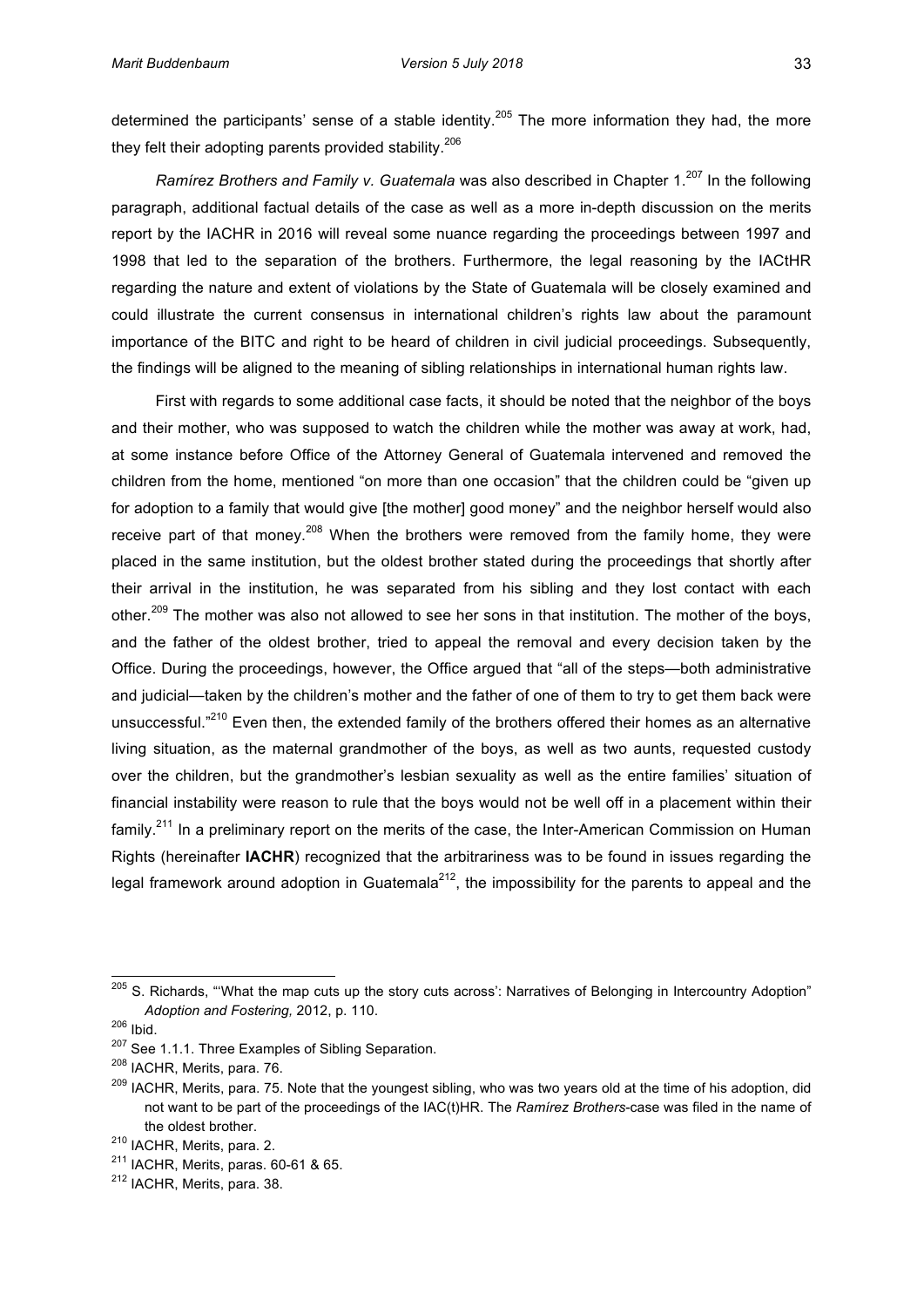court's failure to review, $^{213}$  as well as a prejudiced interpretation of what would be best for these boys.<sup>214</sup>

The Court's legal reasoning proceeded in much the same as the way the Commission had legally reasoned the case in the merits report. It was thus concluded that State of Guatemala had violated the rights to a hearing, family life free of arbitrary interference and protection of the family as set forth in the American Convention on Human Rights (hereinafter **ACHR**). Also, with respect to the two brothers, the IACTHR concluded that the State also breached the right to identity, because family, a name and knowing the history of their origin are all "constituent elements" of this right. The boys had not been protected from the name changes and the arbitrary interference with their family, which "impaired their right to identity, and to know the history of their origin."<sup>215</sup>

In 2001, three years after the boys' adoption, the IACHR stated in review of the legislative framework of Guatemala that there was a clear lack of adequate legislation on adoption.<sup>216</sup> In fact, adoption was identified as a "profitable business venture", which clearly shows the interest of the State in placing children for adoption at the time.<sup>217</sup> Therefore, the Commission urged the State of Guatemala to develop their legal framework and shift their focus towards the BITC, instead of financial gain, when it comes to adoption.<sup>218</sup> In the merits report of 2016, the current Guatemalan improvements in the legal framework around adoption are referred to, and especially that adoptions would now be conducted in accordance with the UNCRC standards for adoption and with priority given to the BITC.<sup>219</sup> Even though the State of Guatemala submitted that the adoption of these two boys had been done in their best interest, the IACHR and IACtHR both agreed that they had not acted in accordance with the BITC principle, as they could not justify that placement in an institution, disallowing the mother from visiting them and facilitating their adoption abroad were in the BITC of the brothers.<sup>220</sup> With respect to the brothers' right to be heard, a violation was also found. The IACHR in accordance with the UNCRC found that the boys had the right to be heard in these (alternative care) proceedings "for the purposes of deciding upon the most suitable measure of protection, its review, modification or termination, as well as any other decision about this measure."<sup>221</sup> However, this right was violated as neither they themselves, nor any specialized agency that could protect their right, were part of the proceedings.<sup>222</sup> All in all, this case shows that the principles of the UNCRC might protect the sibling relationship if the Court deciding the case places the right interpretation and importance on the relevant UNRC rights and principles, such as the right to be heard (Article 12), the BITC (Article 3), the right to family life (Article 16) and even the right to identity (Article 8).

<sup>&</sup>lt;sup>213</sup> IACHR, Merits, para. 200. See cf. the comment regarding the domestic court's inaction to verify neighbors' statements that allegedly lacked credibility, at para. 184.

 $214$  IACHR, Merits, para. 15 in conjunction with para. 223.

 $215$  IACHR, Merits, para. 218.

<sup>&</sup>lt;sup>216</sup> IACHR, Merits, para. 38.

 $217$  Ibid.

<sup>218</sup> Ibid.

 $219$  IACHR, Merits, para. 26.

<sup>&</sup>lt;sup>220</sup> IACHR, Merits, para. 170.

<sup>&</sup>lt;sup>221</sup> IACHR, Merits, para. 132.

<sup>&</sup>lt;sup>222</sup> IACHR, Merits, para. 211.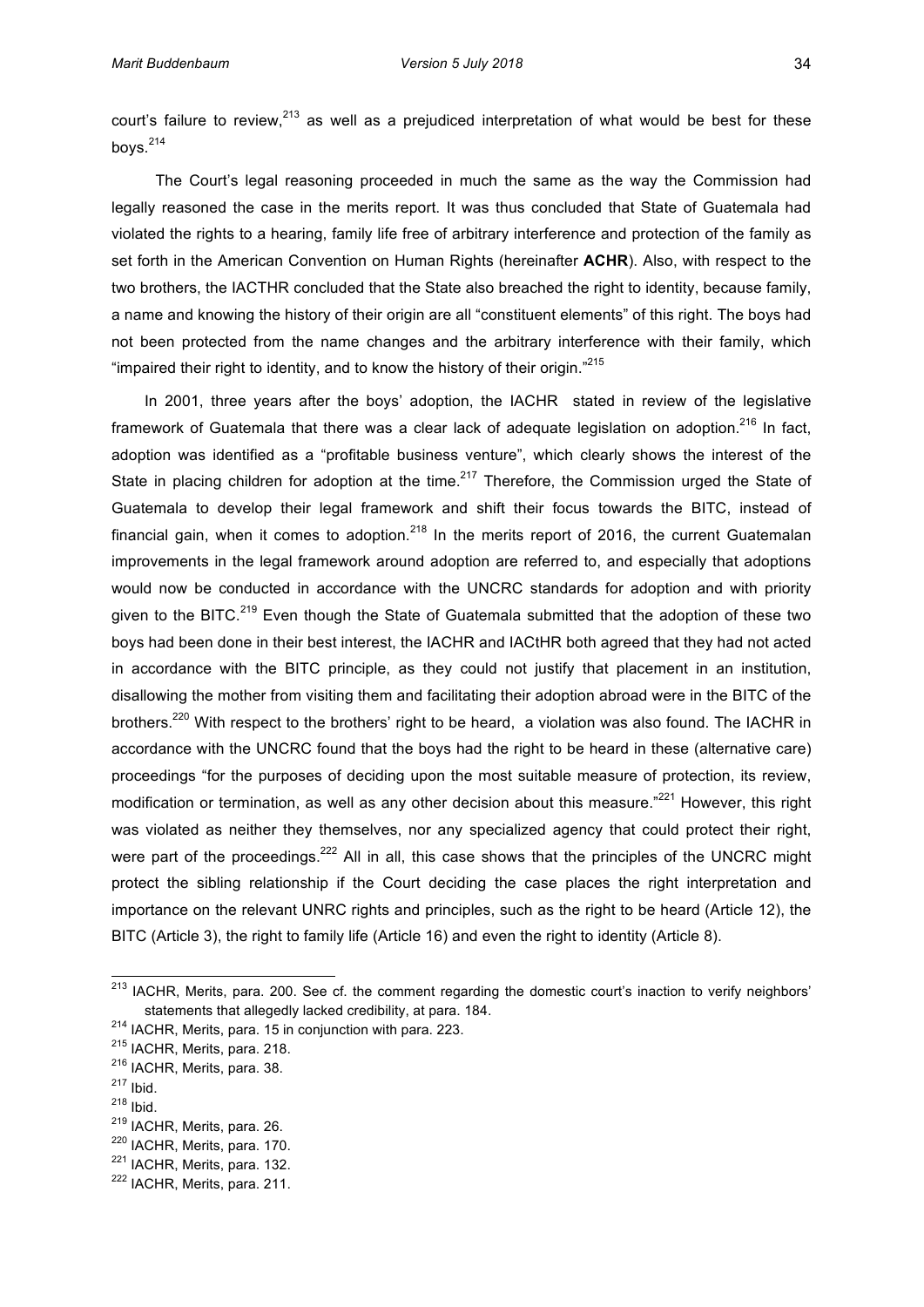#### **4.4. Child-headed households as a solution for non-separation of siblings**

Even though keeping siblings together is not a legally binding principle at the international level, three countries on the African continent have explicit articles in their jurisdictions that regard the maintenance of sibling ties. These countries are South Africa, Botswana and Lesotho, whose Children's Acts of 2005, 2009 and 2011 respectively stipulate that courts should include the importance of the sibling relationship in any BITC assessment, should desire to keep siblings together and should provide contact rights and information regarding the whereabouts of siblings in case their separation is inevitable.<sup>223</sup> These explicit stipulations for courts leads to a necessary explanation to the children when sibling separation is decided upon. It also provides a possibility for applicants to appeal and/or request judicial review of any decisions taken by a court. While the legal recognition of siblings in two of the three countries predate the UN Guidelines, the question was raised whether the regional children's rights treaty includes special regard for siblings. Frankly, the African Charter on the Rights and Welfare of the Child (hereinafter **ACRWC**) does not include an explicit mention of siblings, even though as under the ECHR, it does include siblings in its definition of the family.<sup>224</sup>

South Africa is one of the countries in Africa in which the State deals with high numbers of orphans as a result of the HIV/Aids epidemic, and in which many families face problems in protecting and caring for their children.<sup>225</sup> South Africa's progressive laws relating to siblings are in light of this thesis considered a big achievement, and the fact that high numbers of orphaned children must weigh heavily on the State's obligation to protect these ties amplifies the argument that maintaining family relationships is a choice, a priority. Because the high numbers of orphaned children include orphaned sibling groups, it is interesting to have a look at the phenomenon of child-headed households in the context of South Africa's jurisdiction.

When a child assumes the role of *de facto* head of the household, by providing and caring for the other members of the household, we speak of a CHH.<sup>226</sup> Especially in South Africa this has become a frequent phenomenon due to the HIV/AIDS epidemic. <sup>227</sup> It is possible that an adult who is legally the head of the household is still present in such a household, but no longer able to provide and care for the children. <sup>228</sup> This is for example the case with terminally ill parents that are not yet passed away,

<sup>&</sup>lt;sup>223</sup> South Africa's Children's Act 38, 2005, Article 1 in conjunction article 7(1)(b)ii (see also para. 185(1)a); Botswana Children's Act, 2009, Part 1 in conjunction with all rights that grant rights to "relatives"; Lesotho's Children's Protection and Welfare Act, 2011, paras. 60(4) and 200(4)d.

<sup>&</sup>lt;sup>224</sup> Organization of African Unity (OAU), *African Charter on the Rights and Welfare of the Child* (1990). This implies that siblings fall within the scope of Articles 10 and 18 which protect the right to privacy and family respectively.

<sup>&</sup>lt;sup>225</sup> UNICEF South Africa, "Overview: Child Protection" as retrieved from: https://www.unicef.org/southafrica/protection\_347.htm (hereinafter UNICEF).

 $226$  H.Y. Lim, "Legally recognising child-headed households through a rights-based approach: The case of South Africa" *LLD Thesis, University of Pretoria* (2009) (hereinafter Lim), p. 198.

 $227$  Lim, p. iii.

<sup>&</sup>lt;sup>228</sup> Lim, p. 198.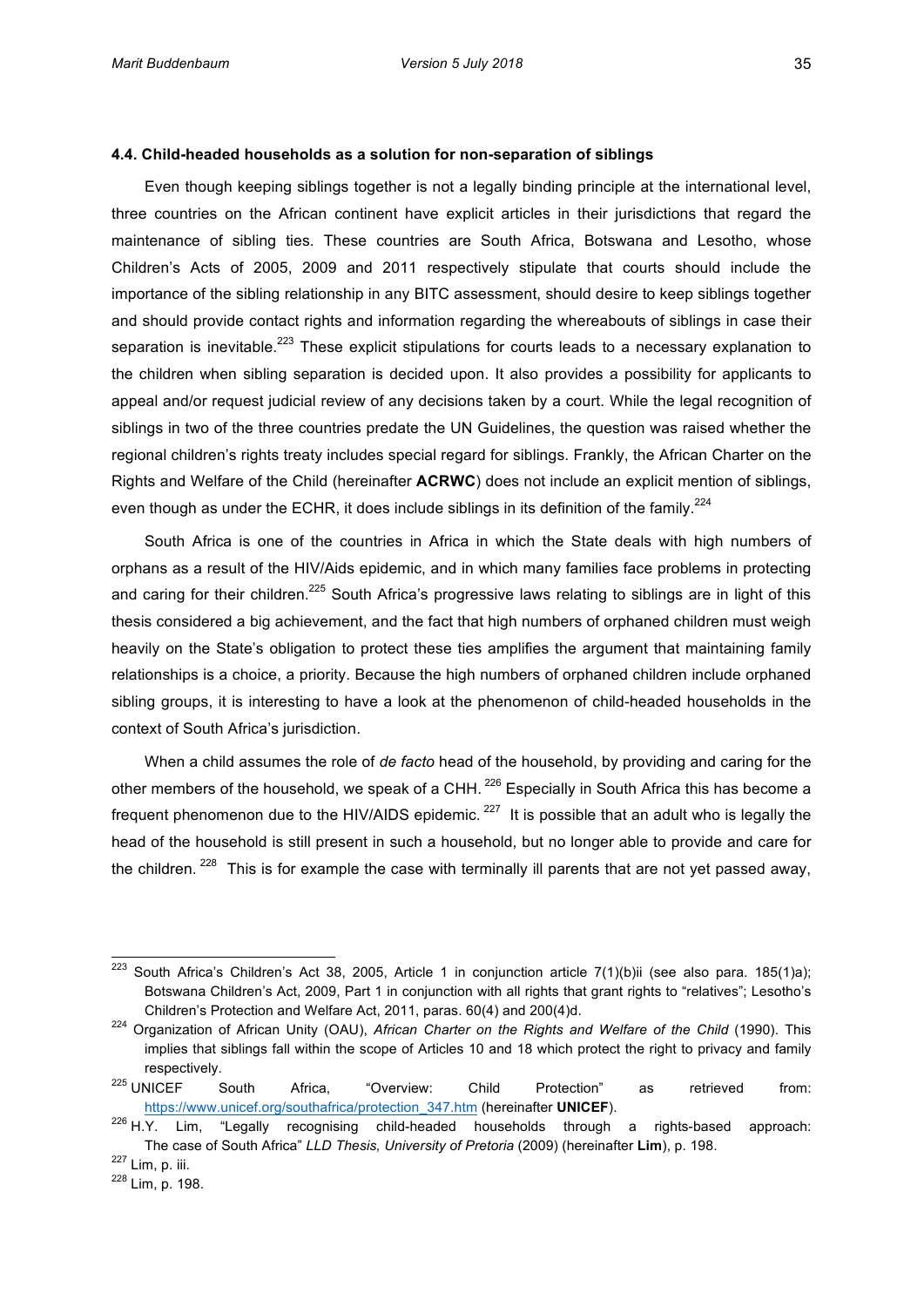or grandparents that were head of the household but can no longer fulfill this role because of old age.<sup>229</sup> In South Africa child headed households can be legally recognized if four criteria are met:

- 1. "There is no *de facto* head of the household who is an adult;
- 2. There is no suitable family member available to provide the care to the children in the household;<sup>230</sup>
- 3. Age restriction, meaning that only a person above 16 years of age can be recognized as head of the household:
- 4. BITC, meaning that a child headed household can only be recognized if it is deemed to be in the BITC.<sup>231</sup>"<sup>232</sup>

Whereas the possibility of legally recognizing CHH (when they meet the conditions) respects *de facto* the maintenance of sibling relationships, CHH also provide an example of how recognition of the interest of non-separation could lead to services that conflict or breach (other) children's rights. In review of South Africa's high number of CHH, UNICEF reported that "childhoods are stolen."<sup>233</sup> Phillips, with special reference to South Africa, is of the opinion that the actual meaning of BITC is much debated, and thus, as a condition to be met, does not provide sufficient safeguards to ensure that all siblings in the (prospective or unrecognized) CHH, especially the child above 16, are protected from being in a situation that is dangerous to their wellbeing and development.<sup>234</sup> She also notes, that the UN Guidelines on Alternative Care allows maintenance of the sibling group in cases where the oldest child is both willing and deemed capable to be the head of the household, even though determining whether a child is "truly willing" is perhaps impossible if the alternative of not forming a CHH is sibling separation.<sup>235</sup> It is submitted that Phillips makes good points regarding the possible challenges in realizing legal recognition for those groups who do meet the BITC requirement within the intended meaning of the principle. However, the point regarding the willingness of forming a CHH disregards the fact that there are more alternative care possibilities than separation into different families or forming a CHH. In fact, institutionalization and staying together has higher priority than separate family-based care. Also, if an adolescent child receives proper guidance by the State and professionals, and fully-informed of the possibilities (which include the visitation possibilities and adoption possibilities upon reaching legal adulthood) expresses the wish to form a CHH, the adolescent child's willingness can certainly be verified. It should lastly be noted that Phillips

<sup>&</sup>lt;sup>229</sup> Lim, p. 172.

<sup>&</sup>lt;sup>230</sup> Note that 'suitable' is also subjective, because the care of a family member could be rejected by the children (J. Sloth-Nielsen as cited in Lim, p. 225).

<sup>&</sup>lt;sup>231</sup> The South African Constitution stipulates that the BITC is "of paramount importance in every matter concerning the child," See *The Constitution of the Republic of South Africa* (1996) chapter 2, para 28(2) on p. 12.

 $232$  Lim, p. 224.

 $233$  UNICEF, supra note 221.

<sup>&</sup>lt;sup>234</sup> C. Phillips, *Child-headed Households: a feasible way forward or an infringement of children's rights to alternative care?* Hermens: Eindhoven (2011) (hereinafter Phillips), pp. 256-257.

 $^{235}$  Phillips, p. 256.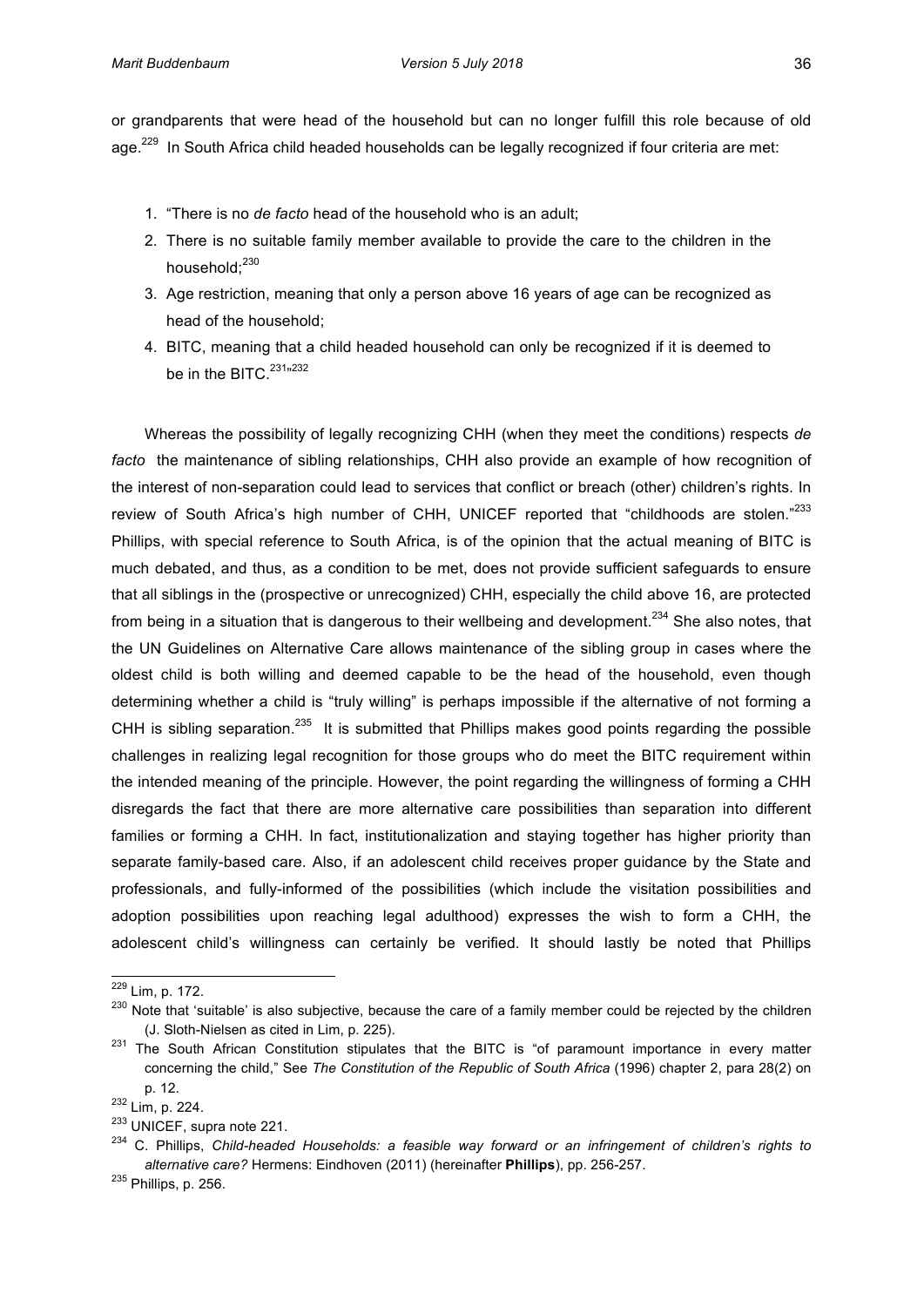recognizes the importance of the sibling relationship, and as such her critiques do not disregard the fact that sibling non-separation should be a priority; she merely suggests that ensuring children's rights might become impossible if a State legally allows for CHH. The UN Guidelines and Children's Act of South Africa (and Botswana and Lesotho) do not contradict that CHH can be in conflict with children's rights. The UN Guidelines therefore stipulate that "special attention should be given to ensuring that the head of such a household retains all rights inherent to his/her child status, including access to education and leisure, in addition to his/her rights as a household head."<sup>236</sup> If the phenomenon of CHH is monitored by NGO's such as UNICEF and monitoring bodies such as the UNCRC Committee, it must be possible to ensure CHH as a child-centered solution for nonseparation of siblings, rather than as an infringement of their right to alternative care.

It is submitted that the legal recognition of siblings and CHH in national jurisdictions provides cast-iron proof that once an interest is legally recognized, the sibling relationship weighs more in the balancing of each case than indirect laws (such as UNCRC Article 3 in conjunction with Article 16) or non-binding guidance (such as General Comments or UN Guidelines).

<sup>&</sup>lt;sup>236</sup> UN Guidelines, para. 37.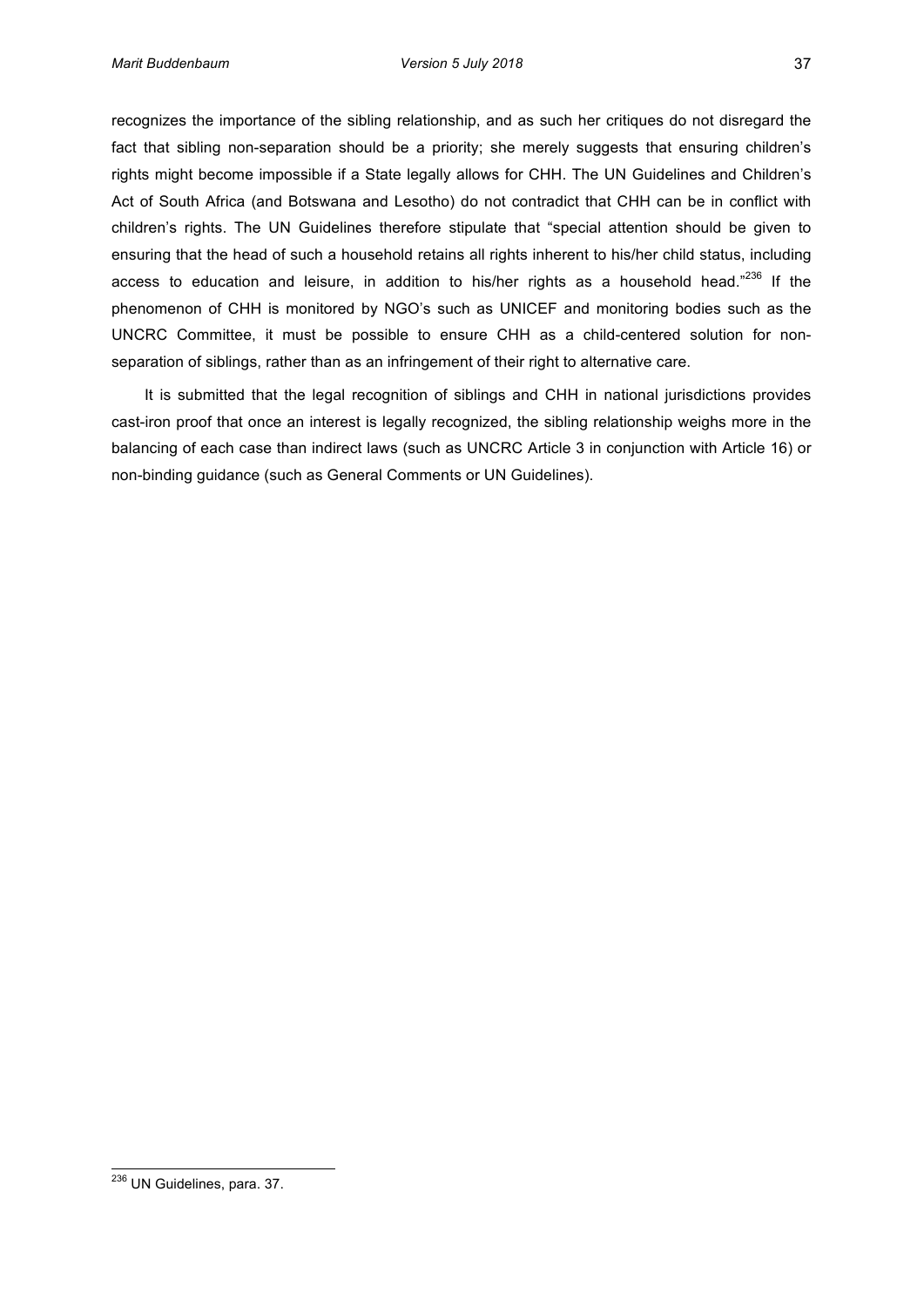## **5.1. The International Children's Rights of Siblings**

The previous chapters have indicated that the sibling relationship is important in the lives of children and beyond. As part of the family and the child's identity, siblings play an important role in the development of children, and sibling separation carries the risk of negatively affecting the individual children'at stake. From an analysis of cases and jurisdictions that regarded brothers and sisters, this thesis submits that the rights to identity, to private and family life as well as the general principle to have one's best interest taken as a primary consideration, are at risk of being breached if siblings are separated against their will. As such, there is an international right for siblings not to be separated or to know (of) each other under UNCRC Articles 16, 8 and 3 respectively. There is an international consensus that siblings should be separated if this is in the best interest of one or both of them. However, in cases that cannot justify that separation is in their BITC, siblings are sometimes separated without their consent anyway, and without any possibility to appeal or review the separation.' The extent to which sibling relationships are protected in civil judicial proceedings, as such, is subject to the importance a regional or national jurisdiction or even a single court attaches to the sibling relationship. From an international children's rights perspective, however, protecting the sibling relationship should not be arbitrary, but justified when sibling separation is decided upon.

Even though siblings are not explicitly mentioned in the UNCRC, the UNCRC Committee did establish that they are part of the family environment, and that sibling separation is cause for concern when it occurs outside the scope of the children's best interest. Also, studies in the field of developmental psychology revealed that siblings are part of children's identity, and that siblings have a positive potential on children's development, mental health and social skills (such as sharing, empathy and understanding, coping and negotiating). In fact, when families find themselves in stressful circumstances (such as divorce or the death of one or more family members) siblings pull together and are better able to cope with the situation than siblings who are separated during these circumstances. Also, placement in foster care and separate (international) adoption arrangements carry the risk of seriously impairing children's right to identity, family and even mental health. As such, it is not strange that the (non-binding) UN Guidelines advocate for the maintenance of sibling ties over prioritized forms of family-based alternative care arrangements, and even express approval of childheaded households when the children are willing and able to opt for this over separate placement in alternative care. Even scholars and organizations who are against the legal recognition of CHH, such as'Charlotte Phillips and UNICEF, do not contest the importance of the sibling relationship in any way. Their focus is on ensuring the realization of all children's rights (which may be impossible if children' assume the role of caregiver) and ensuring the protection of all children's BITC. It is submitted in this thesis, that the sibling relationship should be included in the BITC assessments, in order to ensure a fair balancing of the interests of the children involved, without sibling separation being a matter of collateral damage, as the sibling bond was not factored in in any BITC assessment.

Without these findings being widely shared and recognized by States parties to the UNCRC, legal practitioners and parents, however, the non-binding expressions that siblings share an important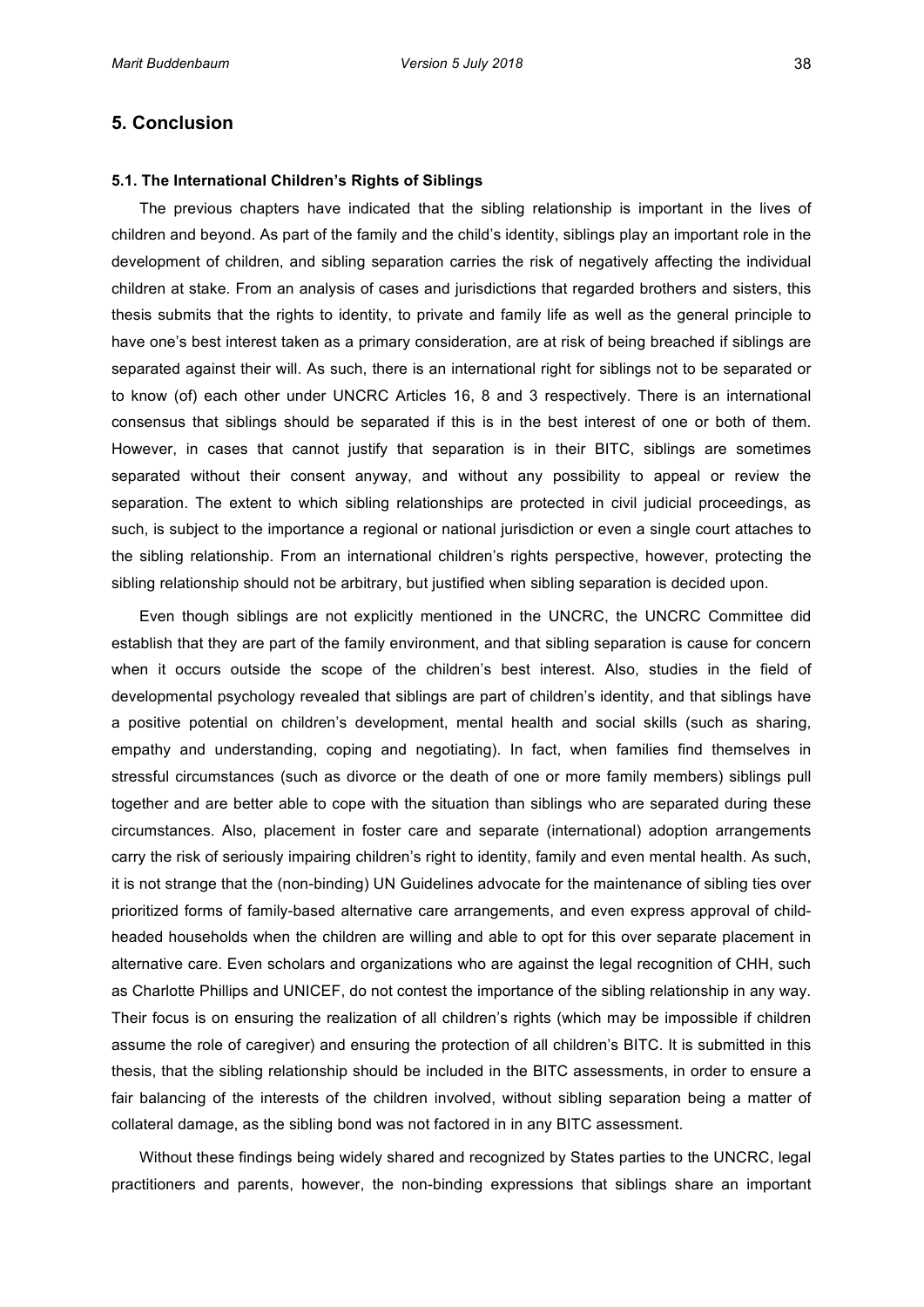relationship which needs to be maintained, has been and will be overlooked. Because articles 3, 8, and 16 of the UNCRC provide for a legal framework that harbors the potential of protecting sibling bonds, it will not be concluded that the UNCRC is in need of an additional article or provision. There is however a need for awareness of the importance of the sibling bond and for guidance on how States parties should implement the rights of siblings in cases affecting them.<sup>237</sup>

## **5.2. Anchoring Sibling Relationships as a Factor in BITC Assessments**

Chapters 3 and 4 indicated that the BITC is widely assessed in cases concerning children. However, the extent to which siblings are a factor in these assessments has been hard to measure, due to a lack of data. It has been established that laws and guidelines with respect to siblings vary widely across jurisdictions, with many countries having no specific legal framework for the protection of relationships of children other than with their parents. This lack of legal recognition of this important family tie explains why many courts, low and high, domestic and regional, have failed to put siblings in the balancing act when cases concern siblings directly<sup>238</sup> and (especially) indirectly<sup>239</sup>. Given the importance of sibling relationships, there is a need for legal practitioners to include siblings as an important factor of the BITC – also if the sibling relationship concerned occurs in a non-classical family form, such as half siblings and donor-conceived siblings. Herein, the definition of sibling as provided in paragraph 1.2.5. of this thesis, might be a helpful tool to determine if the relationship at hand is a sibling relationship. Still, a very important way to find out whether the sibling relationship is important for the children at hand, is by asking the individual children. A BITC assessment normally requires children's participation and, especially for young and disabled children who cannot (yet) participate, a child-centered approach. Thus, enquiring about the sibling relationship too during the assessment should not be an obstacle generally. By anchoring siblings in individual children's BITC assessments, Article 3 of the UNCRC could offer a direct legal protection for sibling's rights to nonseparation and contact, especially when read in conjunction with their right to identity and right to family under the UNCRC. This thesis does not submit that siblings should have priority over their parents (or the State's) needs, but it advocates for a legal recognition of the sibling, in order to ensure a fair balancing of rights, needs and interests at stake.

## **5.3. Recommendations for the Way Forward**

While there is a lack of protection of sibling relationships, the UNCRC Committee would be able to overcome this clear gap through deploying its functions. Firstly, the Committee could dedicate a Day of General Discussion'on the topic of siblings and other inter-child relationships, where it could offer its views on the importance of the sibling bond and discuss *how* States parties could best assess and weigh the individual sibling relationships in cases where the rights and wishes of the children involved as well as the rights and wishes of other parties involved need to be appropriately balanced.

 $^{237}$  See 5.3. Recommendations for the Way Forward for recommendations in this regard.

<sup>&</sup>lt;sup>238</sup> Cf. Ramírez v. Guatemala & A v A and another (Children: Habitual Residence) (Reunite International Child *Abduction&Centre&intervening).&*

<sup>&</sup>lt;sup>239</sup> Cf. Soares de Melo v. Portugal.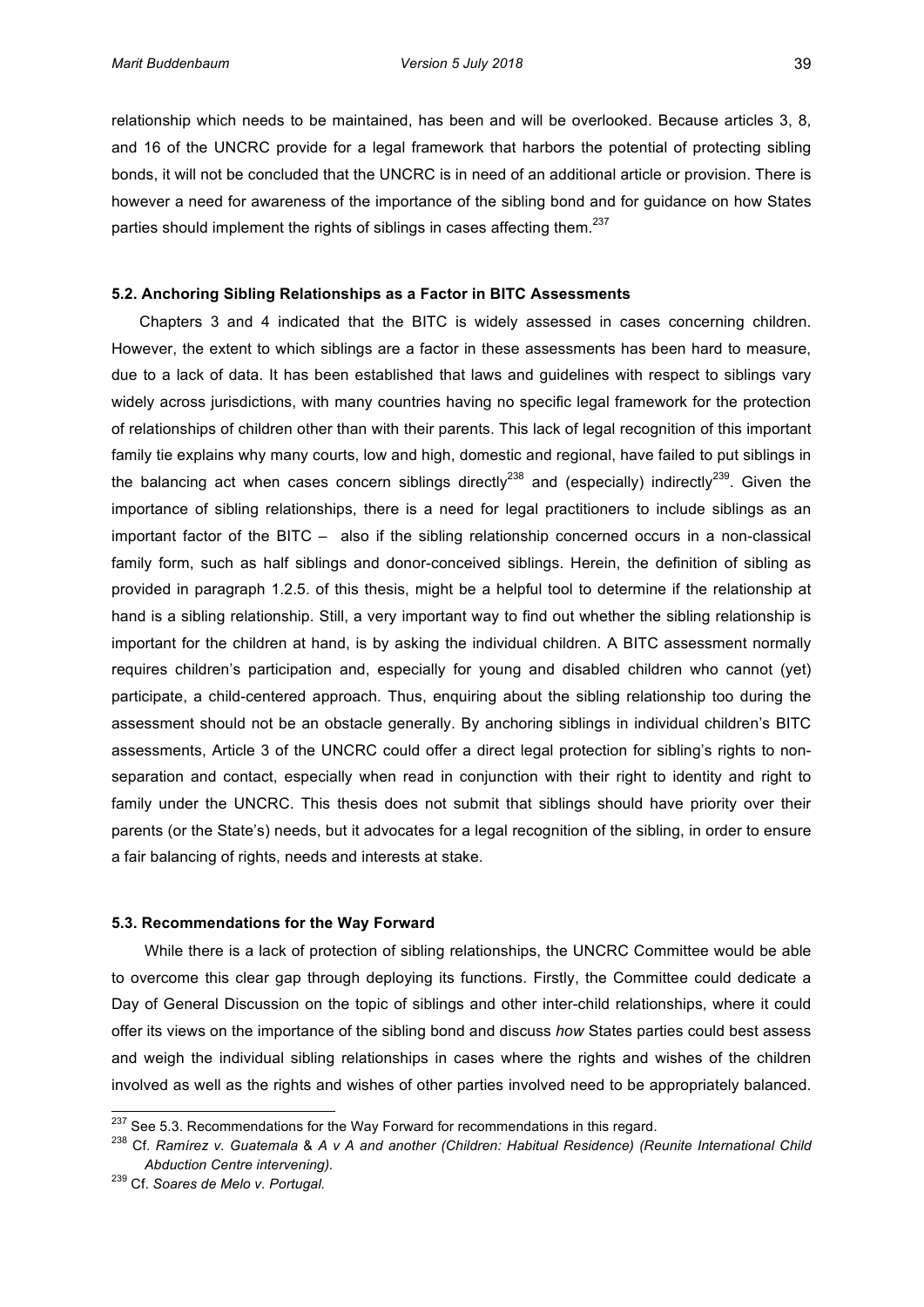Secondly, it could use their functions of publishing General Comments and Concluding Observations' to further protect siblings from being separated against their will. Furthermore, the UNCRC Committee could recommend States parties to gather data on siblings and their rights under their various jurisdictions across the globe. Herein it is important to note that States cannot be held responsible for cases of sibling separation caused by parents outside the context of State proceedings or oversight. However, States parties could be encouraged to support research and awareness-campaigns on the harmful effects of sibling separation, as well as providing training to legal practitioners on how to weigh the sibling bond in cases that do reach court.<sup>240</sup> This combination of deploying its functions and endorsing research and awareness-campaigns on the effect of sibling separation by the UNCRC Committee, would have an educational and child-empowering effect in civil judicial proceedings and beyond the law. Siblings everywhere need to be able to access justice. Educating the world about their rights could ensure that children will be better protected through the children's rights framework and would know that the UNCRC Committee supports the maintenance of their ties as long as they are in their best interest.

# **5.4. Ideas for Future Research**

At the early stages of this research, mental health workers from the NHS explained that in the field of migration, siblings experience mental health problems as a result of their separation.  $241$ Although it was not within the scope of this thesis to focus on the challenges for siblings in the context of migration, it would be an urgent topic for further research, now that this thesis has established there is a need for legal recognition and (better) protection of sibling relationships in general. Aside from exploring different fields of law in which siblings might require recognition and protection, it would also' be needed to further look into the wider issue of non-recognition of inter-child relationships. During this research, examples from States entities and NGO's not knowing how to intervene when' children harm each other highlights this need for further research.<sup>242</sup> In this thesis, one relatively new function of the UNCRC Committee has not been dealt with, namely their function of deciding on communications' filed by or on behalf' of children. In cases of sibling separation, the third Optional Protocol of the UNCRC on a communications procedure might provide an avenue for siblings to request recognition of their children's rights violations resulting from that separation. The analysis of these communications by siblings and decisions by the UNCRC Committee would add a new angle to study the views of the UNCRC Committee on siblings and sibling rights from a children's rights perspective. However, so far communications relevant to this study have not been decided, making it a topic to bear in mind for future research.

<sup>&</sup>lt;sup>240</sup> The UNCRC Committee recommended States parties to take similar measures in the case of the effects of separation from one parent on children as a result of divorce, see Hodgkin & Newell, p. 122.

 $241$  See 2.4. Negative Outcomes of Involuntary Sibling Separation.

<sup>&</sup>lt;sup>242</sup> See 1.1.2. Siblings and Other Inter-child Relationships under the UNCRC.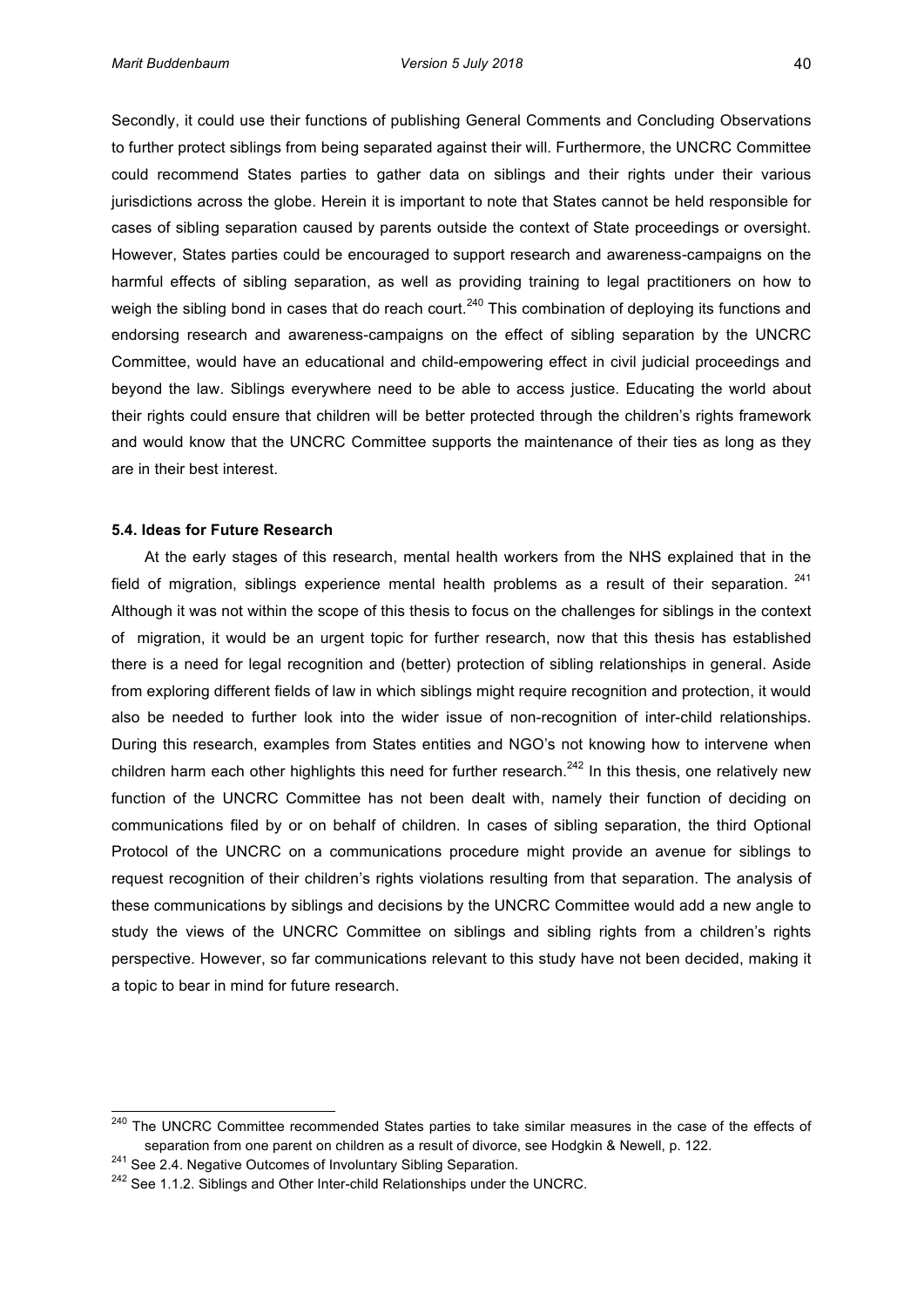# **Bibliography**

## **International Legal Instruments**

- HCCH, Convention on Protection of Children and Co-operation in Respect of Intercountry Adoption (1993).
- HCCH, Permanent Bureau, The Implementation and Operation of the 1993 Hague Intercountry Adoption Convention, Guide to Good Practice, Guide No. 1 (2005).
- UN General Assembly, *Convention on the Rights of the Child* (1989).
- UN'General Assembly, Guidelines for the Alternative Care of Children (2010).
- UN' Human' Rights' Council, *Optional Protocol to the Convention on the Rights of the Child on a Communications Procedure: resolution / adopted by the Human Rights Council (2011).*
- UNCRC Committee, *Concluding Observations: Egypt* (2011).
- UNCRC Committee, *General Comment No. 3 on HIV/AIDS and the rights of the child* (2003).
- UNCRC Committee, *General Comment No. 5 on General measures of implementation of the Convention on the Rights of the Child (arts. 4, 42 and 44, para. 6) (2003).*
- UNCRC Committee, General Comment No. 6 on the treatment of unaccompanied and separated *children&outside&their&country&of&origin* (2005).
- UNCRC Committee, *General Comment No. 7 on implementing child rights in early childhood* (2005).
- UNCRC Committee, *General Comment No. 14 on the right of the child to have his or her best interests taken as a primary consideration (art. 3, para .1)* (2013).
- UNCRC Committee, General comment No. 16 on State obligations regarding the impact of the *business sector on children's rights* (2013).
- UNCRC Committee, General comment No. 17 on the right of the child to rest, leisure, play, *recreational activities, cultural life and the arts (art. 31)* (2013).
- UNCRC Committee, *General Comment No. 20 on the implementation of the rights of the child during adolescence&*(2016).
- UNCRC Committee, *General comment No. 21 on children in street situations* (2017).
- UNCRC'Committee'&'Committee'on'the'Protection'of'the'Rights'of'All'Migrant'Workers'and'Members' of Their Families, Joint general comment No. 4 (2017) of the Committee on the Protection of the *Rights&of&All&Migrant&Workers&and&Members&of&Their&Families&and&No.&23&(2017)&of&the Committee& on&the&Rights&of&the&Child&on&the&human&rights&of&children&in&the&context&of international&migration& in countries of origin, transit, destination and return (2017).*

# **Regional Legal Instruments**

Council of Europe (CoE), *European Convention on Human Rights* (1950).

- Council of Europe (CoE), *Convention* on *Contact concerning Children* (2003).
- Inter-American' Commission' on Human Rights (IACHR), *American Convention on Human Rights* (1969).
- Organization of African Unity (OAU), *African Charter on the Rights and Welfare of the Child* (1990).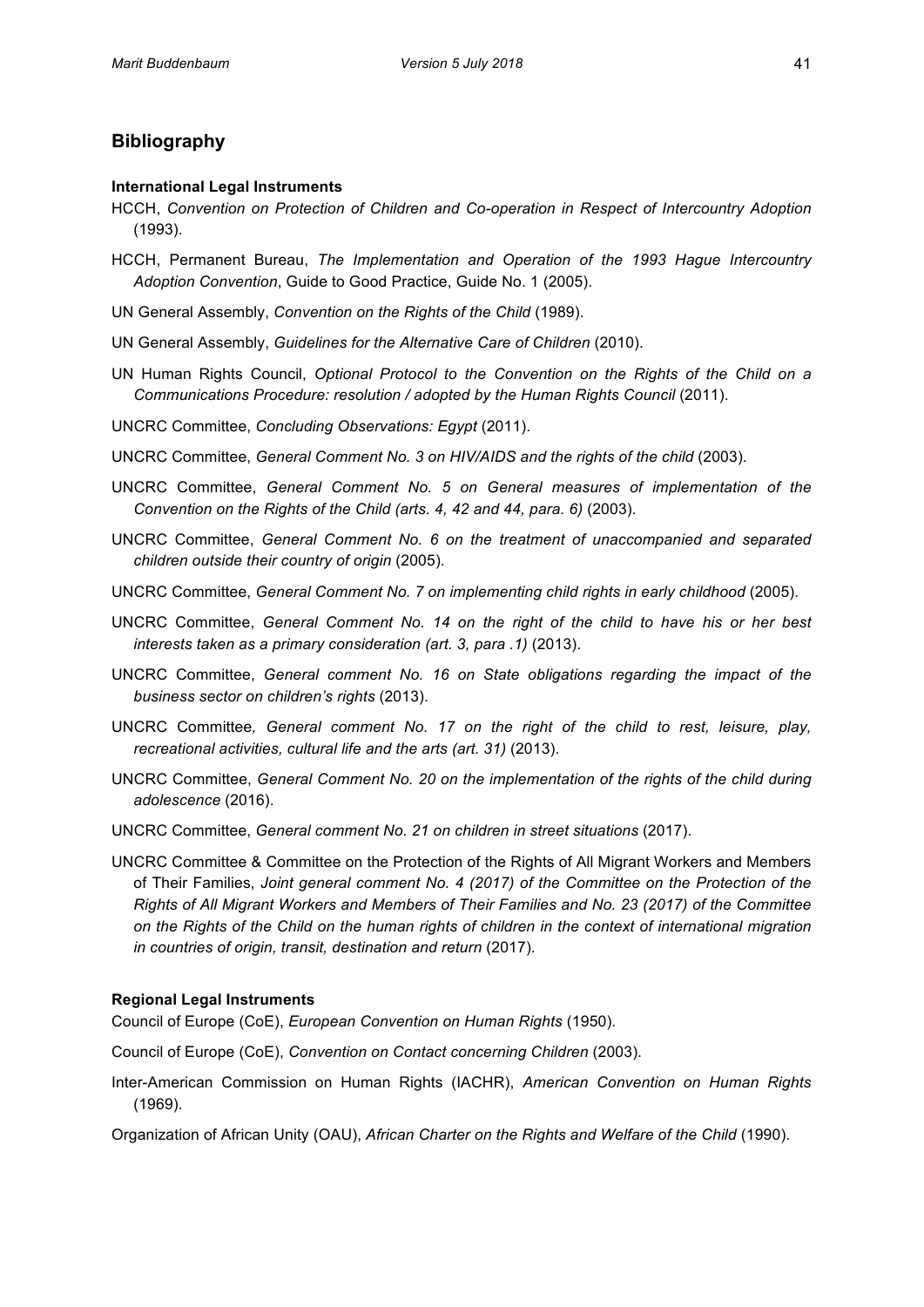# **National Legal Instruments**

South Africa, The Constitution of the Republic of South Africa (1996).

South Africa, *Children's Act 38* (2005).

Botswana, *Children's Act* (2009).

Lesotho, *Children's Protection and Welfare Act* (2011).

# **Case\$Law**

- European Court of Human Rights, Mustafa and Armağan Akin v. Turkey, Application No. 4694/03, 6 April 2010.
- European Court of Human Rights, *Soares de Melo v. Portugal*, Application No. 72850/14, 16 February 2016.'
- Family Court Of Western Australia, *Farnell & Anor and Chanbua FCWA 17*, Application No. PTW 3718, 14 April 2016, as retrieved from: https://www.jade.io/article/462048.
- INCADAT, *Re T. (Abduction: Child's Objections to Return)* 2 FLR 192As, 18 April 2000, as retrieved from: https://www.incadat.com/en/case/270.
- INCADAT, *A v A and another (Children: Habitual Residence) (Reunite International Child Abduction Centre& intervening),&* 3' WLR' 761*,&* 9' September' 2013,' as' retrieved' from:' https://www.incadat.com/en/case/1233.
- INCADAT, *Re LC (Children) (International Abduction: Child's Objections to Return), 2 WLR 124, 15* January 2014, as retrieved from: https://www.incadat.com/en/case/1256.
- Inter-American Court of Human Rights, Ramírez Escobar and Others v. Guatemala, 9 March 2018.
- Inter-American Commission on Human Rights (IACHR), *Ramírez Brothers and Family v. Guatemala*, Report No. 72/15, 28 October 2015.
- Royal Courts of Justice (Court of Appeal), Re T. (Abduction: Child's Objections to Return), 2 FCR 159, 18 April 2000, as retrieved from: https://assets.hcch.net/incadat/fullcase/0270.htm.

# **Books**

- G. van Bueren, *The International Law on the Rights of the Child, Martinus Nijhoff Publishers: Leiden* (1995).
- S. Golombok, *Modern Families: Parents and Children in New Family Forms*, Cambridge University Press: Cambridge (2015).
- J.E. Hasday, Family Law Reimagined, Harvard University Press: Boston (2014).
- R. Hodgkin & P. Newell, "Implementation Handbook for the Convention on the Rights of the Child", *UNICEF,&*2007.
- O.C. Jančić, *The Rights of the Child in a Changing World: 25 Years after the UN Convention on the Rights of the Child, Springer: New York (2016).*
- A. Nolan, Children's Socio-Economic Rights, Democracy and the Courts: Children's Socio-Economic *Rights, Democracy and the Courts, Bloomsbury Publishing PLC: London (2011).*
- OHCHR, Legislative History of the Convention on the Rights of the Child Vol. 2, United Nations: New York and Geneva (2007).
- J.J. Pasquini, *Catholic: A Scriptural, Historical, and Catechetical Study of Catholic Christianity,* iUniverse: Bloomington (2002).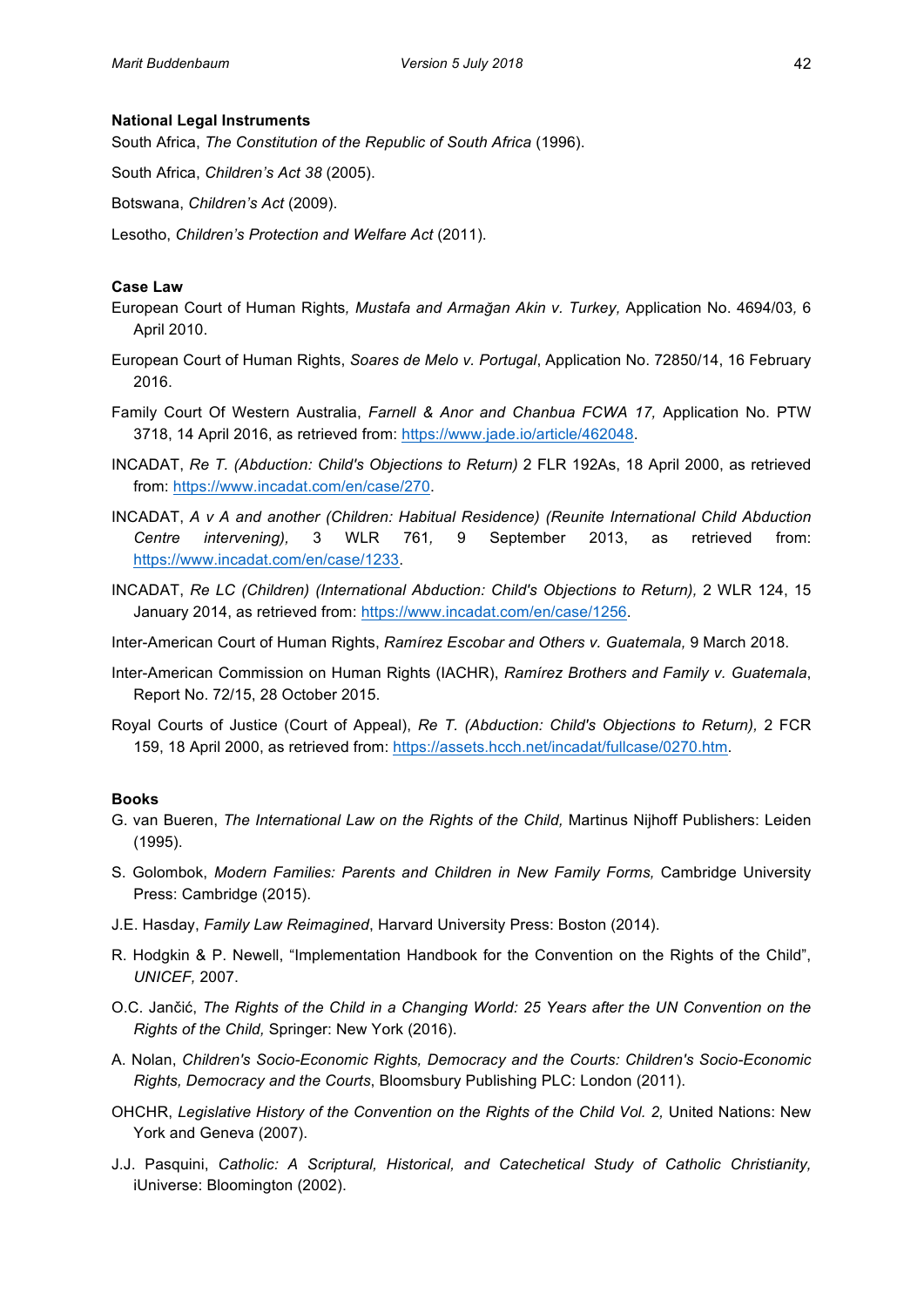- C. Phillips, *Child-headed Households: a feasible way forward or an infringement of children's rights to* alternative care? Hermens: Eindhoven (2011).
- M. Taylor-Sands, Saviour Siblings: A Relational Approach to the Welfare of the Child in Selective *Production, Routledge: London (2013).*
- C.L. Torbenson and G.S. Parks, *Brothers and Sisters*, Fairleigh Dickinson University Press: Vancouver (2009).
- N. Vučković Šahović, J.E. Doek & J. Zermatten (eds.) The Rights of the Child in International Law -*Rights of the Child in a Nutshell and in Context: all about Children's Rights, Stämpfli Publishers:* Berne (2012).

# **Book Chapters**

- A. Bainham, "Birthrights? The Rights and Obligations Associated with the Birth of a Child" in J.R. Spencer & A. Bu Bois-Pedain (eds.), *Freedom and Responsibility in Reproductive Choice, Hart* Publishing: Oxford (2006).
- N. Cantwell, "Are 'Best Interests' a Pillar or a Problem?" in T. Liefaard & J. Sloth-Nielsen (eds.) The *United Nations Convention on the Rights of the Child: Taking Stock after 25 Years and Looking Ahead, Brill | Nijhoff: Leiden (2017).*
- T. Liefaard & J.E. Doek, "Litigating the Rights of the Child: Taking Stock after 25 Years of the CRC" in T. Liefaard & J.E. Doek (eds.), *Litigating the Rights of the Child: The UN Convention on the Rights of the Child in Domestic and International Jurisprudence, Springer: Dordrecht (2014).*
- S. Rap, "The Voice of the Child in Juvenile Justice Procedures" in T. Liefaard & J. Sloth-Nielsen (eds.) The United Nations Convention on the Rights of the Child: Taking Stock after 25 Years and Looking Ahead, Brill | Nijhoff: Leiden (2017).
- S. Rap & A. Daly "Children's Participation in Youth Justice and Civil Court Proceedings" first published online, but to be expected in U. Kilkelly & T. Liefaard (eds.), *International Human Rights* of Children, Springer: Singapore (2018).
- J. Zermatten "Foreword" in T. Liefaard & J.E. Doek (eds.), *Litigating the Rights of the Child: The UN Convention on the Rights of the Child in Domestic and International Jurisprudence, Springer:* Dordrecht (2014).

# **Articles**

- M. Azmitia and J. Hesser, "Why siblings are important agents of cognitive development: A comparison of siblings and peers", Child Development, 1993.
- F. Banda, J. Eekelaar and FBA, "International conceptions of the family", *International and Comparative&Law&Quarterly,&*2017.
- S.J.T. Branje, C.F.M. van Lieshout, M.A.G. van Aken and G.J.T. Haselager, "Perceived support in sibling relationships and adolescent adjustment", *Journal of Child Psychology and Psychiatry*, 2008.
- G.H. Brody, "Sibling Relationship Quality: Its Causes and Consequences", *Annual Review of* Psychology, 1998.
- J.S. Brook, M. Whiteman, A.S. Gordon and D.W. Brook, "The Role of Older Brothers in Younger Brothers' Drug Use Viewed in the Context of Parent and Peer Influences", The Journal of Genetic *Psychology,* 1990.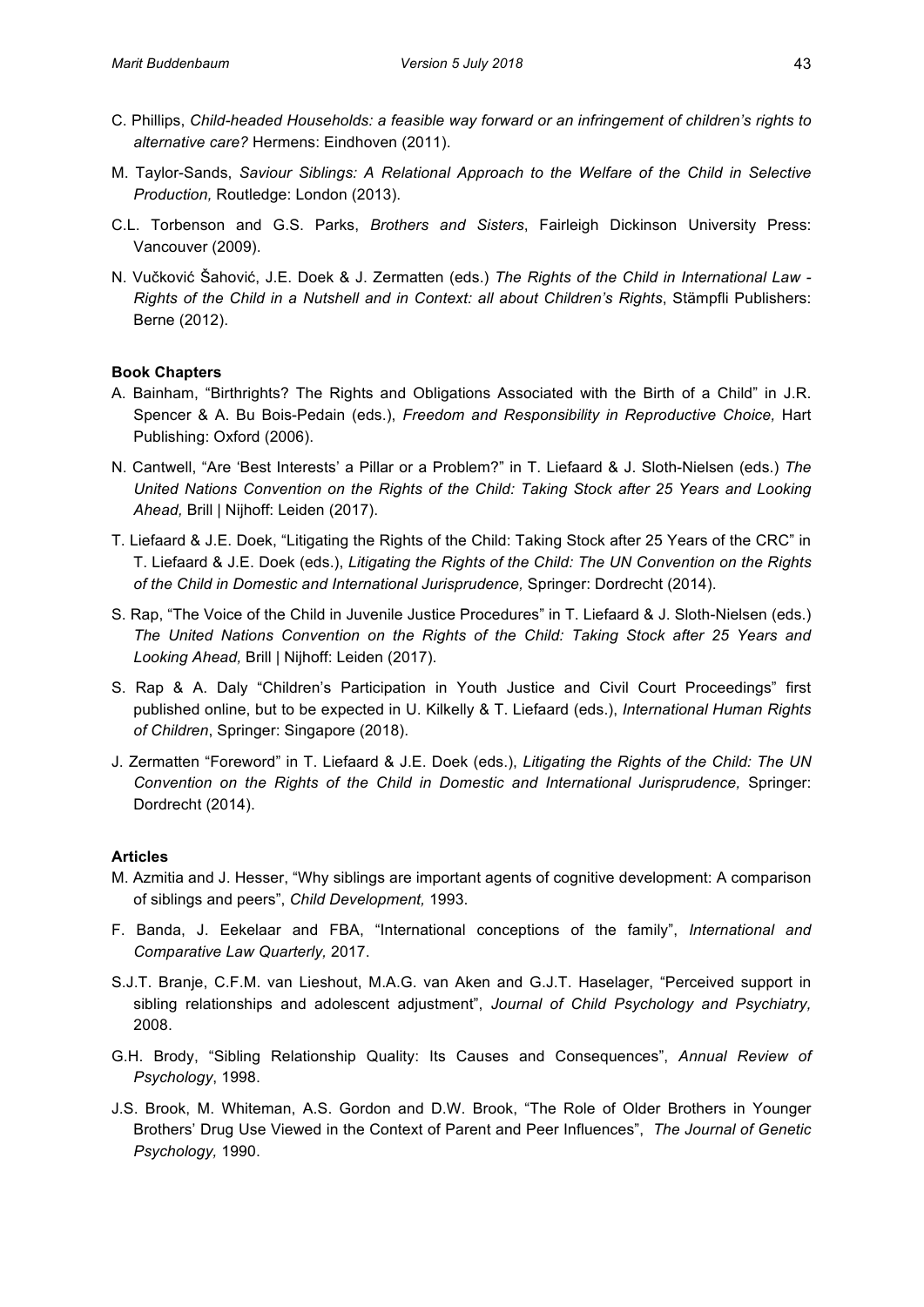- N. Campione-Barr, "The Changing Nature of Power, Control, and Influence in Sibling Relationships", *New&Directions&for&Child&and&Adolescent&Development,&*2017.
- A.C. Clark, "Where's My Sister? Siblings Should have a Statutory Right to Be Placed Together in Foster Care", Family Law Quarterly, 2017.
- E. Du Plessis, A. Givindjee and G. Van der Walt, "A Legal Analysis of "Saviour Siblings" and "Benefactor Children" in South Africa", Obiter, 2014
- J. Dunn and S. McGuire, "Sibling and peer relationships in childhood", *Journal of Child Psychology* and Psychiatry, 1992.
- A. Ferraris, "Sibling Visitation as a Fundamental Right in *Herbst v. Swan*" *New England Law Review,* 2004.
- M.A. Herrick, W. Piccus, "Sibling connections: The importance of nurturing sibling bonds in the foster care system", Children and Youth Services Review, 2005.
- G. Kardon "Research Ethics: Life in triplicate: A tale of triplets at birth raises red flags and questions about the role of nature and nurture", *Science*, 2018.
- M. Kosonen, "Sibling relationships for children in the care system", *Adoption and Fostering*, 1994.
- V.A. Kushnir, S.K. Darmon, A.J. Shapiro, D.F. Albertini, D.H. Barad and N. Gleicher, "Utilization of Third-party In Vitro Fertilization in the United States" American Journal of Obstetrics & *Gynecology, 2017, p. 266.*
- S.M. McHale, K.A. Updegraff, and S.D. Whiteman, "Sibling Relationships and Influences in Childhood and Adolescence", Journal of Marriage and Family, 2012.
- L.C. Miller, M.O. Pérouse de Montclos & F. Sorge, "Special Needs Adoption in France and USA 2016: How can we best prepare and support families?" *Neuropsychiatrie de l'enfance et de* l'adolescence, 2016.
- S.M. Mogotlane, M.E. Chauke, G.H. van Rensburg, S.P. Human & C.M. Kganakga, "A situational analysis of child-headed households in South Africa" Curationis, 2010.
- L.A. Rosenbury, "Between Home and School" University of Pennsylvania Law Review, 2007.
- S. Saul, "In The Name of Research: Identical brothers separated at birth were studied, but truth was hidden", Newsday, 1997.
- J. Sloth-Nielsen & B. van Heerden, "The 'Constitutional Family': Developments in South African Child and Family Law 2003-2013", *International Journal of Law, Policy and The Family*, 2014.
- T.E. Smith, "Growth in Academic Achievement an Teaching Younger Siblings", Social Psychology **Quarterly**, 1993.
- S. Starr & L. Brilmayer, "Family Separation as a Violation of International Law" Berkeley Journal of *International&Law,&*2003**.**
- D. Wolke, N. Tippett, and S. Dantchev, "Bullying in the family: siblings bullying", *Lancet Psychiatry,* 2015.

# **Theses**

- H.Y. Lim, "Legally recognising child-headed households through a rights-based approach: The case of South Africa" *LLD Thesis, University of Pretoria* (2009).
- C. Page, *Artificial Womb Technology and the Safeguarding of Children's Rights Through an Analysis* of the Right to Identity, Leiden University Faculty of Law (2017).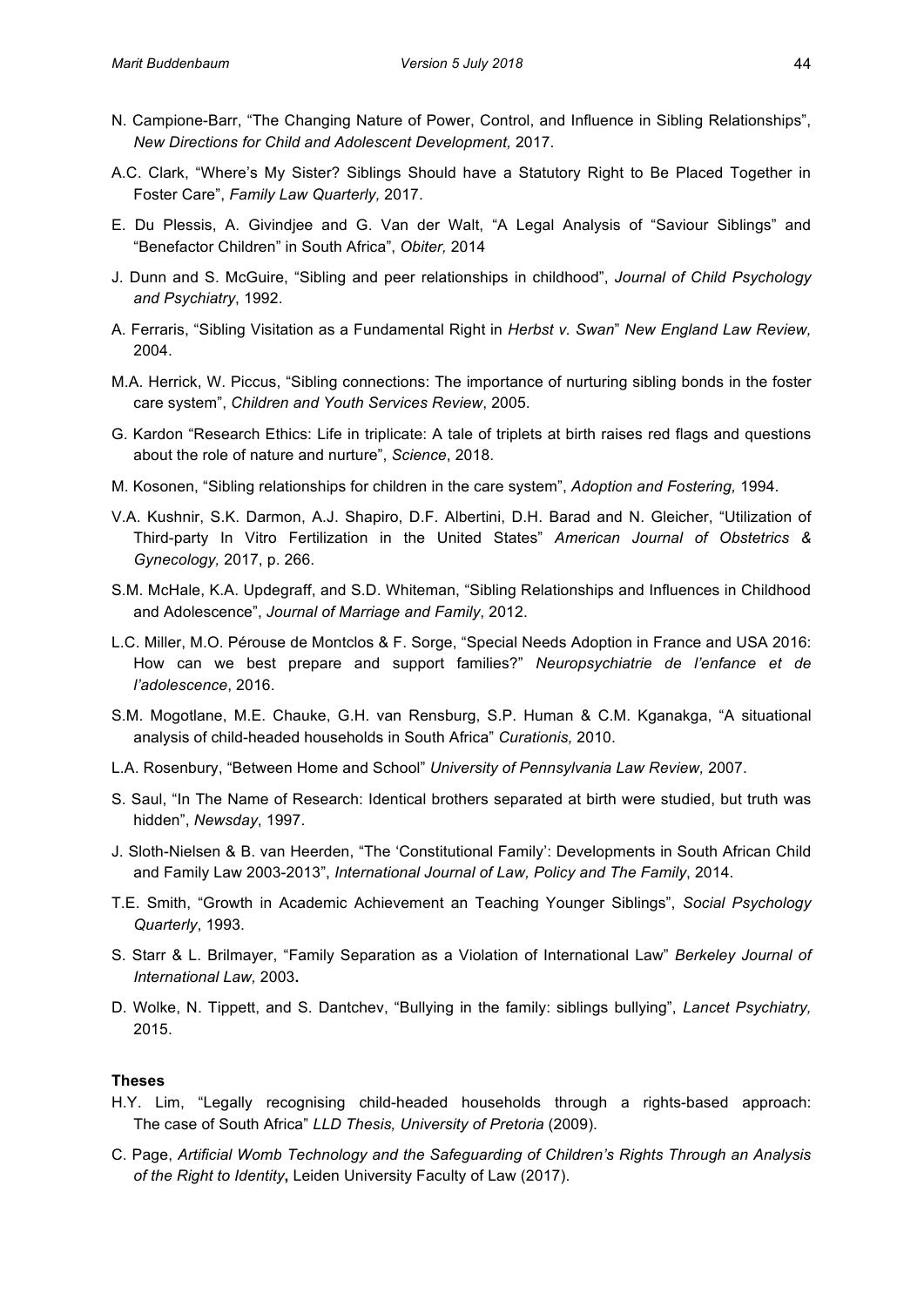# **Reports**

- Child Rights International Network (CRIN), "Rights remedies and representation: global report on access to justice for children", *Child Rights International Network London*, 2016.
- H. Kutin, "Because we are sisters and brothers", *SOS Children's Villages International*, 2012.
- I. Roagna, Protecting the right to respect for private and family life under the European Convention on *Human&Rights,&Council&of&Europe&Human&Rights&Handbooks*,'2012.

# **Online Sources**

- J. Campbell, "The "Baby Gammy" case dealing with commercial surrogacy: What happened to baby Pipah? – Farnell & Anor and Chanbua (2016) FLC 93-700" Wolter Kluwer Central Legal, 3 November 2018, as retrieved from: http://www.wolterskluwercentral.com.au/legal/family-law/babygammy-case-dealing-commercial-surrogacy-happened-baby-pipah-farnell-anor-chanbua-2016-flc-93-700/.
- S.O.' Chaid,' "Mustafa' and' Armağan' Akin' v.' Turkey:' Not' above' children's heads!"' *Strasbourg&* Observers, 29 April 2010, as retrieved from: https://strasbourgobservers.com/2010/04/29/mustafaand-armagan-akin-v-turkey-not-above-children's-heads/.
- Child Rights International Network (CRIN), "Article 21: Adoption", as retrieved from: https://www.crin.org/en/home/rights/convention/articles/article-21-adoption, last visited 17 June 2018.
- V. David, "ECtHR condemns the punishment of women living in poverty and the 'rescuing' of their children",' *Strasbourg& Observers,&* 17' March' 2016, as' retrieved' from:' https://strasbourgobservers.com/2016/03/17/ecthr-condemns-the-punishment-of-women-living-inpoverty-and-the-rescuing-of-their-children/#more-3185.
- M.R. Gardner and A.P. Dupre, "Parents Rights in the CRC", Georgetown University Law School, 2006*,* as' retrieved' from:' childrightscampaign.org/images/documents/concept%20of%20family%20draft%208? 8%20final.pdf, last visited 10 June 2018.
- Human Rights Watch, "Boxed In: Women and Saudi Arabia's Male Guardianship System", 16 July 2016, as retrieved from: https://www.hrw.org/report/2016/07/16/boxed/women-and-saudi-arabiasmale-guardianship-system, last visited 10 June 2018.
- KPN & Rijksmuseum Amsterdam, The *Family Portrait*, as retrieved from: http://kpnrijksmuseum.com/familieportret, last visited 7 June 2018.
- S. Phillimore, "Adoption of Portuguese children found to be in breach of Article 8", St John's Chambers, 2016, as retrieved from: http://www.stjohnschambers.co.uk/2016/04/adoption-ofportuguese-children-found-to-be-in-breach-of-article-8/, last visited 14 June 2018.
- Save the Children, "United Nations Guidelines on Alternative Care for Children" as retrieved from: https://resourcecentre.savethechildren.net/library/united-nations-guidelines-alternative-carechildren, last visited 20 June 2018.
- J.P. Sommerville, "The early modern family", *Faculty of history at the University of Wisconsin Madison*, as retrieved from: https://faculty.history.wisc.edu/sommerville/367/367-033.htm, last visited 7 June 2018.
- J.R. Stevens, "The Importance of Sibling Relationships for Children of Divorce", *SC Family Law,* as retrieved from: https://www.scfamilylaw.com/importance-sibling-relationships-children-of-divorce, last visited 10 June 2018.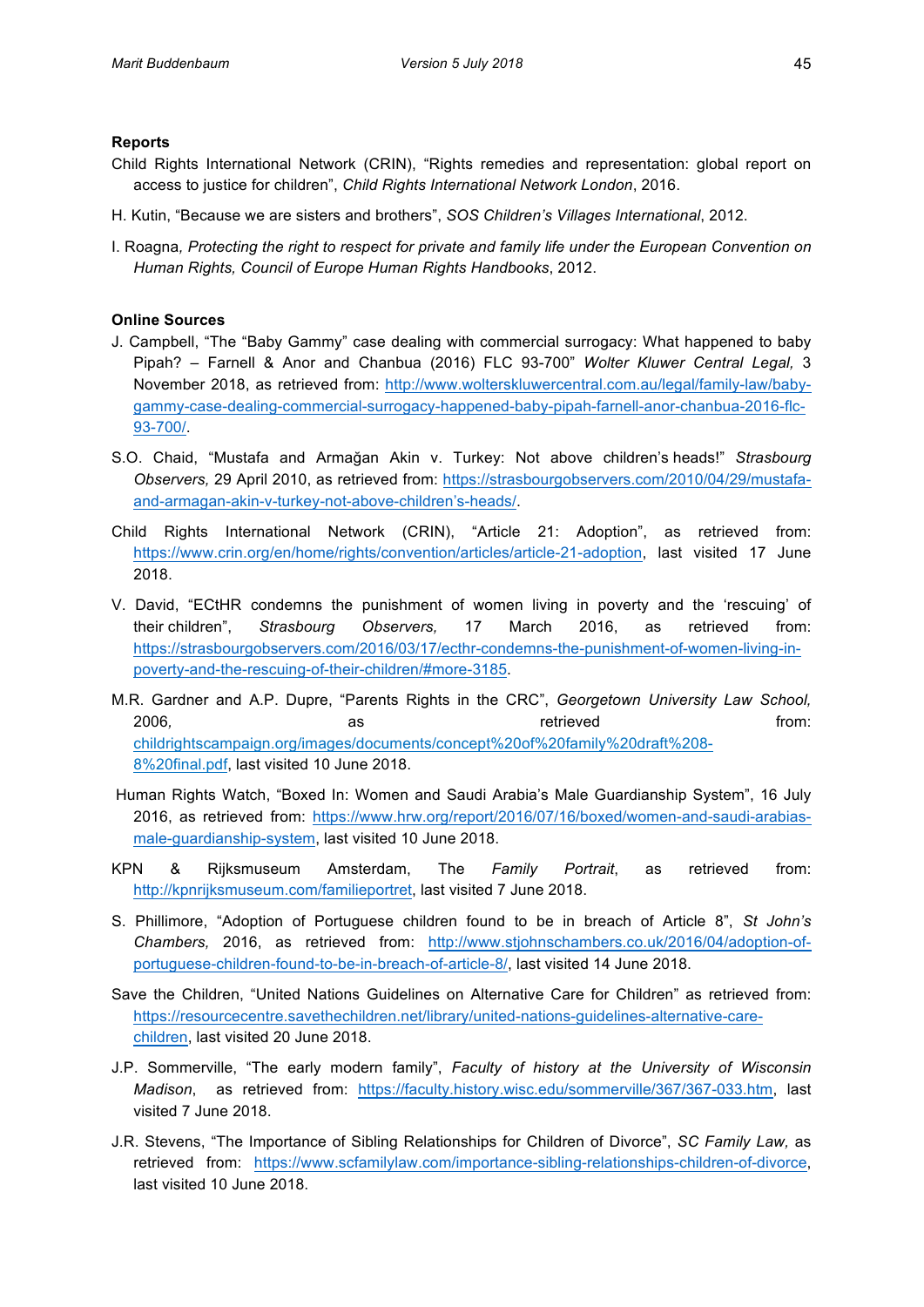- Sundance Institute, *Three Identical Strangers,* as retrieved from: http://www.sundance.org/projects/three-identical-strangers#/, last visited 12 June 2018.
- United Nations' Human Rights' Office of the High Commissioner, "Committee on the Rights of the Child", as retrieved from: https://www.ohchr.org/EN/HRBodies/CRC/Pages/CRCIndex.aspx, last visited 13 June 2018.
- United Nations Office of the High Commissioner on Human Rights (hereinafter OHCHR), "Ratification' of the Convention on the Rights of the Child", as retrieved from: https://www.ohchr.org/EN/HRBodies/CRC/Pages/CRCIndex.aspx, last visited 16 June 2018.
- U.S. Department of State Bureau of Consular Affairs, "Nepal: Who can be adopted?" as retrieved from: https://travel.state.gov/content/travel/en/Intercountry-Adoption/Intercountry-Adoption-Country-Information/Nepal.html, last visited 17 June 2018.
- T. Wardle (Director), "Three Identical Strangers",  $RAW$ , 2018 [96 minutes].

# **Dictionaries\$**

- Oxford Dictionaries, "Definition of *sibling* in English", Oxford University Press, 2018, as retrieved from: https://en.oxforddictionaries.com/definition/sibling, last visited 10 June 2018.
- D. Harper, "Sibling (n.)", Online Etymology Dictionary, as retrieved from: https://www.etymonline.com/classic/search?q=sibling, last visited 10 June 2018.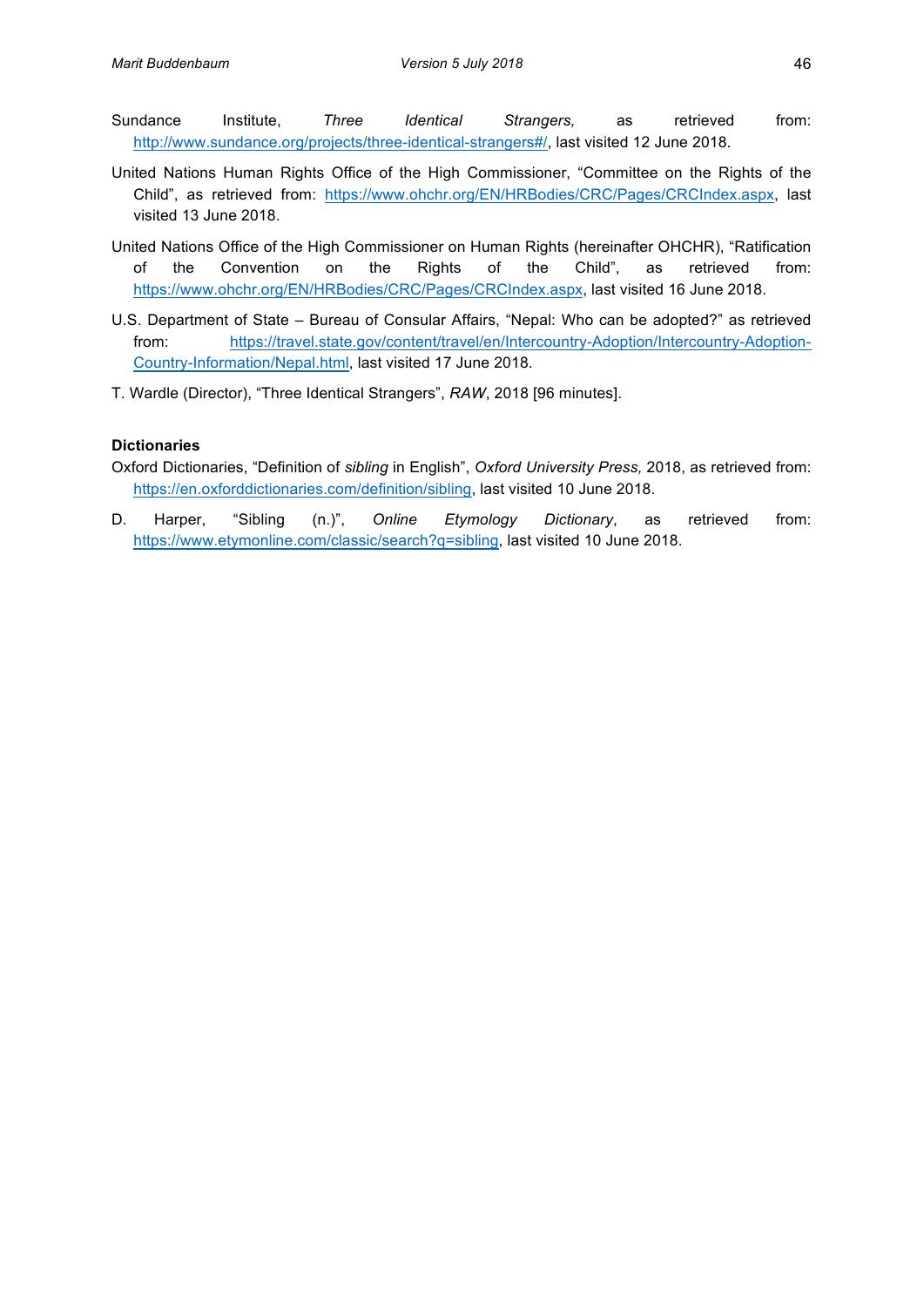# Appendix 1: The Parent-State-Child Triangle and Its Variations with Multiple **Children**



- A. displays the classic child-parent(s)-state triangle, which is more commonly embraced under U.S. law; $^{243}$
- B. displays the triangle when a case concerns two children, such as two siblings for instance. They both have their individual rights within the UNCRC, and parents and States both have obligations towards these individual children. But, added to this is also their relationship (the blue line);
- C. displays that the more children there are, the more complicated any balancing act would become.

<sup>&</sup>lt;sup>243</sup> "Family Law in the U.S. has long embraced the image of a triangle to describe the allocation of legal authority over child-rearing. Parents, children and the State stand at the three points of the triangle" (L.A. Rosenbury, "Between Home and School" University of Pennsylvania Law Review, 2007, p. 1.). Rosenbury highlights also other American authors that use the same triangle to visualize the triangular relationship between' children, parents and the State. In the UNCRC, the triangle is also sometimes referred to, even though during the drafting process of the treaty already Finland noted that this relationship between the three is bound to change (OHCHR, Legislative History of the Convention on the Rights of the Child Vol. 2, United Nations: New York and Geneva (2007), para. 211 on p. 869).